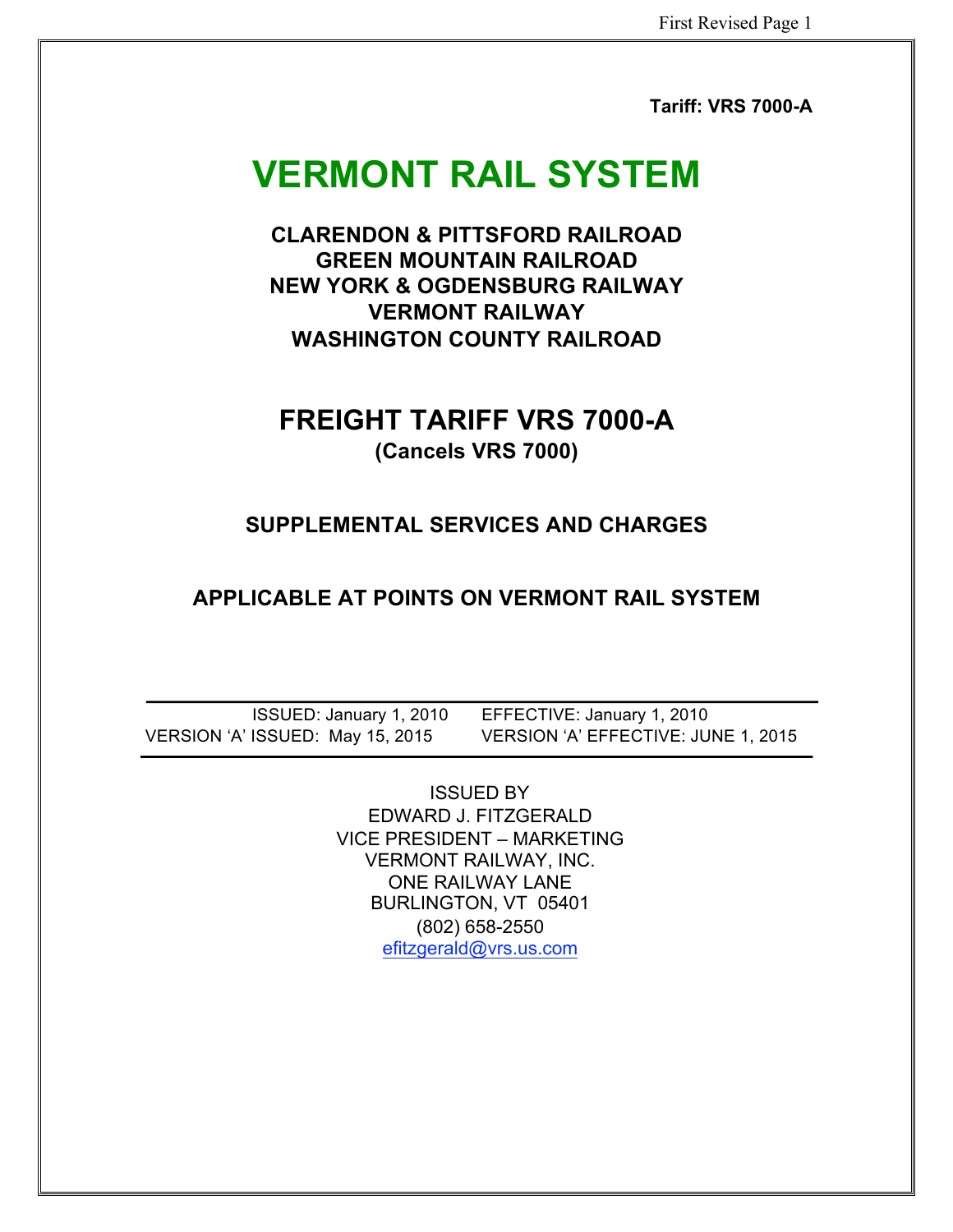| <b>TABLE OF CONTENTS</b>                                                                  |             |
|-------------------------------------------------------------------------------------------|-------------|
| <b>SUBJECT</b>                                                                            | <b>ITEM</b> |
| <b>SECTION 1 - RULES AND REGULATIONS</b>                                                  |             |
| Governing Classification                                                                  | 100         |
| <b>Station List And Conditions</b>                                                        | 105         |
| Page Revisions                                                                            | 110         |
| <b>Reference Marks</b>                                                                    | 115         |
| Reference To Tariffs, Items, Notes, Rules, Etc.                                           | 120         |
| Currency                                                                                  | 125         |
| <b>Capacities And Dimensions Of Cars</b>                                                  | 130         |
| Definition Of Bulk Freight                                                                | 135         |
| Definition Of Export And Import Traffic                                                   | 140         |
| Regulations And Charges Applicable On Dimensional Load Traffic 145                        |             |
| <b>Liability Of Carrier</b>                                                               | 150         |
| Reference To VERMONT RAIL SYSTEM Company (VRS)                                            | 155         |
| <b>Distance Rates</b>                                                                     | 160         |
| <b>Application Of This Tariff</b>                                                         | 165         |
| <b>Team Track Usage</b>                                                                   | 170         |
| Lumber & Lumber Products Return Of Dunnage In Shippers'<br>Owned, Leased Or Assigned Cars | 175         |
| <b>SECTION 2 - EQUIPMENT: ORDERING, USAGE AND RENTAL</b>                                  |             |
| Unauthorized Use Of Railway Equipment                                                     | 200         |
| <b>Cars Ordered And Not Used</b>                                                          | 205         |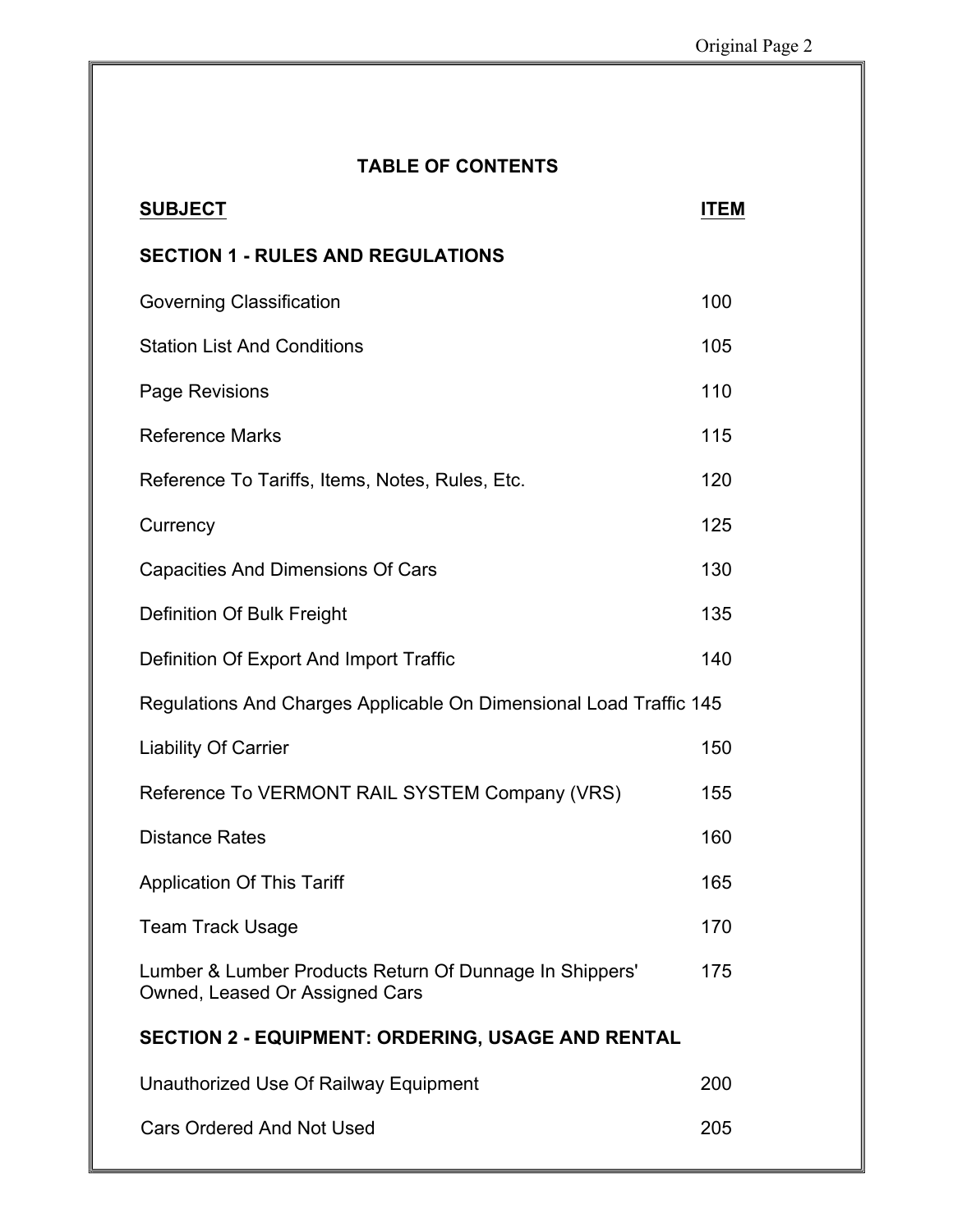| <b>SUBJECT</b>                                                                                          | <b>ITEM</b> |
|---------------------------------------------------------------------------------------------------------|-------------|
| Closure Of Gates & Hatches (Applicable to Covered<br>Hoppers Only)                                      | 210         |
| Car Cleaning (Applicable to Boxcars Only)                                                               | 215         |
| <b>Mechanical Designation of Cars</b>                                                                   | 220         |
| Application Of User Charges/Fees On Specialized Equipment                                               | 225         |
| <b>SECTION 3 - RELEASE REQUIREMENTS AND DOCUMENTATION</b>                                               |             |
| Non-Availability                                                                                        | 300         |
| Release Requirements and Documentation - Bill Of Lading<br><b>Information Requirements</b>              | 305         |
| Bill of Lading - Data Quality - Charge                                                                  | 310         |
| <b>Assessment Of Charges</b>                                                                            | 315         |
| <b>SECTION 4 - LOADING AND UNLOADING</b>                                                                |             |
| Loading And/Or Unloading Carload Freight                                                                | 400         |
| Loading and Securement of Loads, Charges for<br>Furnishing Labor and Materials for Shipment Adjustments | 405         |
| Loading Or Unloading Of Hazardous Materials                                                             | 410         |
| Non Accidental Release of Hazardous Materials                                                           | 415         |
| <b>SECTION 5 - WEIGHING AND OVERLOADING</b>                                                             |             |
| Definition Of Actual Weight                                                                             | 500         |
| <b>Customer Requested Weighing</b>                                                                      | 505         |
| <b>Assessment Of Freight Charges</b>                                                                    | 510         |
| Correction Of Billing To Track Scale Weights                                                            | 515         |
| Weights To Govern (And Tolerance) At Shipping Or Scaling Point                                          | 520         |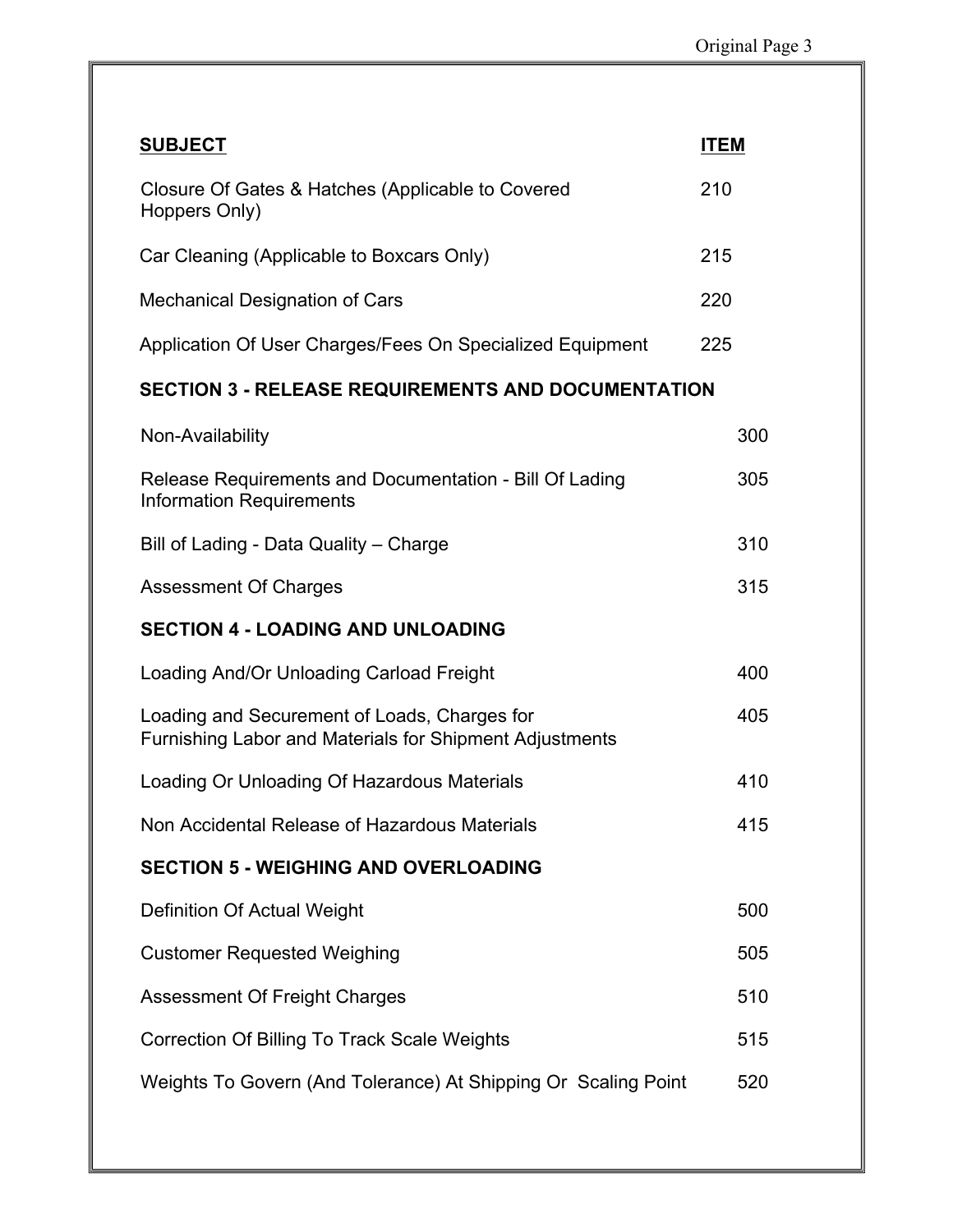| <b>SUBJECT</b>                                                                                         | <b>ITEM</b> |
|--------------------------------------------------------------------------------------------------------|-------------|
| Application Of Weighing Charges                                                                        | 525         |
| Charges For Weighing Or Re-weighing                                                                    | 530         |
| Cars Overloaded Or Improperly Loaded                                                                   | 535         |
| <b>Weight Agreements</b>                                                                               | 540         |
| <b>SECTION 6 - SWITCHING RULES AND REGULATIONS AND</b><br><b>MISCELLANEOUS CHARGES - ALL STATIONS</b>  |             |
| <b>General Rules And Application</b>                                                                   | 600         |
| <b>Absorption Of Switching Charges</b>                                                                 | 605         |
| Switching Of Cars To Permit Unloading - All Stations                                                   | 610         |
| <b>Interchange Error Movements</b>                                                                     | 615         |
| <b>Additional Switching Of Bonded Freight</b>                                                          | 620         |
| Switching Between Yards And Repair Tracks                                                              | 625         |
| Assessment Of Charges To Switch Tank Cars For Heat Service<br><b>Facilities Or Cleaning Facilities</b> | 630         |
| Charges To Switch Gondola Cars For Removal Of Sectional<br><b>Roof Covers</b>                          | 635         |
| Empty Cars Switched From Interchange For Loading On VRS<br>Lines                                       | 640         |
| <b>Switching Empty Assigned Cars To Hold Tracks</b>                                                    | 645         |
| <b>SECTION 7 - SWITCHING</b>                                                                           |             |
| Interplant, Inter-terminal And Intra-plant Switching                                                   | 700         |
| Interswitching - Glossary Of Terms                                                                     | 705         |
|                                                                                                        |             |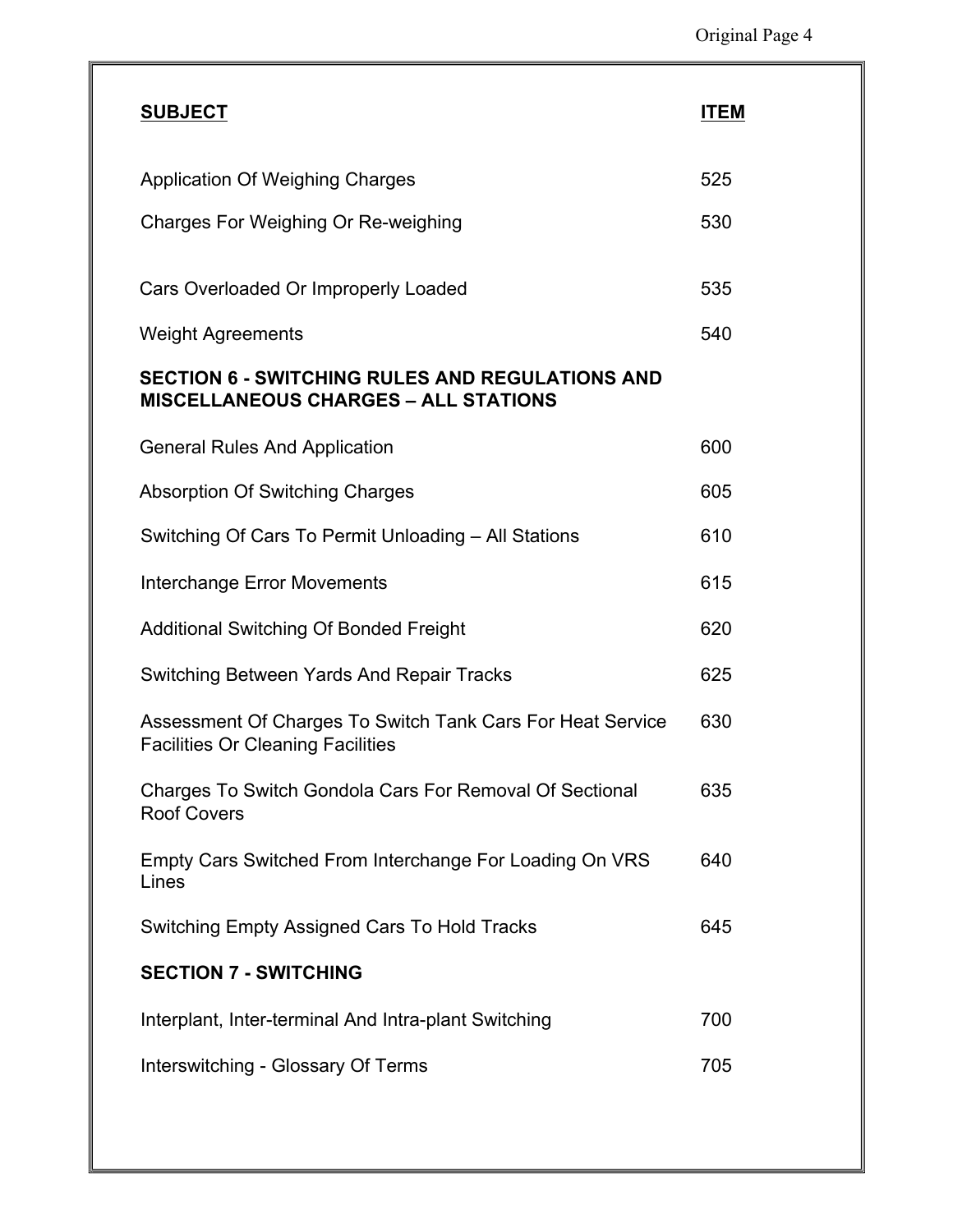| <b>SUBJECT</b>                                                                          | <b>ITEM</b> |
|-----------------------------------------------------------------------------------------|-------------|
| SECTION 8 - SPECIAL TRAIN AND SWITCH ASSIGNMENTS                                        |             |
| Definitions Of Special Trains And Switches                                              | 800         |
| Special Train Assignment - Applications                                                 | 805         |
| Special Train Assignment - Charges                                                      | 810         |
| Special Switch Charge Applicable When Crew And Engine Are<br>Already On Duty            | 815         |
| Special Switch Charge Applicable When Extra Crew And Engine<br>Not On Duty Are Assigned | 820         |
| <b>SECTION 9 - OUT OF LINE HAUL</b>                                                     |             |
| Out Of Line Haul Mileage Charges                                                        | 900         |
| SECTION 10 - DIVERSIONS, RECONSIGNMENTS & STOP-OFFS IN TRANSIT                          |             |
| <b>Glossary Of Terms</b>                                                                | 1000        |
| Application                                                                             | 1005        |
| Non-Application                                                                         | 1010        |
| Changing A Diversion Order                                                              | 1015        |
| <b>Notification Of A Diversion Request</b>                                              | 1020        |
| <b>VRS Responsibility To Effect A Diversion</b>                                         | 1025        |
| <b>Assessment Of Diversion Charges</b>                                                  | 1030        |
| Diversions To Origins Or Destinations Not Specified In VRS<br><b>Price Publications</b> | 1035        |
| Stop-Off Of Carload Freight                                                             | 1040        |
| <b>Excepted Traffic</b>                                                                 | 1045        |
| <b>Carload Weight To Apply</b>                                                          | 1050        |
| <b>Collection Of Charges</b>                                                            | 1055        |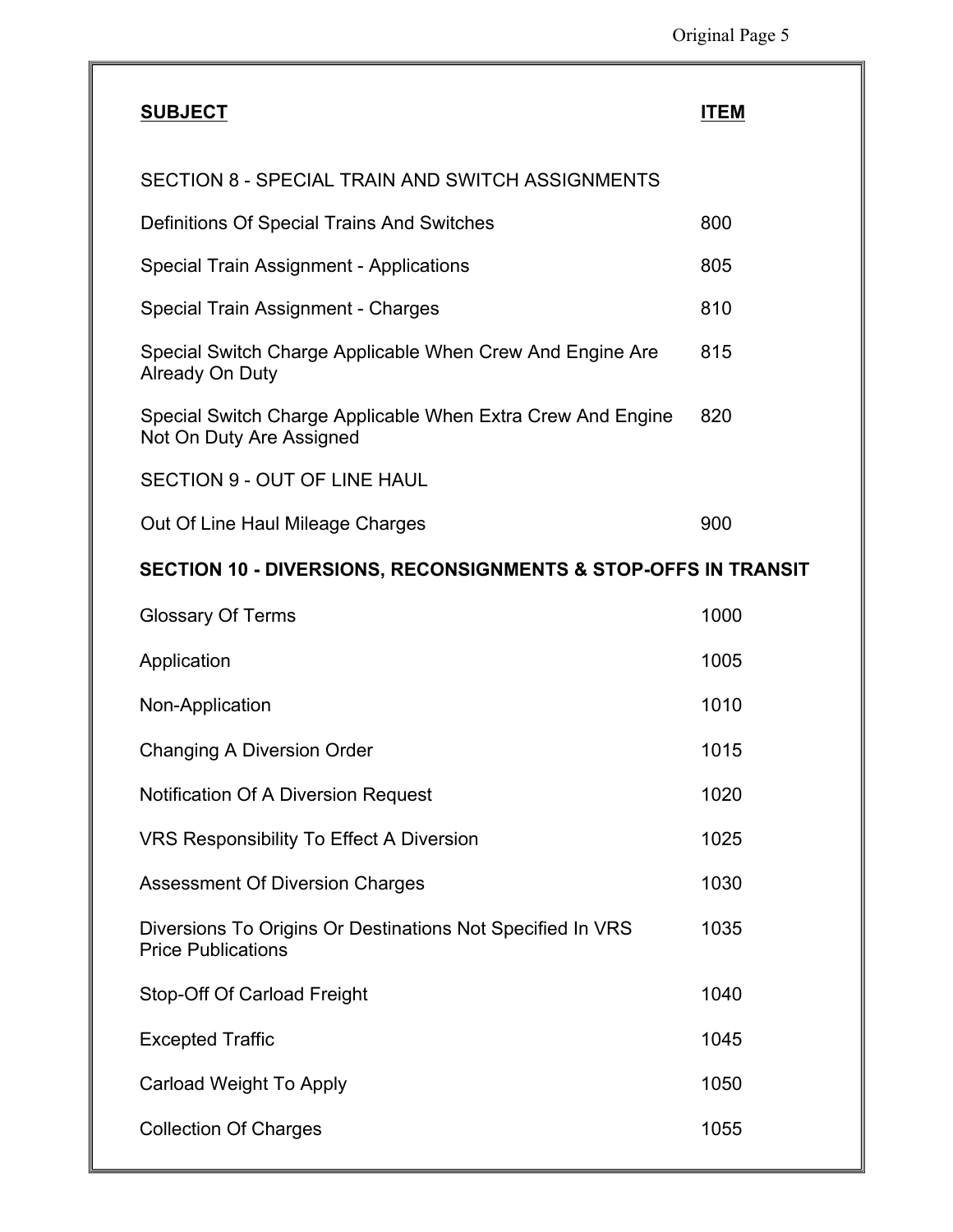| <b>SUBJECT</b>                                                                         | <b>ITEM</b> |
|----------------------------------------------------------------------------------------|-------------|
| Demurrage On Cars Stopped-Off                                                          | 1060        |
| Notation On Shipping Order And Bill Of Lading                                          | 1065        |
| Number Of Stop-Offs Permitted                                                          | 1070        |
| Rates And Minimum Weights                                                              | 1075        |
| <b>Regulations At Stop-Off Points</b>                                                  | 1080        |
| Stop-Off Charges                                                                       | 1085        |
| <b>Section 11 - SPECIAL RULES AND REGULATIONS - UNLIMITED</b>                          |             |
| <b>Transportation Of Dangerous Goods</b>                                               | 1100        |
| <b>Sealing Requirements For Rail Shipments</b>                                         | 1105        |
| <b>VRS Transload Facilities</b>                                                        | 1110        |
| <b>Billing Instructions</b>                                                            | 1115        |
| Advance Clearance For Terminal Service And Truck Delivery<br>Service                   | 1120        |
| Definition Of Inclusive Shipment And Exclusive Shipment                                | 1125        |
| Application Of Rail Rate Publications On Inclusive Shipments<br><b>At VRS Stations</b> | 1130        |
| Rail Car Demurrage - Transload Facilities                                              | 1135        |
| Rail Car Demurrage - Transload Facilities (Plastics)                                   | 1140        |
| <b>Explanation Of Reference Marks</b>                                                  | 99999       |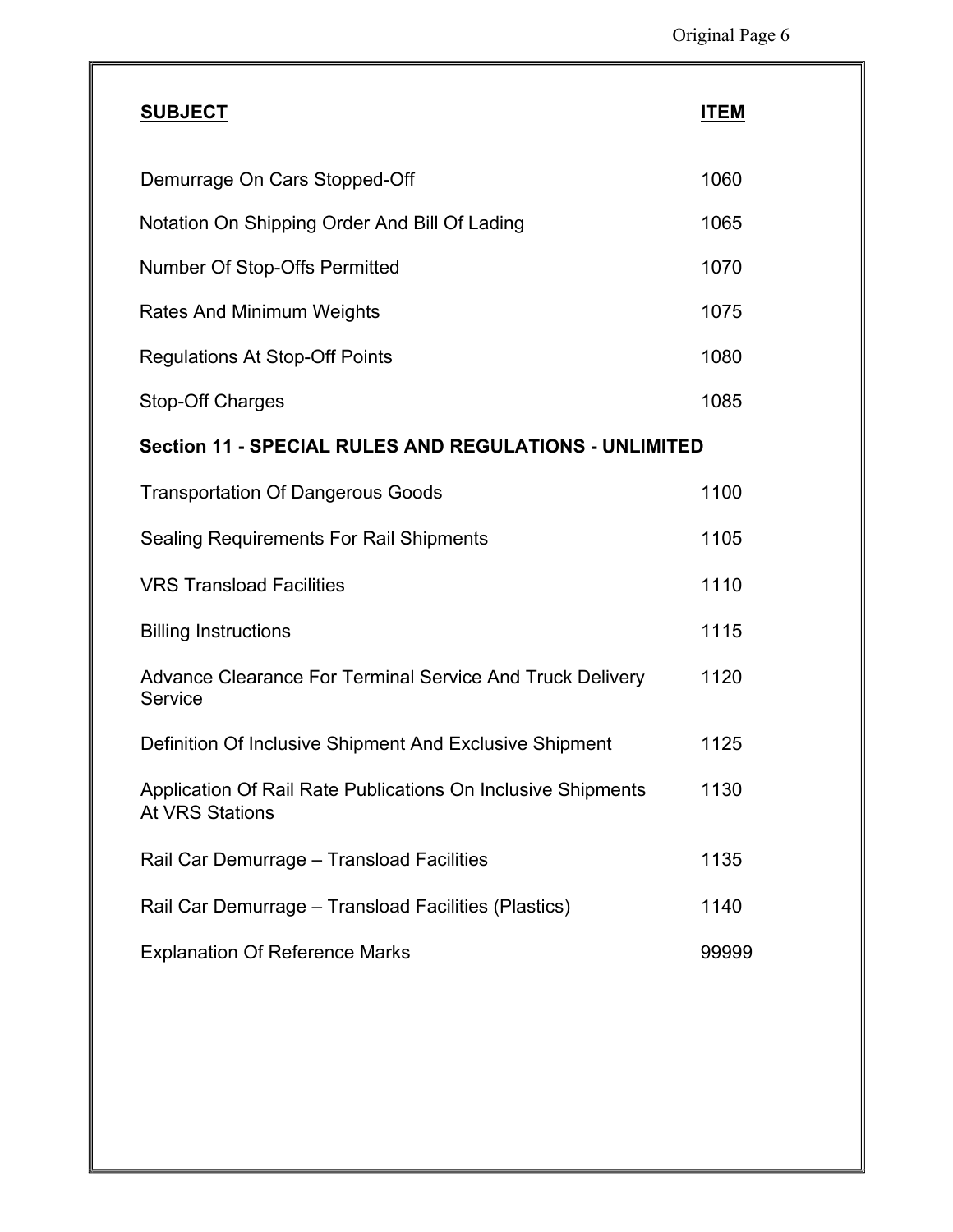$\mathcal{L}_\text{max}$  and  $\mathcal{L}_\text{max}$  and  $\mathcal{L}_\text{max}$  and  $\mathcal{L}_\text{max}$  and  $\mathcal{L}_\text{max}$ 

## **ITEM 100 - GOVERNING CLASSIFICATION**

The term "UFC 6000" when used herein means Uniform Freight Classification UFC 6000 series, National Railroad Freight Committee, Agent.

## **ITEM 105 - STATION LIST AND CONDITIONS**

Tariff governed by the "OFFICIAL LIST OF OPEN AND PREPAY STATIONS", OPSL 6000 series, published by Railinc Corp., for additions or abandonments of stations for prepay requirements, changes in names of stations, restrictions as to acceptance or delivery of freight, and change in station facilities.

## **ITEM 110 - PAGE REVISIONS**

Unless otherwise provided, the amendment of a page will be made by reprinting the page and showing a revision number. The revision numbers will be used in consecutive order beginning with the "1 $<sup>st</sup>$  Revised Page". A revised page cancels</sup> previously issued pages bearing the same page number.

## **ITEM 115 - REFERENCE MARKS**

In cases where reference marks are shown directly against a station, rate or rule, the revision applies only against that specific portion of the item.

## **ITEM 120 - REFERENCE TO TARIFFS, ITEMS, NOTES, RULES, ETC.**

When reference is made in this tariff to items, notes, rules, other tariffs, etc., such references are continuous and include supplements to and successive reissues of such.

#### **ITEM 125 - CURRENCY**

Except as otherwise specified the charges contained herein will be assessed in the currency of the United States of America.

## **ITEM 130 - CAPACITIES AND DIMENSIONS OF CARS**

For marked capacities, lengths, dimensions and cubical capacities of cars, see "Official Railway Equipment Register", STB RER 6412 series, R.E.R. Publishing Corporation, Agent. For gallon capacities of tank cars, see tariff WTL 6300 series.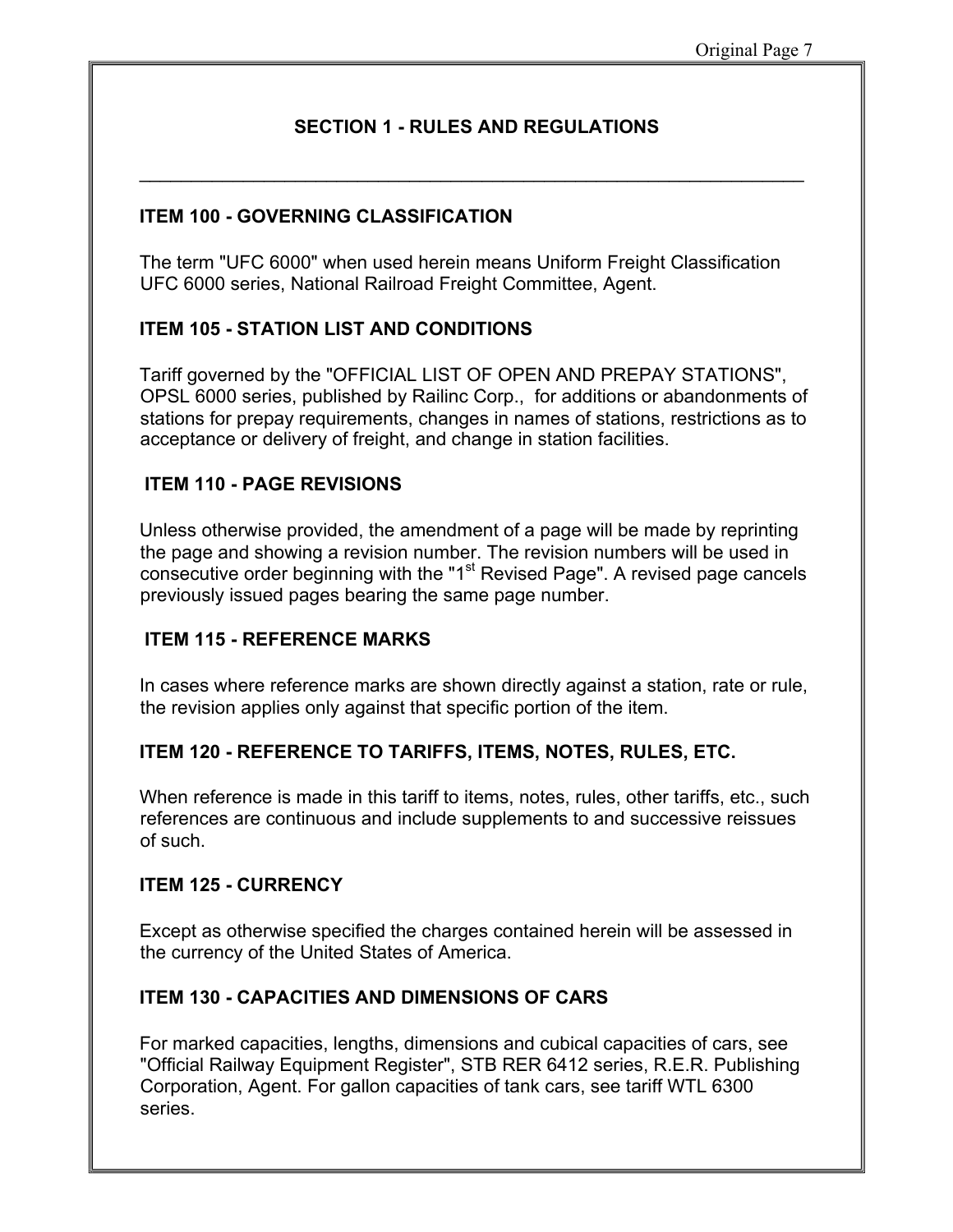**\_\_\_\_\_\_\_\_\_\_\_\_\_\_\_\_\_\_\_\_\_\_\_\_\_\_\_\_\_\_\_\_\_\_\_\_\_\_\_\_\_\_\_\_\_\_\_\_\_\_\_\_\_\_\_\_\_\_\_\_\_\_\_\_** 

## **ITEM 135 - DEFINITION OF BULK FREIGHT**

Bulk freight includes such commodities as are loose or in mass and must be shoveled, scooped or forked in the handling, and that which is neither in packages nor in units of sufficient size to be readily handled piece by piece.

## **ITEM 140 - DEFINITION OF EXPORT AND IMPORT TRAFFIC**

Export Traffic: Rates will apply on traffic consigned through to all destinations not located in the continental United States of America (including Alaska), Canada or Mexico provided such traffic will not be trans-shipped at any other United States, Canadian or Mexican port from an inter-coastal vessel to an ocean vessel.

Import Traffic: Rates will apply on traffic ex ship, received from all origins not located in the continental United States of America (including Alaska), Canada or Mexico provided such traffic will not be trans-shipped at any other United States, Canadian or Mexican port from an inter-coastal vessel to an ocean vessel.

## **ITEM 145 – REGULATIONS AND CHARGES APPLICABLE ON DIMENSIONAL LOAD TRAFFIC**

Charges named in this tariff will not apply in connection with traffic of exceptional dimensions or weight. Rates for these movements must be requested from VRS's Marketing Department. Dimensional traffic may be handled subject to certain restrictions as determined by VRS's clearance bureau. Additional work performed by VRS to facilitate the line haul movement of dimensional traffic is chargeable and is in addition to the line haul charges. These services may include the removal and replacement of tilt switch stands, targets, dwarf signals, reinforcing of bridges or track, as well as any extra work that may be required to ensure the safe handling of traffic. If for safety reasons, VRS representatives are required to accompany the dimensional shipment additional charges will be assessed for this service. The charge to remove and to replace the tilt switch stand target or dwarf signal is \$500.00. The charges assessed for all other services will be based on actual costs incurred by VRS.

#### **ITEM 150 - LIABILITY OF CARRIER**

Standard carrier liability will apply, except as otherwise specified in individual tariffs and contracts.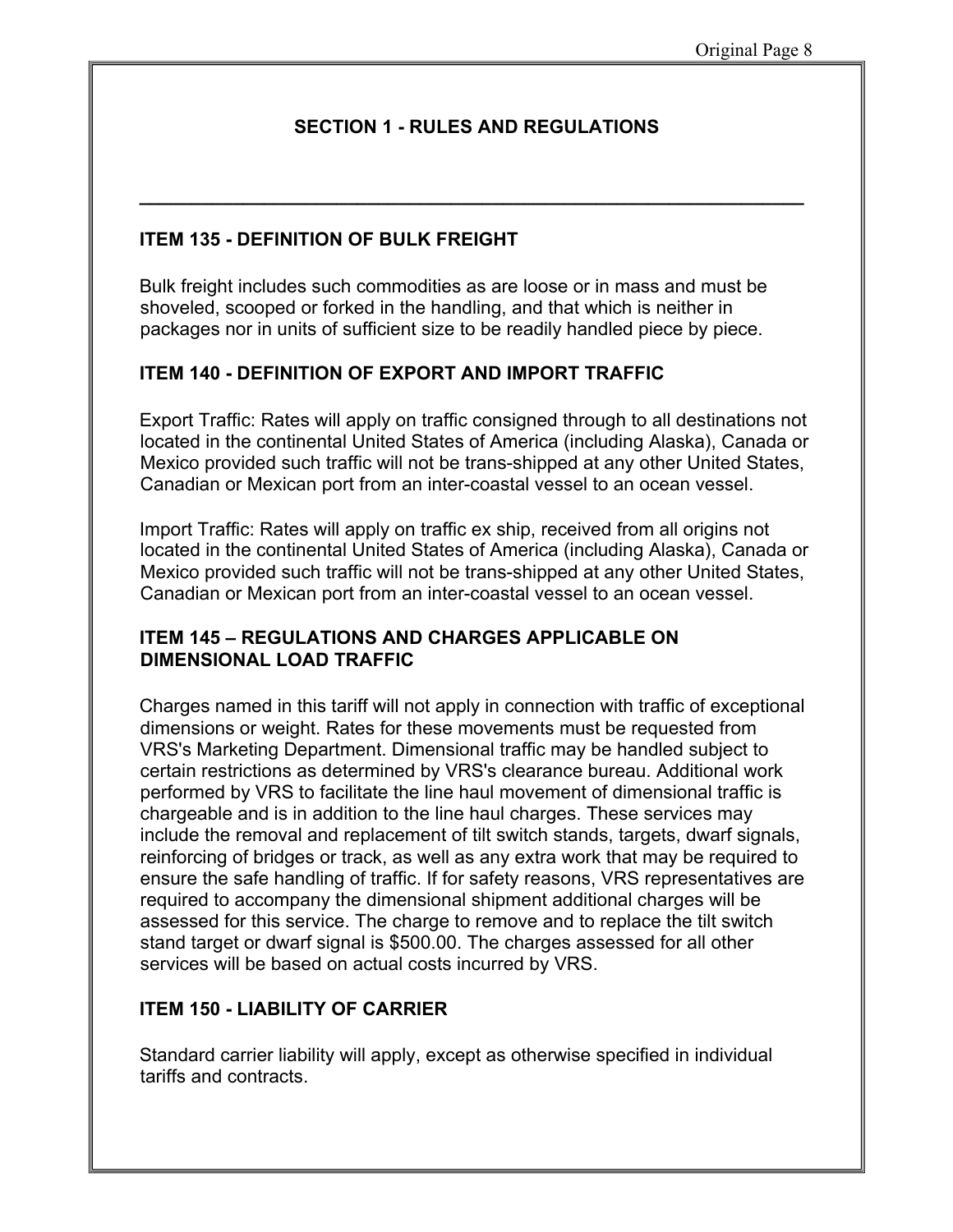## **ITEM 155 - REFERENCE TO VERMONT RAIL SYSTEM COMPANY (VRS)**

VRS as used in this tariff shall be understood to mean:

"VERMONT RAIL SYSTEM" in its own name, and for and on behalf of VTR, GMRC, CLP, WACR, NYOG

## **ITEM 160 - DISTANCE RATES**

In computing distance rates on the VERMONT RAIL SYSTEM Company, distances shown will be those contained in lawfully published VRS mileage tariffs or mileages as determined by ALK PC Miler – Rail Version 16 or subsequent.

## **ITEM 165 - APPLICATION OF THIS TARIFF**

The provisions of this tariff will not supersede those published in other VRS contracts which are specific to either customers or locations on VRS.

## **ITEM 170 - TEAM TRACK USAGE**

Existing team track service, including loading/unloading platforms and other structures, are available for use by shippers for non-hazardous commodities only on a pro-rata share usage basis, at the sole cost, risk and expense of customers using the team track facilities. By using such facilities, customers agree to indemnify, defend and hold harmless VRS from all claims, costs, and expenses, and to assume all risk, responsibility and liability for death, personal injury, or property damage arising from, related to, or in any manner caused by, in whole or in part, the use of such team track facilities.

## **ITEM 175 - LUMBER AND LUMBER PRODUCTS - RETURN OF DUNNAGE IN SHIPPERS' OWNED, LEASED OR ASSIGNED CARS**

When shipper at his expense, provides and installs inflatable dunnage, plywood and corrugated board dunnage, fiberboard pads, charcoal or methanol heaters, nylon strapping, insulated blankets or wooden gates to secure and protect carload shipments, the charges on the inbound movement shall include the return of the dunnage in shippers' owned, leased or assigned car subject to the following conditions: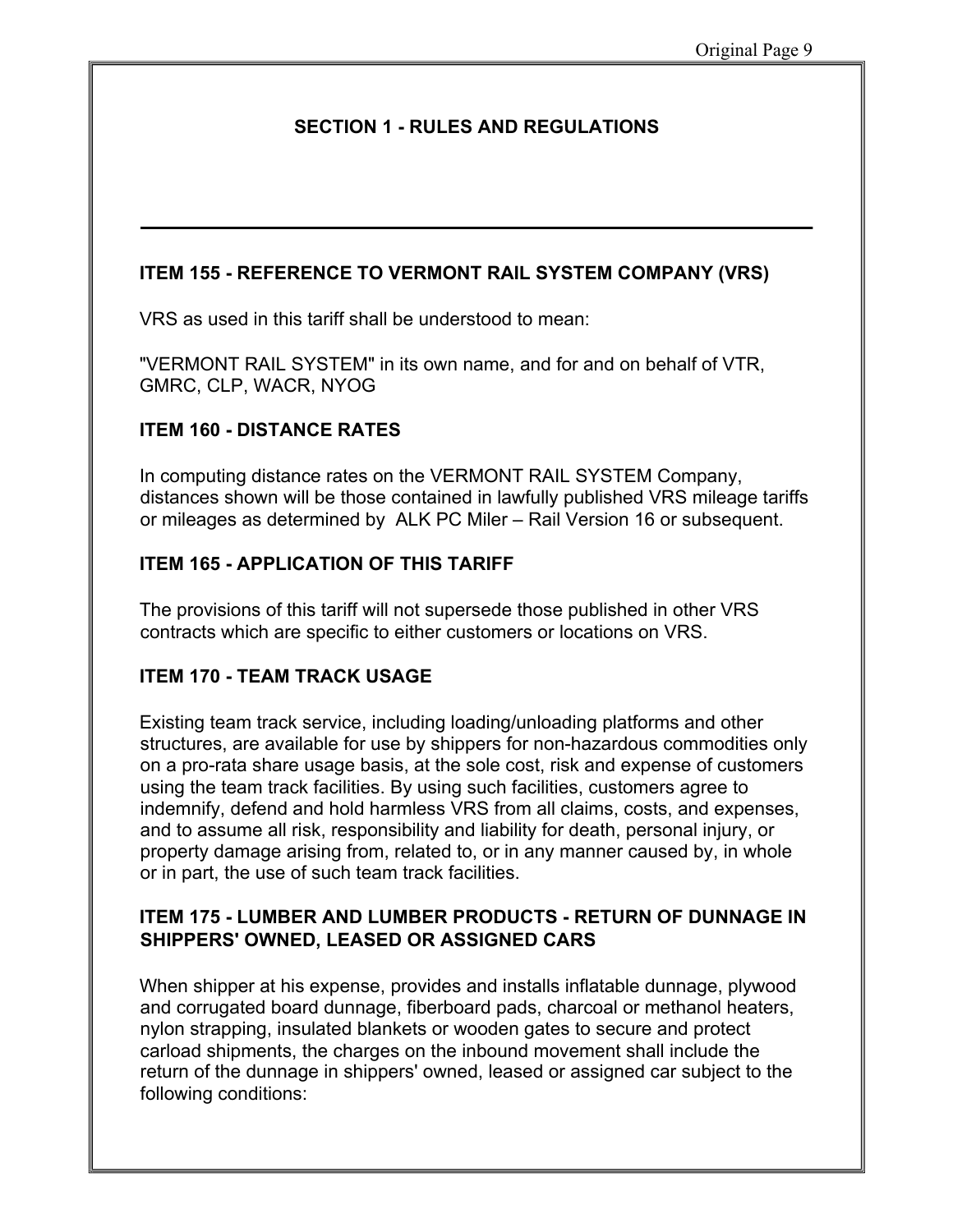## **ITEM 175 Continued:**

1. The nylon strapping, insulated blankets, plywood and corrugated board dunnage, fiberboard pads, inflatable rubber dunnage (completely deflated), and wooden gates must be tied securely into bundles, marked and tagged showing the origin point of the shipment as the return destination.

2. The charcoal or methanol heaters must be marked and tagged, showing the origin point of the shipment as the return destination.

3. The consignee or shipper must certify on the bill of lading covering the return that the nylon strapping, insulated blankets, inflatable rubber dunnage, fiberboard pads and plywood, corrugated board dunnage, and wooden gates was received in revenue rail movement.

4. The shipper or consignee must show the weight of the dunnage from the inbound shipment. Any weight of the dunnage in excess of the allowance authorized by Rule 30 of the governing classification on the carload shipment will not be returned under the charges of the inbound movement but will be charged at the applicable tariff rate of the dunnage.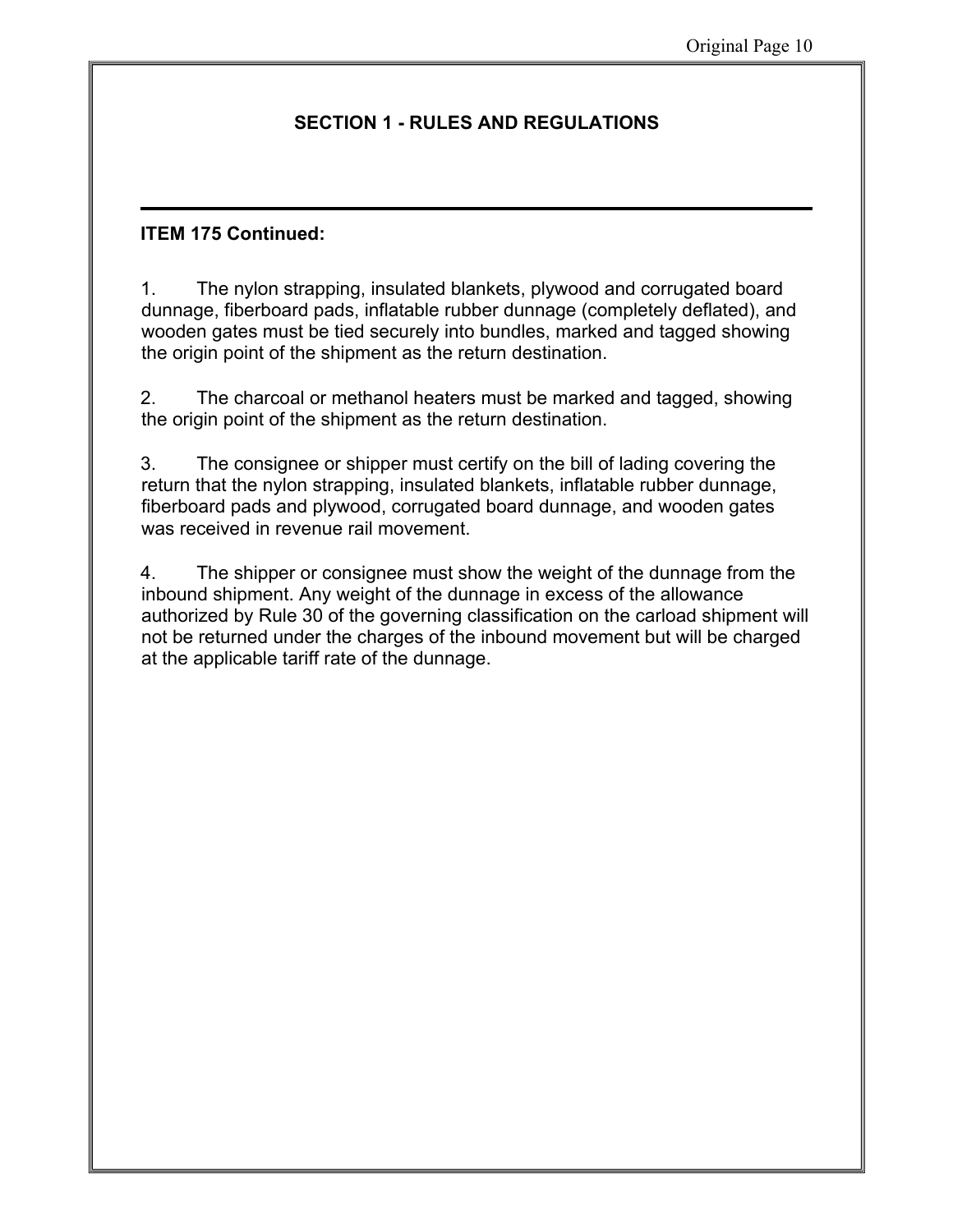## **SECTION 2 – EQUIPMENT: ORDERING, USAGE AND RENTAL**

## **ITEM 200 - UNAUTHORIZED USE OF RAILWAY EQUIPMENT**

1. After the original freight from a shipment has been unloaded from a railway owned and/or controlled car on customer's property, it is strictly forbidden to reload the railcar for intra-plant movement of materials without written authorization from VRS.

2. VRS reserves the right to physically inspect railway owned and controlled equipment on customer's property at any time.

3. When an empty railway owned and/or controlled car is ordered and furnished by VRS for its line haul shipment, it is strictly forbidden to route the car from origin via a carrier other than VRS. This restriction applies to all railway owned and/or controlled equipment. If a shipper loads such a railway owned or controlled car and the car does not move via a VRS route in which VRS participates as a line-haul carrier, the shipper will be assessed a charge of \$1,050 per car for such an occurrence.

4. Any occurrence found that railway owned and/or controlled equipment is being used without VRS' consent will be subject to a penalty charge of \$1,050 payable by the party in default. This will include any situation where a shipper bills a carload for an initial VRS line-haul revenue movement in a car that is owned, leased or controlled by a railroad other than VRS and that shipper had not received permission from that railroad to load such car, or if that shipper received permission and did not so advise VRS at the time of billing, then VRS may assess the shipper a charge of \$1,050 per car for such an occurrence.

5. In those situations where cars are released from storage status, as detailed under Item 1450 of Tariff VRS 6000, to an industry where VRS did not participate in the previous line-haul revenue movement or where VRS does not participate in the subsequent line-haul revenue movement and unless it is otherwise indicated in a customer rail car storage agreement, the customer or party to the agreement {i.e. car owner, lessee, shipper or receiver} will be assessed a switching charge of \$525.00 per car. NOTE: The charges detailed above are in addition to any other charges which may be due from the shipper and/or party responsible for the car.

## **ITEM 205 - CARS ORDERED AND NOT USED**

If an empty car of private ownership or control is ordered for placement and the service of placement or constructive placement is performed and the car is bsequently released without being loaded, a charge of \$365 will be assessed. When an empty car of railway ownership or control is ordered for loading and the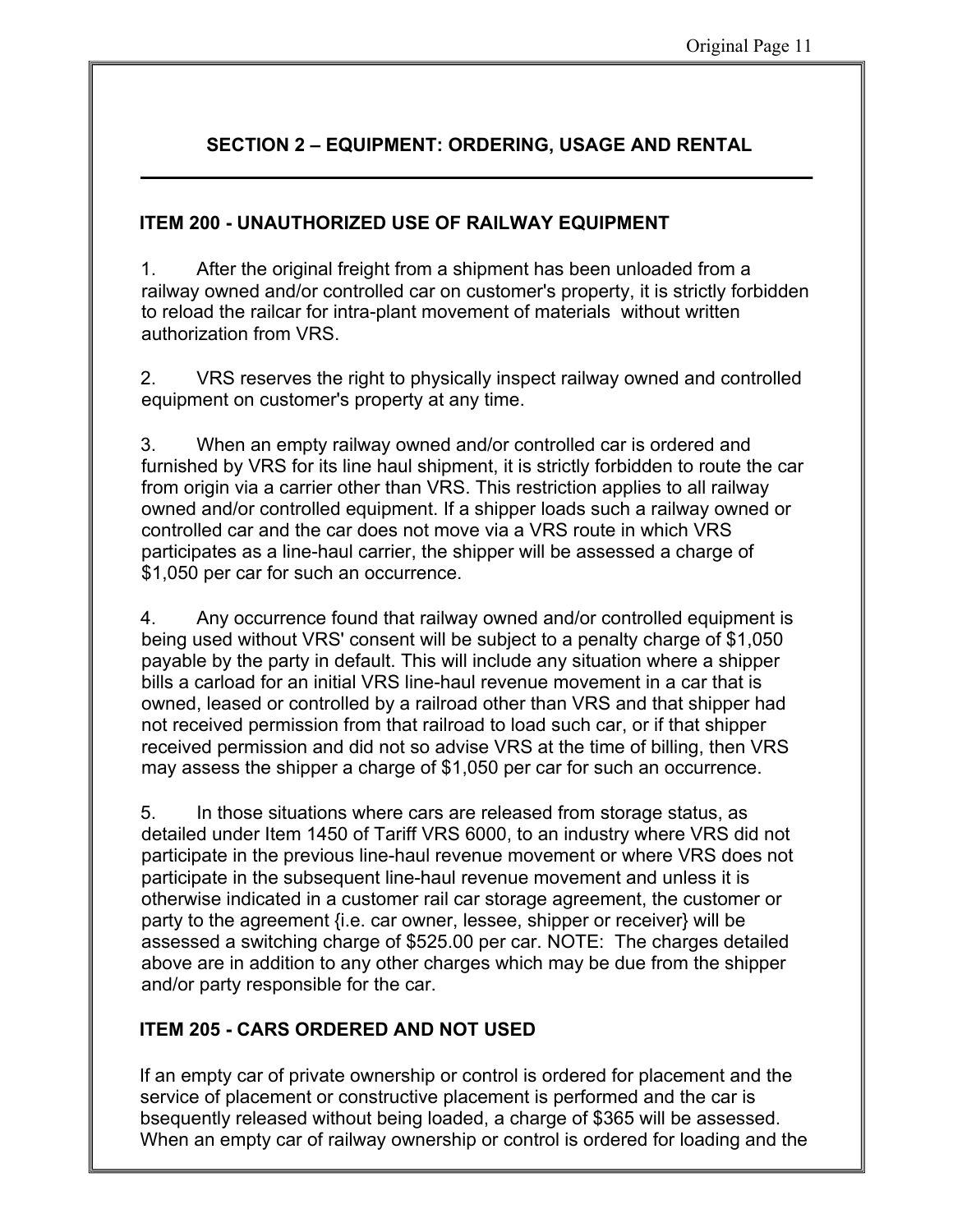## **SECTION 2 - EQUIPMENT: ORDERING, USAGE AND RENTAL**

## **ITEM 205 Continued:**

service of actual or constructive placement is performed and the car is subsequently released without being loaded, a charge of \$365 will apply (note – this charge will not apply if the car is confirmed to be unsuitable for loading). In the case of heavy duty flat cars, a charge of \$505 will be applied on cars ordered, placed or constructively placed and subsequently released without being loaded. If, after a heavy duty flat car is ordered for loading the order is canceled but the car has been assigned to the prospective movement but not placed or constructively placed, a charge of \$150 per car will apply. **These charges will be in addition to any car usage charges assessed by car owner.**

## **ITEM 210 - CLOSURE OF GATES AND HATCHES (APPLICABLE TO COVERED HOPPERS ONLY)**

The unloader of a covered hopper car (railway owned/controlled or private) must close and secure all gates and hatches. When a hopper car is released to VRS with open gates and/or hatches, VRS will provide written notice to the unloader of this occurrence. Following this notification, VRS will assess a \$300 charge against the unloader for all subsequent occurrences where a hopper car is released with open gates and or hatches. This charge is in addition to all other applicable transportation and supplemental service charges.

## **ITEM 215 - CAR CLEANING (APPLICABLE TO BOXCARS ONLY)**

All boxcars, which are released to VRS as empty, must be clean and in a condition which is suitable for immediate reloading. In those cases where a boxcar is released empty and returned to VRS in a condition, which is unsuitable for immediate reloading, VRS will assess the previous unloader a charge of \$300. This charge is in addition to all other applicable transportation and supplemental service charges.

NOTE: The unloader of a boxcar must remove all lading and non-railway owned dunnage, blocking, bracing, strapping or other material not part of the inbound shipment unless otherwise provided by the applicable price publication.

## **ITEM 220 - MECHANICAL DESIGNATION OF CARS**

For mechanical designation of cars, see the Official Railway Equipment Register, RER 6412 series, issued by the National Railway Publication Company. If a car of Trailer Train Company ownership is NOT listed in this item but is listed in the HEAVY DUTY AND SPECIAL FLATCAR section of RER 6412, the user charge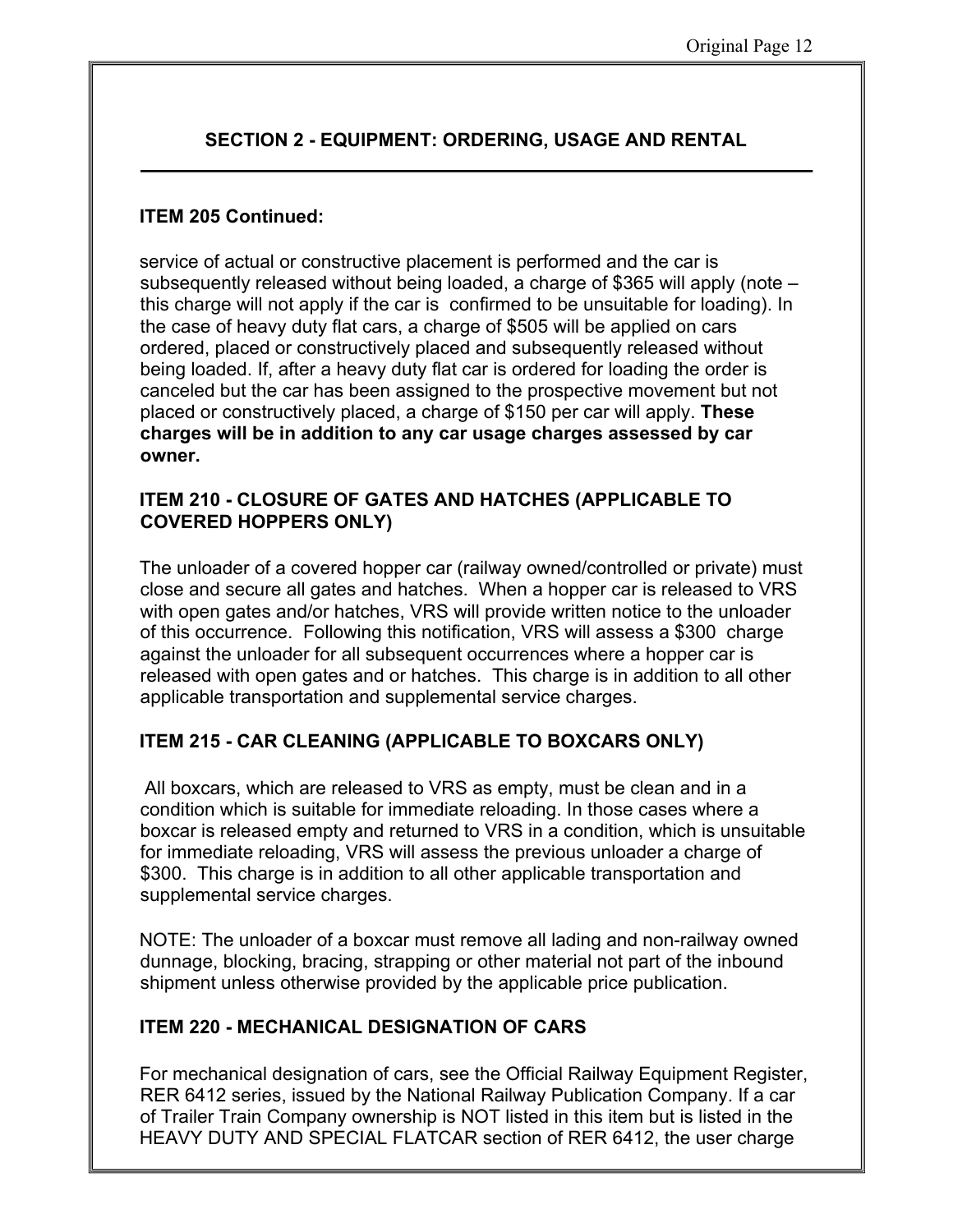## **SECTION 2 - EQUIPMENT: ORDERING, USAGE AND RENTAL**

#### **ITEM 220 Continued:**

will be in accordance with the car type, size, tonnage and number of axles as shown therein.

## **ITEM 225 - APPLICATION OF USER CHARGES/FEES ON SPECIALIZED EQUIPMENT**

All applicable USER CHARGES/FEES assessed by car owner for the use of heavy duty and specialized equipment are in US Funds for movements in the United States. Charges will be payable by the freight responsible party unless otherwise agreed in writing between VRS and customer/shipper/consignee as the case may be.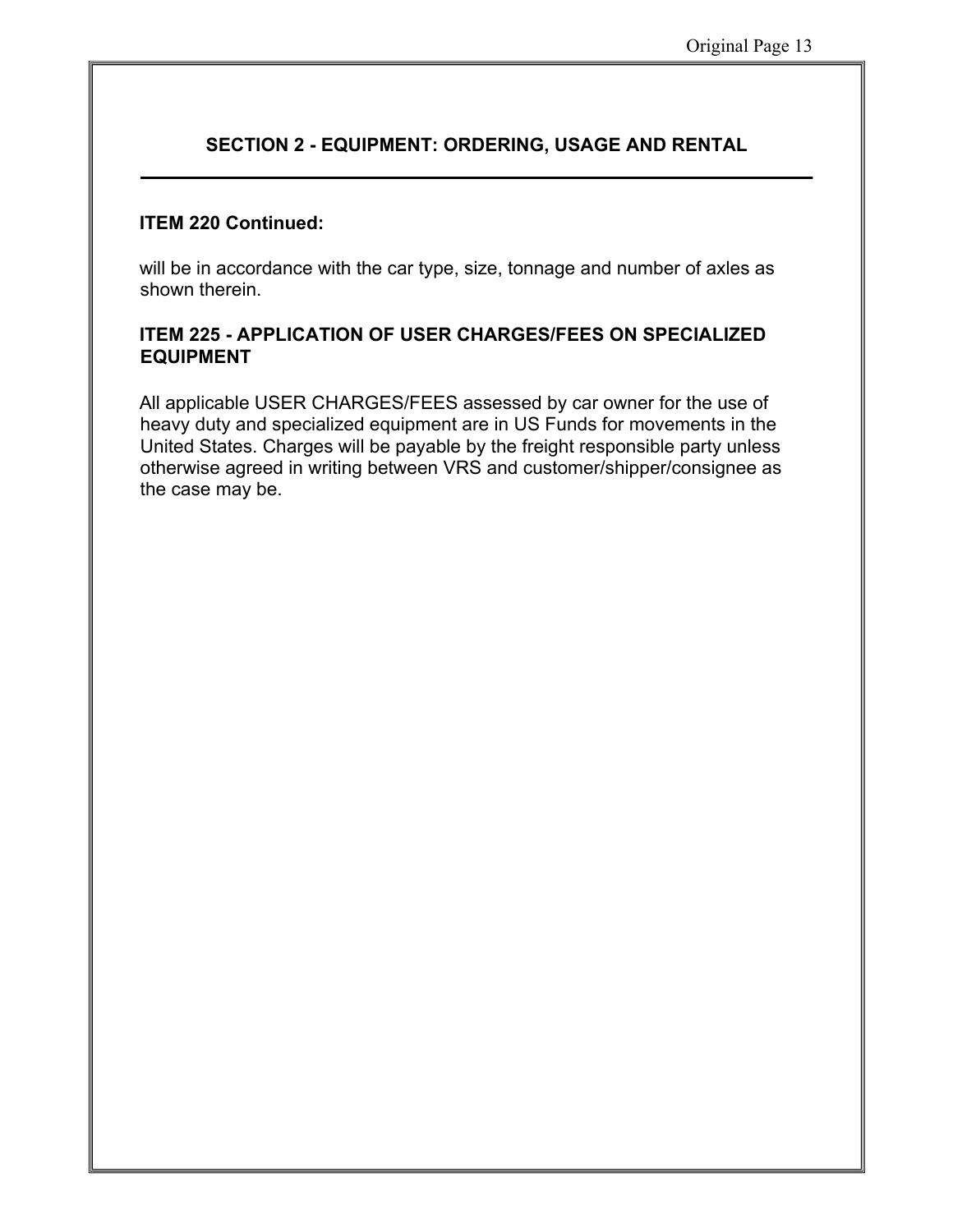## **SECTION 3 - RELEASE REQUIREMENTS AND DOCCUMENTATION**

## **ITEM 300 - NON-AVAILABILITY**

In the event that a car is released to VRS or requested from VRS as indicated herein and it is not available at the time of pull, or it cannot be supplied/spotted due to any reason attributable to the customer, a charge of \$160 per affected car will apply subject to a maximum charge of \$2,000 per customer occurrence.

#### **ITEM 305 - RELEASE REQUIREMENTS AND DOCUMENTATION - BILL OF LADING INFORMATION REQUIREMENTS**

The shipper must provide VRS with a bill of lading (BOL) before VRS is obliged to move the car for furtherance. Bill of Lading/Shipping Instructions can be provided via the following means:

- EDI 404
- Internet Shipping Instructions (ISI) found in Steelroads (www.steelroads.com) File Transfer Protocol (FTP)
- Fax
- Email
- Rail Connect EBOL through RMI RailConnect website

The Bill of Lading must contain the following data elements (see Notes): Standard Transportation Commodity Code (STCC) Commodity description along with total number of pieces and package type Net weight in lbs or tons and unit of measure Car initial and number Shipper's name and full address Consignee's name and full address Party Responsible for Payment of Freight Charges Payment Method Code (Prepaid, Collect, or 3rd Party) R11 or Through Rate and term (per car, per ton per cwt) Rate Publication Authority Origin and Destination Stations and Route with Junctions Load or empty status All seal numbers affixed to cars

#### **For Dangerous Goods:**

Hazardous Materials Information UN number Emergency response plan 24-hour telephone number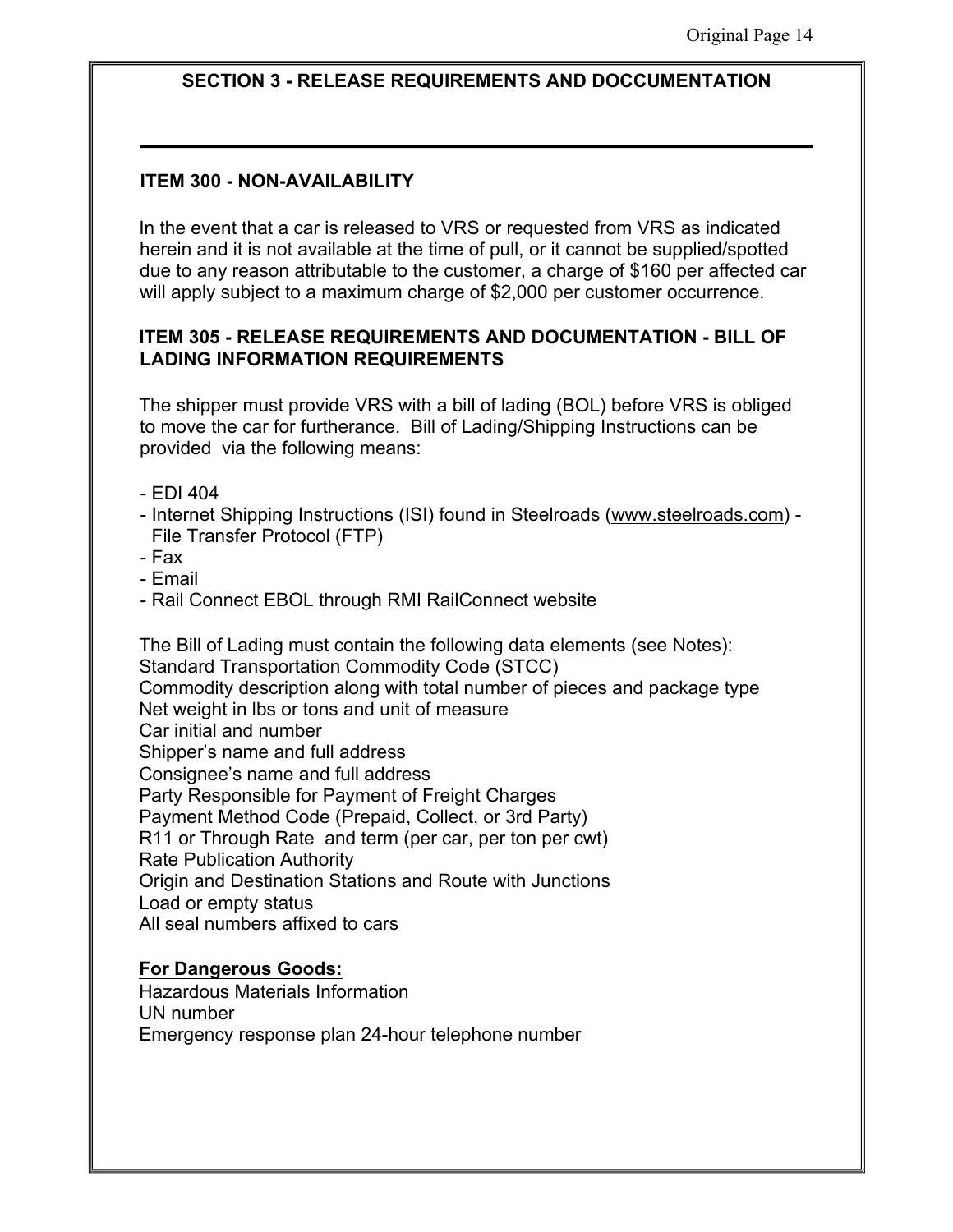#### **SECTION 3 - RELEASE REQUIREMENTS AND DOCCUMENTATION**

#### **ITEM 305 Continued:**

Transborder and dangerous goods shipment information must meet all U.S. and Canada regulatory requirements to be considered complete. Please consult with the applicable government departments to ensure compliance in accordance with federal regulations.

## **ITEM 310 - BILL OF LADING - DATA QUALITY – CHARGE**

If a Bill of Lading received by the carrier is incomplete or incorrect, and requires intervention by VRS and/or verification with the shipper before the execution of the Bill of Lading, or after, during the creation of a freight invoice, VRS reserves the right to assess to the shipper or payer of freight a charge of \$30.00 per equipment ID.

NOTE: In those cases where the Bill of Lading information received by VRS is either incomplete or incorrect and this prevents VRS from continuing and/or completing the movement, the shipper will be assessed the charges detailed under Item 315 of this tariff rather than the \$30.00 charge detailed in this Item 310.

## **ITEM 315 - ASSESSMENT OF CHARGES**

When on shipper's orders, {a} loaded cars or {b} empty cars which last contained hazardous goods, are removed from the industry or team track without complete Bill of Lading instructions, or in connection with loaded cars or empty cars which last contained hazardous goods, are received in interchange without complete Bill of Lading instructions, VRS will move the car to the first available staging area, provided the movement would not cause VRS to be in violation of any existing TDGR or 49CFR regulations. If, at any time after the car is in VRS's possession, the lack of complete Bill of Lading instructions provided are insufficient to continue the movement, the shipper {see note 1 below} will be assessed a charge of \$420.00 and all applicable demurrage, storage or detention charges will apply until such time as the Shipper provides VRS with complete Bill of Lading instructions which allows VRS to continue the movement. For multiple car shipments, the maximum charge under this item is:

\$5,000 for shipments of 25 cars or less;

\$6,000 for shipments greater than 25 cars but not exceeding 50 cars; and \$7,500 for shipments exceeding 50 cars.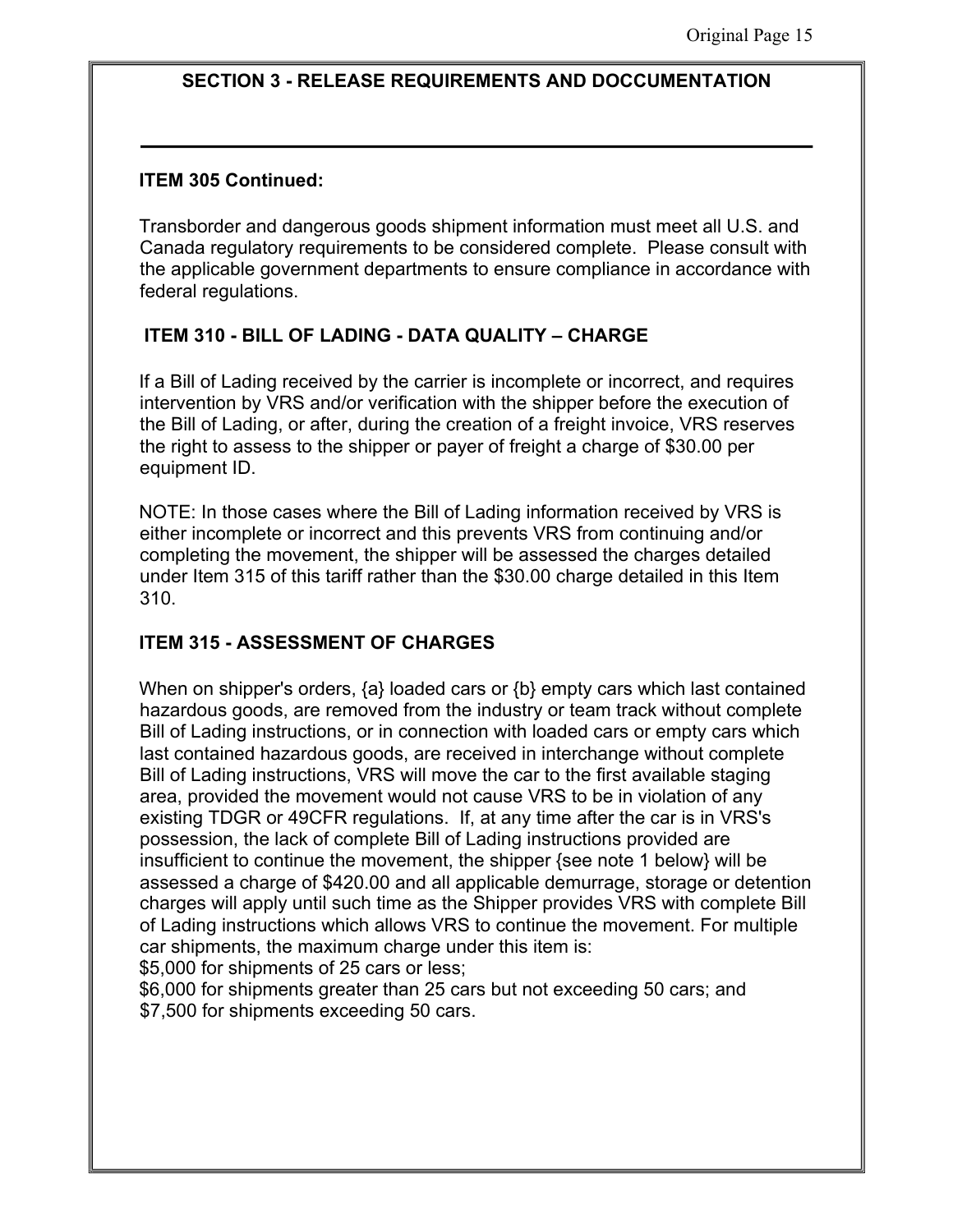#### **SECTION 3 - RELEASE REQUIREMENTS AND DOCCUMENTATION**

#### **ITEM 315 Continued:**

NOTES:

1. Unless otherwise agreed to in writing, the party responsible for the charges will be the SHIPPER INDICATED ON THE ORIGINAL BILL OF LADING.

The party will be responsible for the charges regardless of whether they were responsible for physically loading the cars, whether the original Bill of Lading is changed to indicate that another party is the shipper. Charges will be assessed in US currency regardless of the country from which the shipment originates.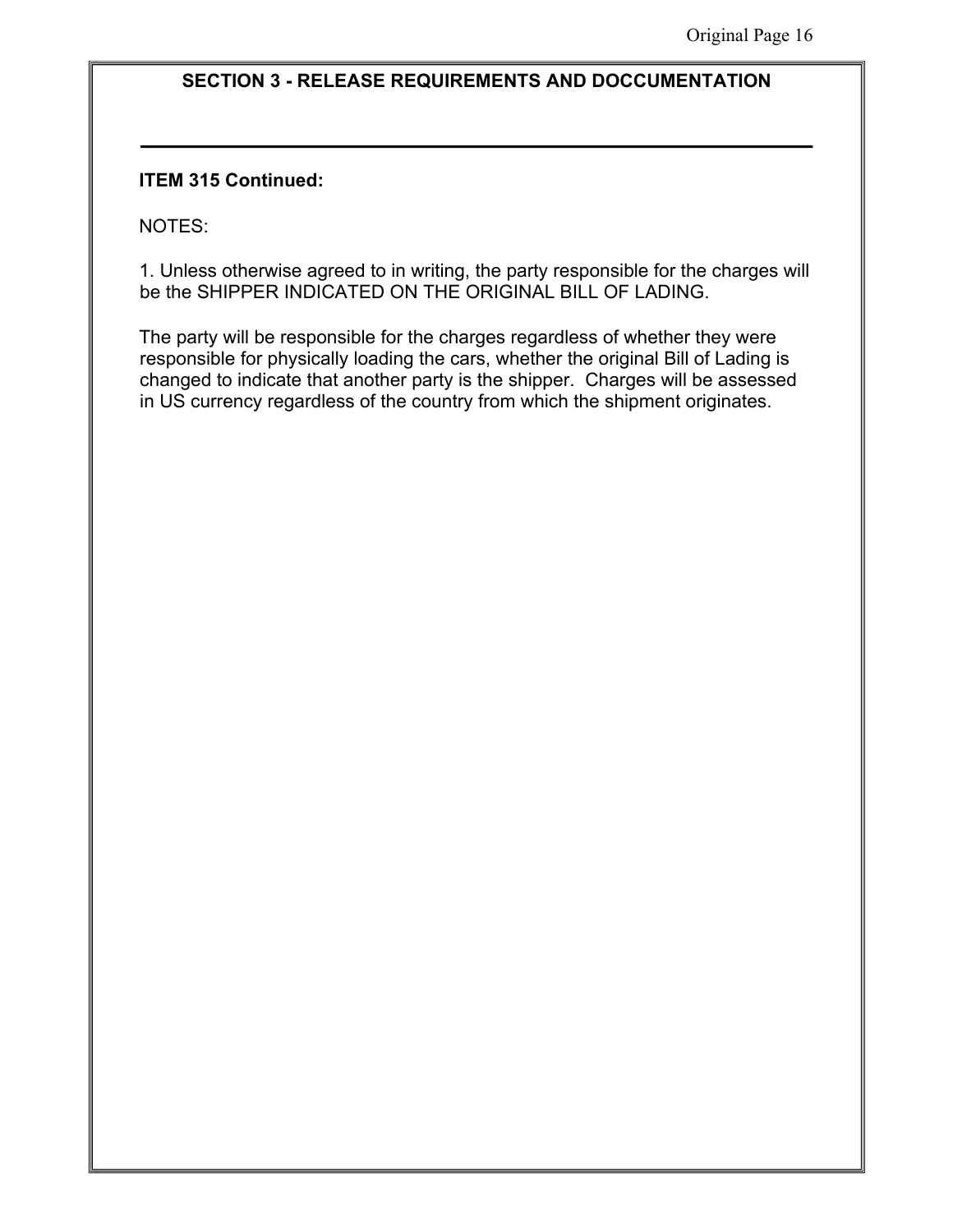#### **SECTION 4- LOADING AND UNLOADING**

#### **ITEM 400 - LOADING AND/OR UNLOADING CARLOAD FREIGHT**

VRS is not obliged to load or unload any carload freight, nor is VRS obliged to arrange for or in any way provide assistance in the loading or unloading of carload freight.

1. If VRS agrees to perform this service, the charge shall be actual cost of labor and material, including the use of specialized equipment such as cranes or derricks, plus 25% processing fee, subject to a minimum charge of \$550.

2. If VRS agrees to arrange for this service to be performed by another party, the charges will be those of the party performing the service, plus a 25% processing fee. Customer requesting the loading or unloading service will be fully responsible for all such charges.

#### **ITEM 405 - LOADING AND SECUREMENT OF LOADS, CHARGES FOR FURNISHING LABOR AND MATERIALS FOR SHIPMENT ADJUSTMENTS**

REQUIREMENTS FOR SHIPPERS T0 PREPARE SHIPMENTS FOR TRANSPORTATION ON VRS FOR CARLOAD FREIGHT SERVICE:

Shippers are responsible to adequately secure and prepare a shipment for safe transportation and, when applicable, in accordance with VRS designated loading and securement specifications, the Association of American Railroads Open Top and Closed Car Loading Rules and Standards, Transportation of Dangerous Goods Regulations or other regulatory requirements. VRS maintains the right, without obligation to inspect a shipment for compliance to those requirements. VRS is not obliged to supply any labor or securement material. VRS will not be responsible for loss or damage to lading and/or equipment caused by failure of the shipper to properly load, block, brace or secure a shipment. VRS reserves the right to return to the Shipper any shipment that does not conform to the loading or safety requirements subject to all applicable charges. For assistance, questions or instructions on proper blocking and bracing methods, please contact your VRS representative.

LOADING ASSISTANCE OR SHIPMENT ADJUSTMENT WHILE IN VRS CONTROL IN CARLOAD FREIGHT SERVICE: When requested by the Shipper to furnish labor and materials for the purpose of a Shipment Adjustment to comply to the requirements of proper loading or the prevention of product loss in transit as defined above the shipper shall be responsible for the actual cost of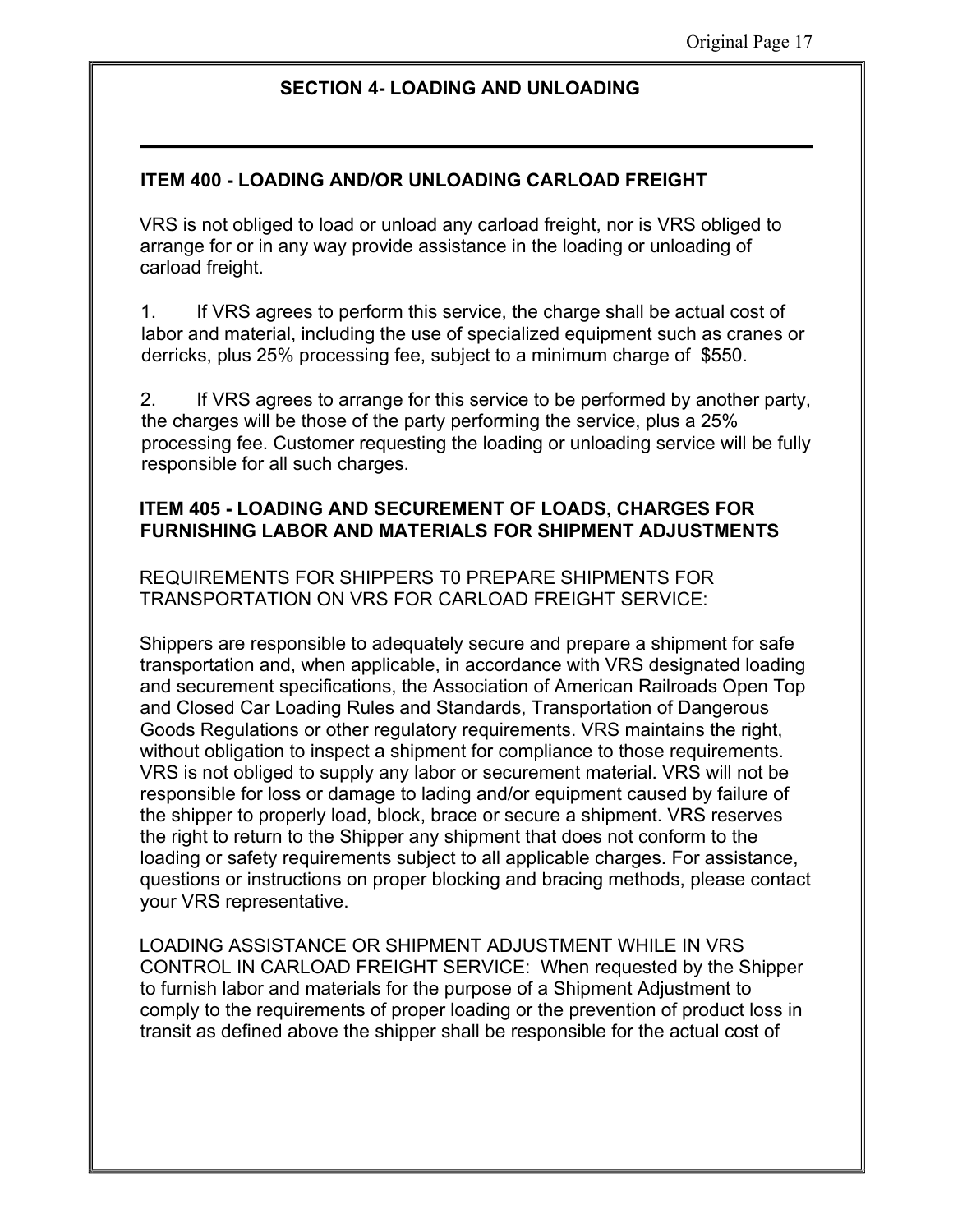#### **SECTION 4 - LOADING AND UNLOADING**

#### **ITEM 405 Continued:**

labor and material plus a 25% processing fee, subject to a minimum of \$550; and, the cost of repair required to damaged, equipment or units that is attributable to the exception. Shipment Adjustment is defined as a shipment that requires transferring, adjusting, securement or repackaging while being transported in Carload Freight Services by VRS. Adjustments include but are not limited to transferring lading from or adjusting lading within its original transport equipment or to replacement equipment, in order to provide proper weight distribution, to correct non-compliance loading issues, to adjust a load shift, to apply or reapply blocking and bracing material, and/or install mandatory blocking and bracing or to make the shipment or transport equipment or unit safe for further movement. The cost as outlined above will also apply when VRS is required to rectify non-conformance in emergency situations when advance notice cannot be provided to the shipper. In those instances where the shipper can and is able to arrange to perform required shipment adjustments or with a contractor of their choice and such work will be performed on railway property, that work must be done with the knowledge of VRS and in accordance with all VRS safety policies. Shippers will also be required to provide the action plan to VRS's designated representative to ensure compliance with these and all appropriate safety requirements.

#### **ITEM 410 - LOADING OR UNLOADING OF HAZARDOUS MATERIALS**

VRS will not permit hazardous or dangerous commodities to be loaded or unloaded at public delivery or team tracks. This policy includes all bulk shipments, or shipments in containers which exceed 110 gallon capacity of hazardous materials, substances or wastes, as described in The Directory of Hazardous Materials Shipping Instructions.

#### **ITEM 415 - NON-ACCIDENTAL RELEASE OF HAZARDOUS MATERIALS**

VRS will assess a charge of \$1,000 per car for the handling of cars loaded with or containing residue of Dangerous Goods/Hazardous Substances that are found to be leaking and must be moved to an isolation track for securement. This charge will be assessed to the shipper on the bill of lading and it includes all switching and demurrage charges but it excludes the securement charges as detailed under Item 405.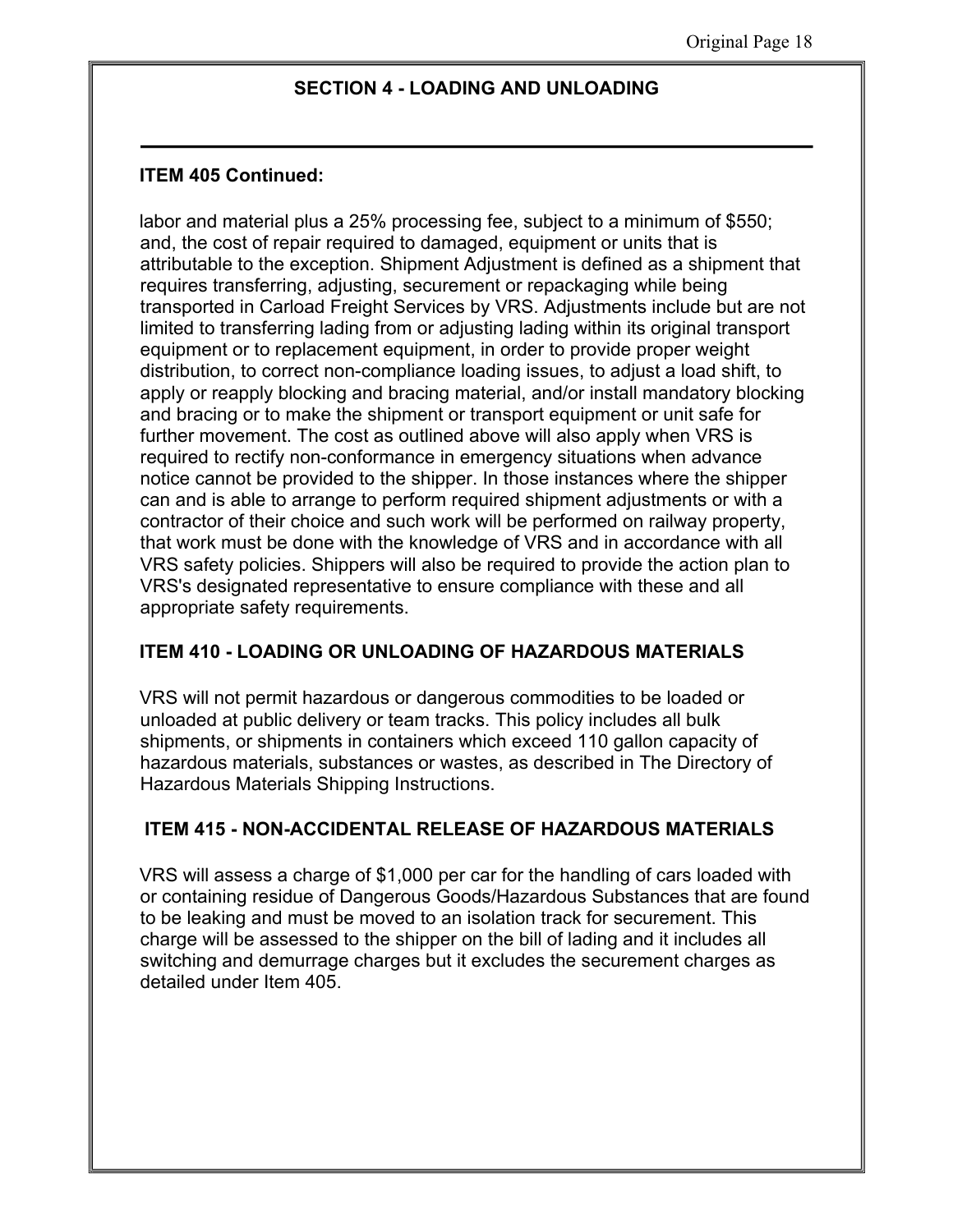## **ITEM 500 - DEFINITION OF ACTUAL WEIGHT**

Except as otherwise provided herein, or in any applicable weight agreement, classification, or specific price publication, the actual weight of any shipment certified by the carrier and ascertained in accordance with the provisions of this Tariff shall be considered valid for the assessment of freight charges.

For the assessment of freight charges, no scale weight shall be used unless obtained on a government inspected and approved scale; and in accordance with the methods and procedures recommended by VRS.

A) Where possible, VRS will obtain the actual or approximate weights of all shipments. If no weights are available, shipments will be billed on the maximum capacity of the car.

B) Customer provided weights are subject to correction by VRS or partner railways, unless shipments are moving under an authorized weight agreement. However, VRS reserves the right to refuse the weight provided by the customer if it is found at any time that correct weights are not being provided.

C) If shipments are moving under a weight agreement, all shipping documents must show the applicable weight agreement number.

#### **ITEM 505 - CUSTOMER REQUESTED WEIGHING**

- A) Where practicable, VRS will weigh or reweigh cars as requested by customers.
- B) VRS is not obliged to perform this service.
- C) Requests must be made in writing, by Fax, email, electronically or via EDI.
- D) When weighing is accomplished, it will be subject to all applicable rules and charges indicated herein.

#### **ITEM 510 - ASSESSMENT OF FREIGHT CHARGES**

Except as otherwise provided herein, or in any applicable weight agreement or governing price publication, the weight for assessment of freight charges for any carload shipment shall be the actual weight or specified minimum carload weight.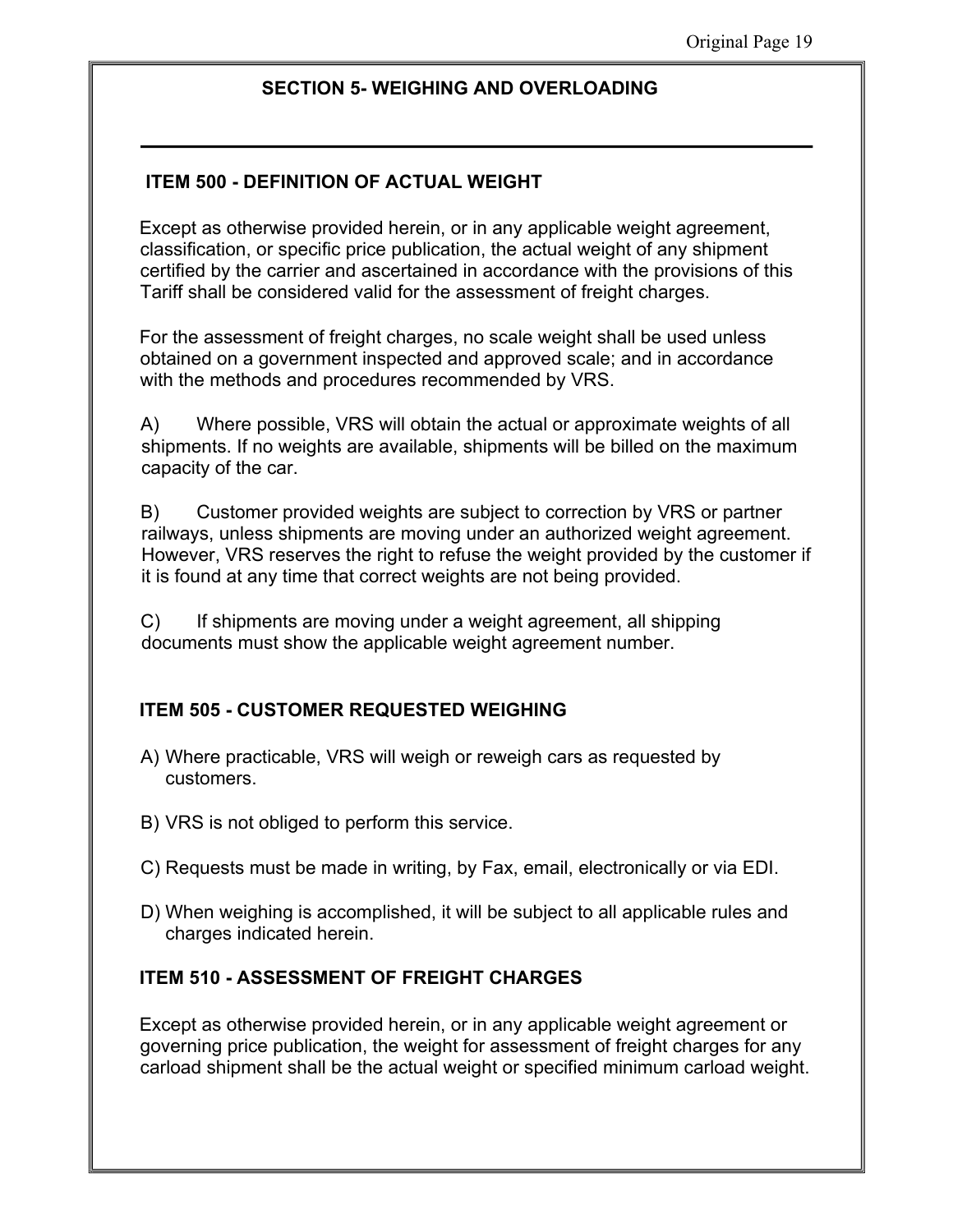## **ITEM 515 - CORRECTION OF BILLING TO TRACK SCALE WEIGHTS**

Where cars have been weighed by the carriers and are re-weighed or check weighed at the request of the consignor or consignee and a weight difference is found in excess of the allowable tolerance provided in this tariff, VRS reserves the right to assess freight charges based on the higher weight.

## **ITEM 520 - WEIGHTS TO GOVERN (AND TOLERANCE) AT SHIPPING OR SCALING POINT**

- A) Tolerance is to be known as the difference in weights due to variation in scales or weighing, which may be permitted without correction of the billed weight. Where lading, the weight of which is not subject to change from its inherent nature, is re-weighed en route or at destination, no correction will be made in the billed weight except as provided herein.
- B) When track scaling by VRS or partner railway, if the difference between the shipper's bill of lading weight and weight obtained by track scaling does not exceed the tolerance allowance provided herein, no change will be made in the billed weight.
- C) Tolerances:

1. ALL FREIGHT- Carrier shall not be responsible for loss due to natural shrinkage. When liability is established, the following provisions will apply: One eighth of one percent (0.125%) of total weight contents of the car shall be deducted from the loss in weight. This deduction represents reasonable shrinkage due to evaporation or other natural causes and is due to be made from shipping weights.

#### **ITEM 525 – APPLICATION OF WEIGHING CHARGES**

A) When weights are obtained for the assessment of freight charges, no charge will be made for weighing. When weighing or re-weighing of a car is at customer's request, this provision will not apply.

B) When cars are weighed or re-weighed at the request of a customer, charges for weighing will apply when:

1. Shipment charges are based on fixed or minimum weights in governing price publications for which a customer has already been invoiced and provided with the applicable minimum weight.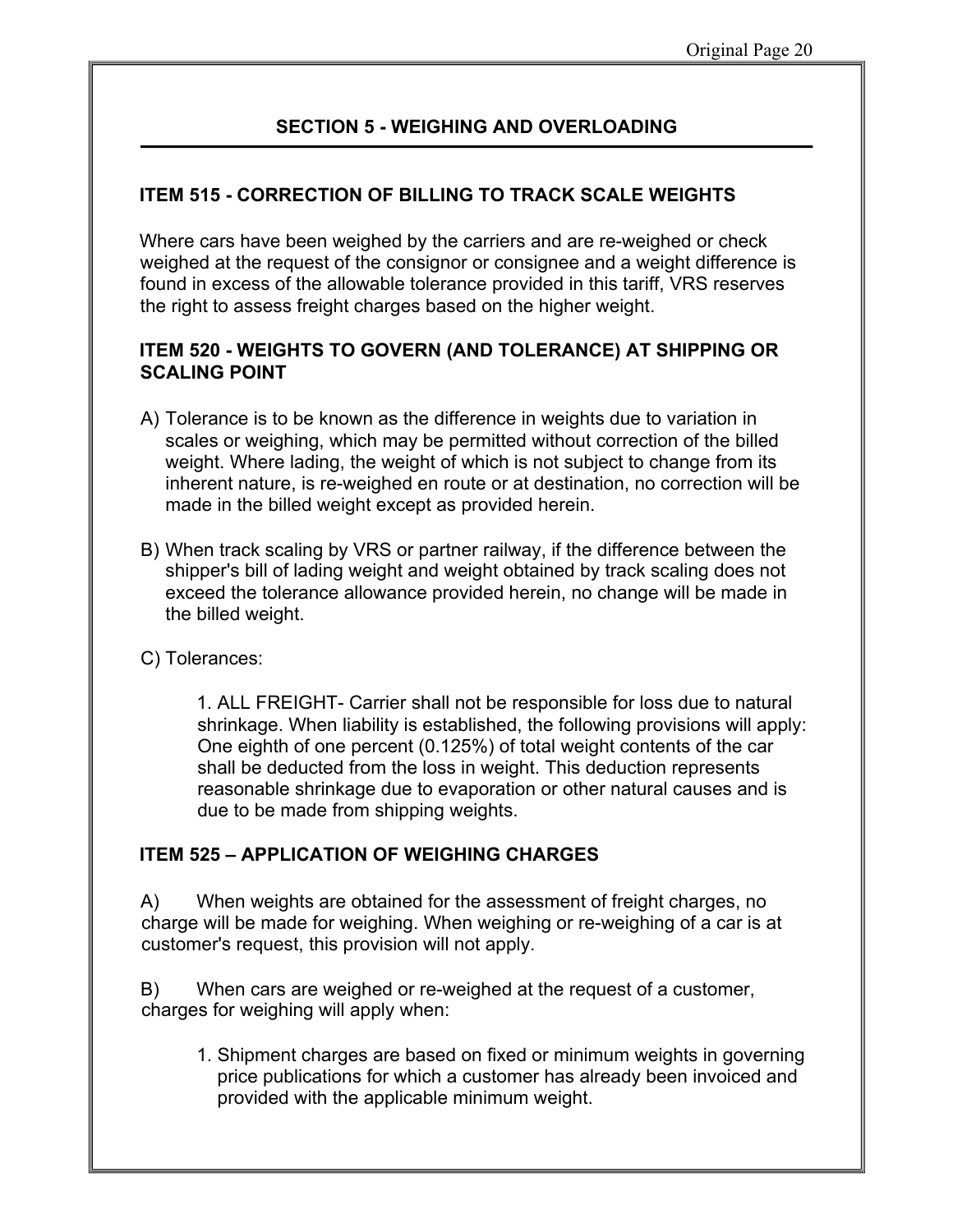#### **Item 525 Continued:**

- 2. Traffic is covered by a weight agreement.
- 3. Cars containing a commodity where weights are NOT subject to change in transit, are re-weighed and the second track scale reading is within 2% of the original track scale weight.
- 4. Cars containing a commodity where weights are subject to change in transit, and have been weighed by VRS and are re-weighed and found to be in excess of allowable tolerances.
- 5. Tank cars are weighed empty (inbound or outbound).
- 6. Cars are weighed empty (excluding tank cars) for the actual weights and the differences between the marked tare weight and the actual tare weight is 500 lbs. or less.
- 7. Cars are weighed empty for the actual tare weight before loading and are re-weighed for actual tare weight after unloading.
- 8. On cars from which the entire previous lading and packing have not been removed, except on open top gondola cars weighed immediately before being loaded with scrap metals or immediately following a line haul movement of scrap metals.

## **ITEM 530 - CHARGES FOR WEIGHING OR RE-WEIGHING**

When a car is weighed or re-weighed by VRS at the request of the customer the applicable charges indicated herein will be assessed each time the car is weighed. Weighing at railway owned or controlled scales: \$200 per car per weigh (See NOTE). Weighing at privately owned or controlled scales: \$250 per car per weigh (See NOTE).

**NOTE**: All applicable Intra-plant or Intra-terminal switch charges will be applied in addition to the weigh charges named herein. In the event the car must be moved outside the switch limits to accomplish the weigh, the applicable out of line haul or published line haul charge (whichever is lower) will also be applied.

#### **ITEM 535 - CARS OVERLOADED OR IMPROPERLY LOADED**

An overloaded car is defined as a railcar for which either the net weight (actual weight of freight including all other materials incidental to the movement of the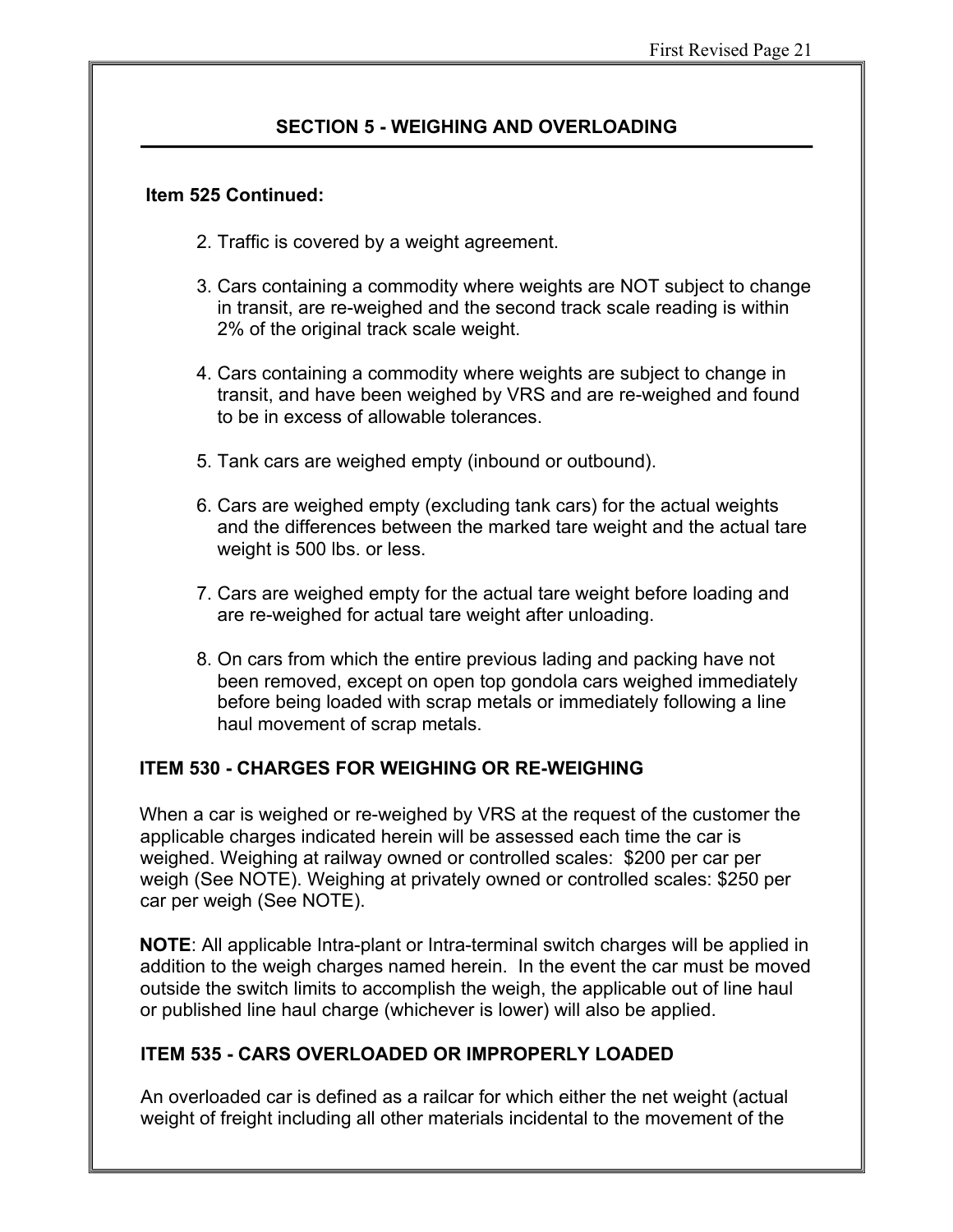goods) is in excess of the car's authorized load limit (defined as the stenciled "load limit" on the car), or the gross weight (combined weight of railcar and freight including all other material incidental to the movement of the goods) is in excess of (1) Total weight on rail (TWR) shown in the UMLER file or (2) the track weight limitations at any point along the route of movement.

CHARGES APPLICABLE ON CARS OVERLOADED OR IMPROPERLY LOADED:

1. AT POINT OF ORIGIN: If a car is found to be overloaded or improperly loaded, it will not be permitted to go forward. The shipper will be notified and required to adjust the freight or to transfer the excess weight from the car. Shipper will be assessed the applicable Intra-plant, Intra-terminal or Interterminal switch charge subject to a maximum of \$500.

2. WHILE IN TRANSIT: If an overload exceeds the tolerance permitted, such car must be referred to the VRS Clearance Officer for authorization of movement, it must be reduced or adjusted at the shipper's expense. VRS reserves the right to clear the overloaded car and allow it to move to destination without reducing and/or adjusting it. However, the applicable tariff charges will be in place. In either situation, VRS will notify the shipper of the overloaded car in question. This notification will indicate the car number, contents, location, actual gross weight and acceptable gross weight. For overloads that are beyond the allowable tolerances of the car: Shipper must provide VRS with complete written instructions for the removal of the excess freight within 48 hours of this notification, including weekends and holidays. The removal and disposal of the overloaded portion of the contents of the car is entirely the responsibility of the shipper. In the event shipper fails to provide VRS with written instructions for the removal of the excess freight within 48 hours of notification, VRS reserves the right to arrange for the removal and disposal of the overloaded portion of the contents at full cost to the shipper. Each overloaded car will be subject to a charge of \$550 in addition to applicable switching (subject to a maximum of \$500 per switch) and demurrage charges. These charges are the responsibility of the shipper. (See NOTES)

3. AT DESTINATION: If a car is discovered to be overloaded at destination, each overloaded car will be subject to a charge of \$550 in addition to applicable switching (subject to a maximum of \$500 per switch) and demurrage charges. These charges are the responsibility of the shipper. (See NOTES)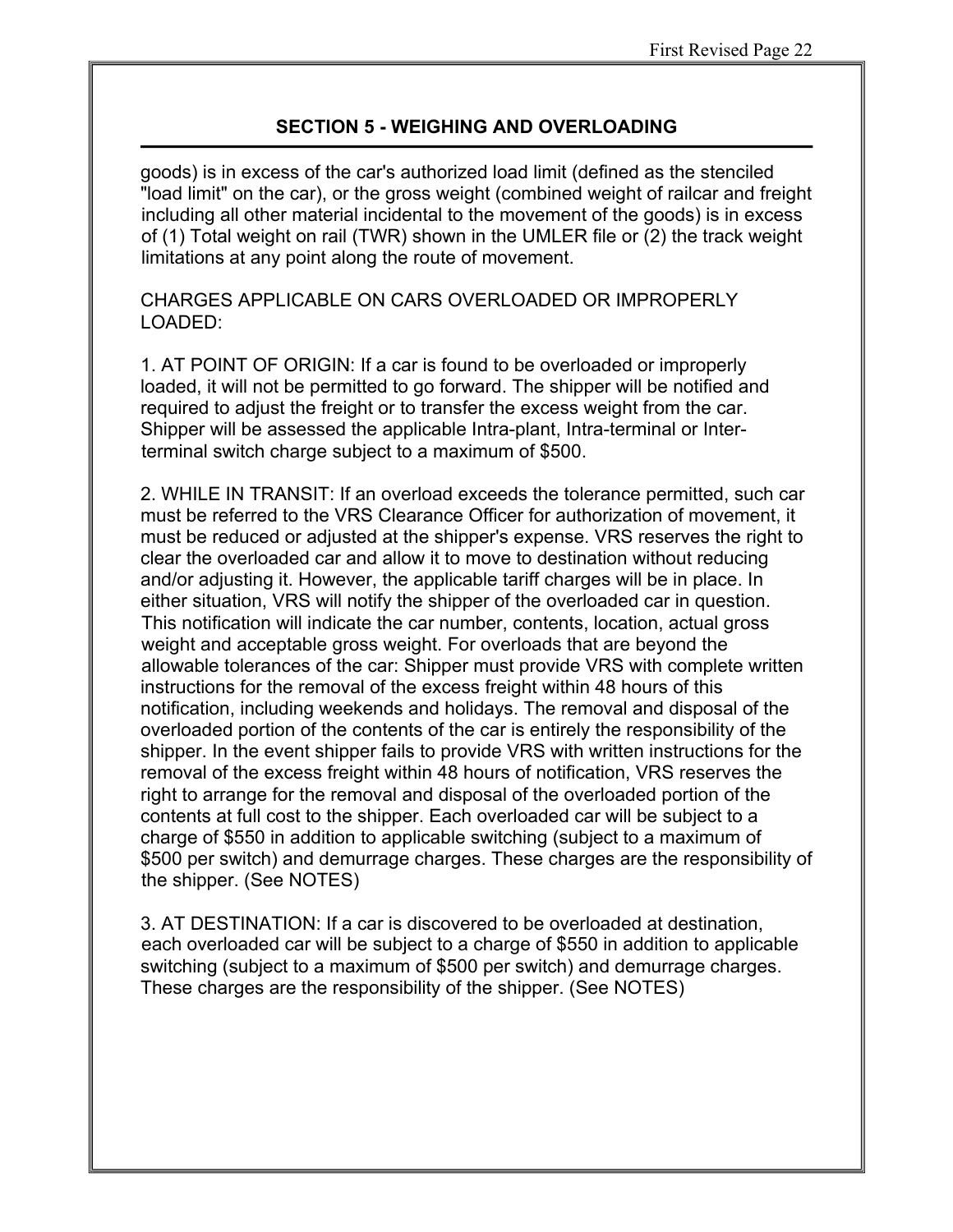**NOTE 1:** In addition, all overloads detected enroute or at destination will be assessed additional charges predicated on the amount the car is overloaded:

**Up to 1000 lbs: VRS reserves the right to move the car if it can be determined the car can be safely moved. This determination will be made on a case by case basis and is subject to a charge of \$250 per car.** 

**\$500 per car first occurrence; \$1000 per car second occurrence 1000 to 4000 lbs: \$500 per car first occurrence; \$1000 per car second occurrence 4001 to 8000 lbs: \$1000 per car first occurrence; \$2000 per car second occurrence 8001 to 12000 lbs: \$1500 per car first occurrence; \$3000 per car second occurrence**

**Over 12001 plus : \$2000 per car first occurrence; \$4000 per car second occurrence**

**NOTE 2:** If VRS personnel perform any work adjusting, transferring or removing the freight from the car, the shipper will be responsible for the actual cost of such work plus an additional 25% for processing charge.

**NOTE 3:** Shipper will indemnify VRS from liability for any loss of life, personal injury or damage to property as a result of the overloading or improper loading of railway equipment. A car is found to be improperly loaded if it has a concentration of lading resulting in the maximum weight on rail of any truck or the total weight on rail of any car or the track limitations at any point enroute being exceeded. All loading, bracing, and blocking must comply with the applicable, Association of American Railroad's pamphlet or general information series publication or modification approved by VRS prior to shipment. Shippers are required to take all necessary additional steps to protect their product and the equipment being used during rail transportation. In the event of a load shift, derailment or equipment damage, when it is determined by rail carriers that there was insufficient or improper loading, bracing or blocking, the shipper shall be responsible for all expenses, including the repair of damaged equipment (including complete loss of use), loss or damage to cargo, transfer services and derailment costs. In addition, all charges, administrative, civil fines, storage and demurrage are due and payable in full before the railcar or the cargo will be released.

**NOTE 4**: In addition to the above charges, if a grossly overloaded car is detected enroute on VRS track and, as a result, it necessitates an inspection of the bridges over which the car has passed due to the potential for compromising the integrity of the bridges a penalty of \$5000 will be assessed to the freight responsible party. In addition, the freight responsible party may be liable for the cost of any bridge repairs required as a result of overloading a car(s) in excess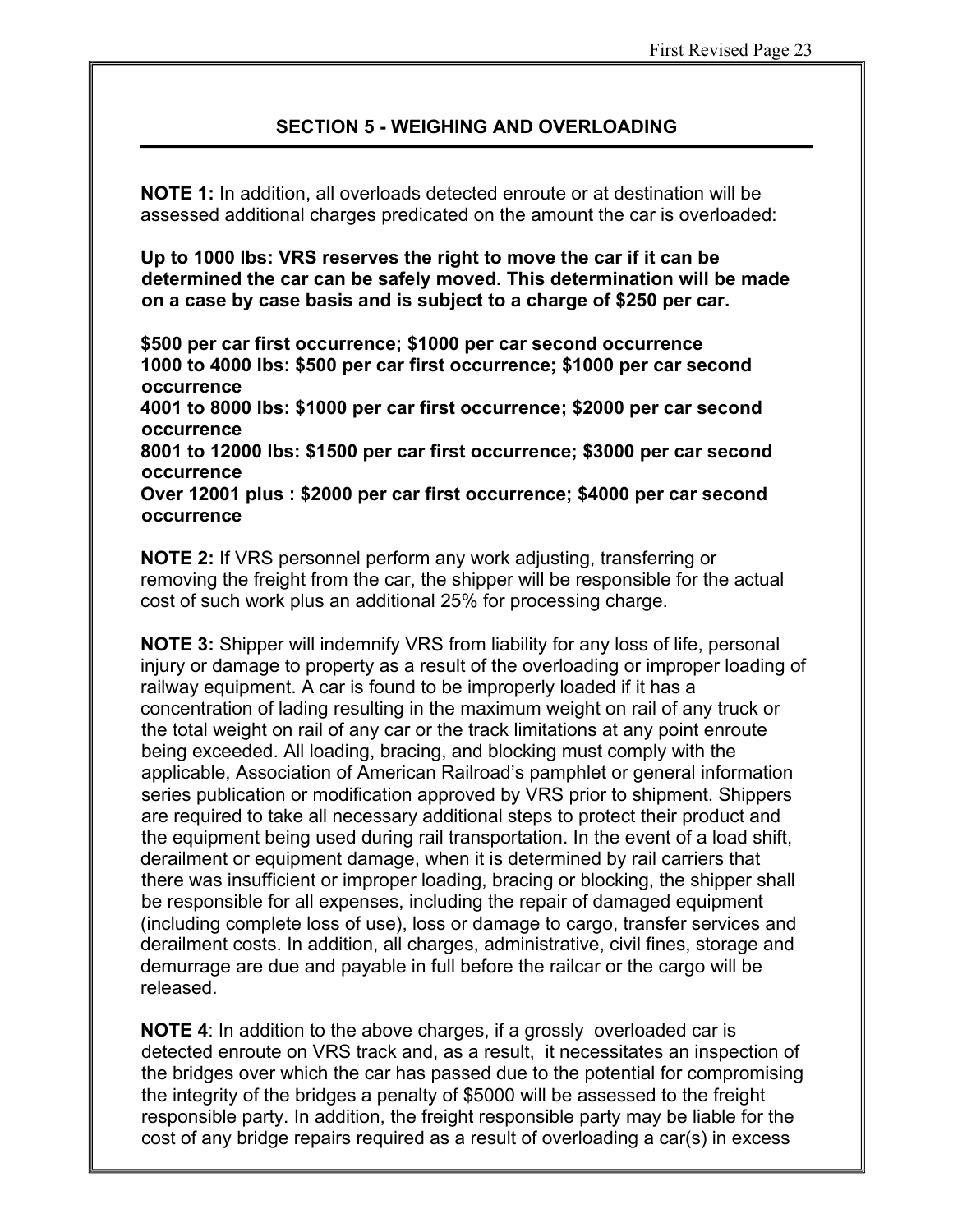of the allowable load limit of the car or the track over which it is intended to pass.

**NOTE 5:** When a car is loaded beyond its maximum carrying capacity or allowable weight on rail and partial unloading is required, the lading will, when practicable, be transloaded to another suitable car. The second car will be charged at actual weight and carload rate from point of origin to destination.

**NOTE 6**: Overloaded cars will be subject to VRS demurrage rules until corrective action is taken.

## **ITEM 540 - WEIGHT AGREEMENTS**

1. VRS will accept the shipper's billed weights provided the waybill bears reference to the shipper's weight agreement. Weights authorized by other Canadian and U.S. carriers will be accepted provided the waybill bears reference to the applicable Weight Agreement number.

2. The shipper will certify to the carrier, the correct gross weight of the shipment, along with the weight agreement number, on the shipping order and bill of lading. If the shipper does not reference the shipping order and bill of lading with the Weight Agreement number or does not include the proper weight, the shipment will be treated as though no weight agreement exists.

3. Weight agreements do not apply on shipments that are "Stopped-in-Transit" to complete loading, unless the shipper at origin and at the "Stop-Off" point are party to a weight agreement for the commodities shipped.

4. When destination weights are authorized by an inbound weight agreement, the consignee must report the correct weights to the VRS or partner railways. Shipment should be waybilled at estimated weights and the waybill endorsed:

"DO NOT WEIGH - Destination Weight Agreement to apply:"

5. When VRS is origin line haul carrier and a shipment requires weight to be ascertained at origin by way of consignor's weight agreement, consignor must furnish weight to VRS by the third 12:01 AM following the day that the car which contains the shipment is released loaded. Weight must be furnished or confirmed in writing, by Fax or by EDI. Following the third 12:01 AM, a charge of \$50 per car per day or fraction thereof will be assessed to the consignor until the weight is furnished.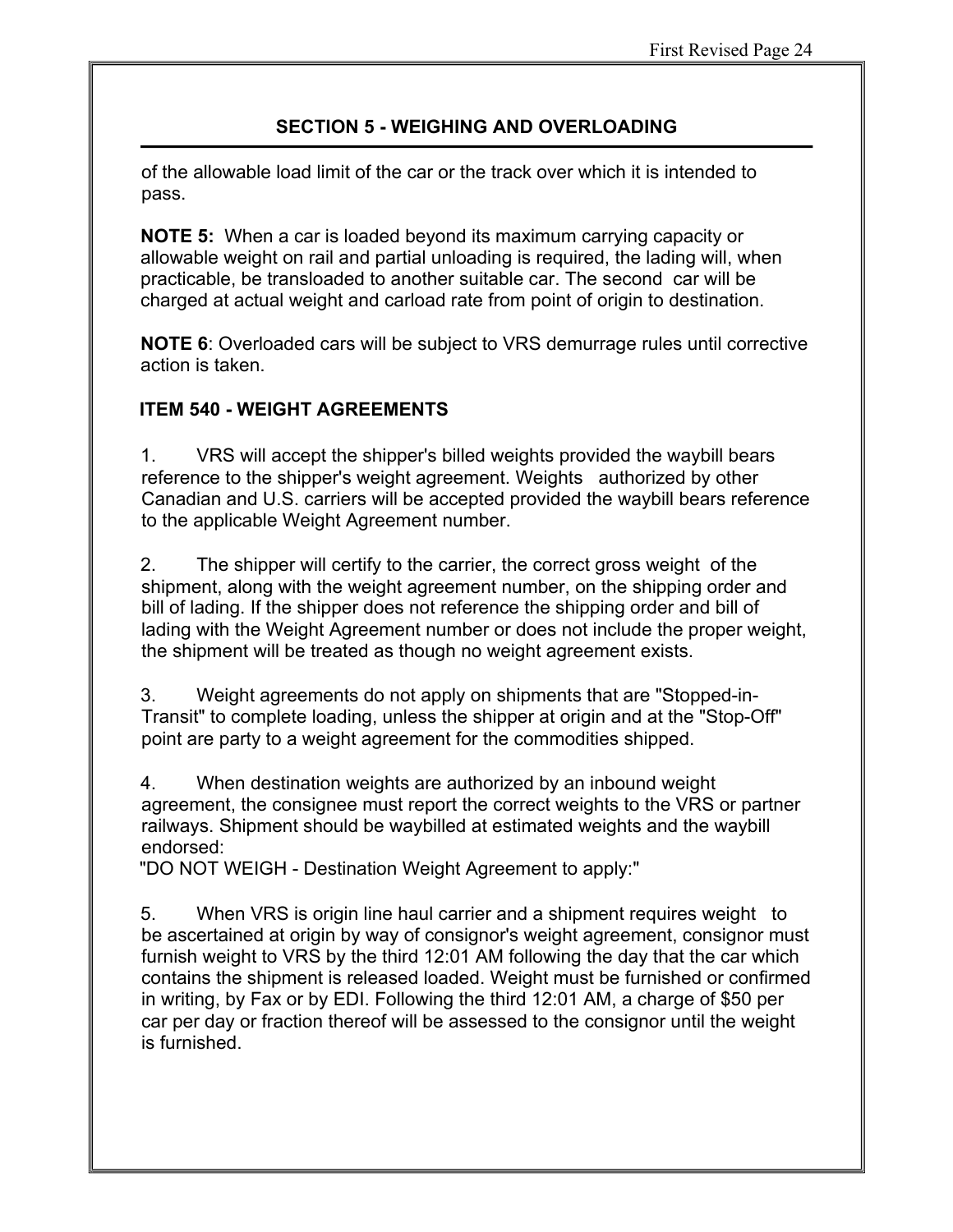#### **ITEM 540 Continued:**

6. When VRS is destination linehaul carrier and a shipment requires weight to be ascertained at origin by way of consignor's weight agreement, consignor must furnish weight to VRS by the third 12:01 AM following the day that the car which contains the shipment is released empty or by the fifth 12:01 AM following placement, whichever is earlier. Weight must be furnished or confirmed in writing, by fax, email or by EDI. Following the time allowances specified above, a charge of \$50 per car per day or fraction thereof will be assessed to the consignor until the weight is furnished.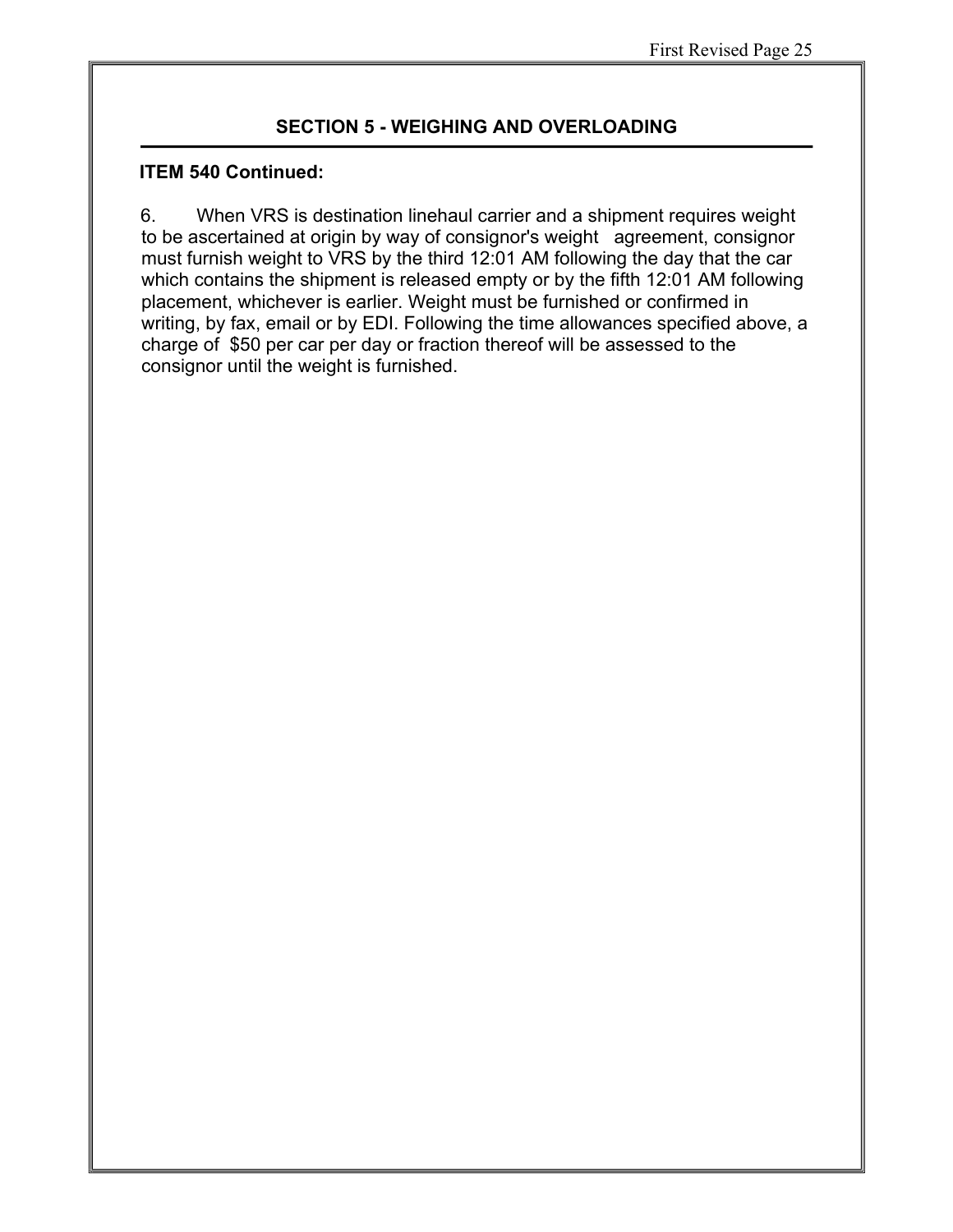## **ITEM 600 - GENERAL RULES AND APPLICATION**

No charges will be assessed for the initial delivery of cars to private sidings or industries located on VRS tracks when for loading or unloading carload freight provided VRS has or will participate in the linehaul movement.

Switching charges, unless otherwise specified, cover the handling of loaded cars in one direction and empty the other. If a car is loaded in both directions, the applicable switching charge will be assessed on each loaded movement. For any other movement of empty cars, including cars moving under mileage provisions per governing tariffs, to or from repair car facilities, the charge will be the same as applied to a loaded car.

When shipments transported in switch service require two or more cars because of weight or height, charges will be assessed on each car used. This will also apply in the case of articulated equipment.

Charges for intra-plant, inter-plant/intra-terminal and inter-terminal switching will apply on cars having no more than four (4) axles. When cars with more than four (4) axles are switched, the charges will be 200% of the charges named herein for the same movement.

## **ITEM 605 - ABSORPTION OF SWITCHING CHARGES**

- 1. Where provisions state that other roads switching charges will be absorbed, VRS will pay the switching carrier their lawfully published charge.
- 2. Any carrier's switching charges not absorbed by VRS will be assessed against the party paying the line haul transportation charges.
- 3. Absorption provisions specific to movements governed by and published in other tariffs will take precedence over the provisions of this section.
- 4. VRS will not absorb switching charges under the following conditions:
	- A) Shipments for which VRS does not receive line haul revenue
	- B) Shipments moving under rates which provide that switching charges will not be absorbed.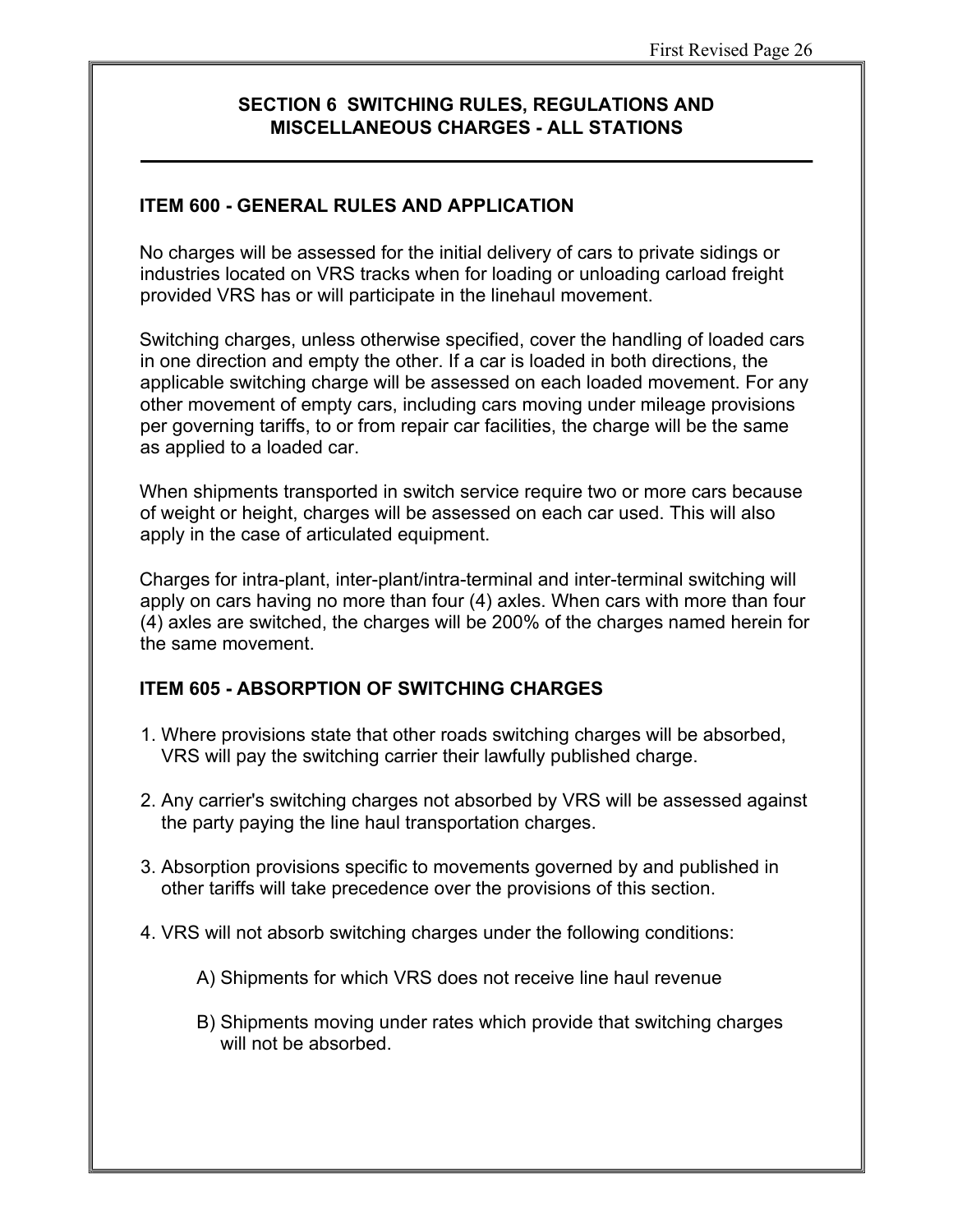#### **ITEM 605 Continued:**

C) When an intermediate switch road is used to effect interchange with another railroad with which VRS maintains a direct interchange at the same station or switching district.

## **ITEM 610 - SWITCHING OF CARS TO PERMIT UNLOADING - ALL STATIONS**

All railcars must be properly loaded by a shipper in such a manner that unloading can be accomplished from either side of the equipment.

When a customer requests that VRS turn a car(s) for the purpose of unloading, VRS will bill the requestor \$250 for each car that VRS turns.

## **ITEM 615 - INTERCHANGE ERROR MOVEMENTS:**

Cars loaded or empty, received by VRS in error or without forwarding instructions from the delivering carrier, will be returned to the delivering carrier or forwarded to the proper connecting carrier within the same switching district at a per car charge of \$435. This charge will be assessed against the delivering carrier.

NOTE: In a case where VRS is the delivering carrier and an interchange error occurs because of incorrect billing information supplied by the shipper, the shipper will be assessed the charge noted above plus a \$40 processing fee.

## **ITEM 620 - ADDITIONAL SWITCHING OF BONDED FREIGHT**

When it is necessary to place cars for inspection by Customs Officers, resulting in additional switching, the charge per car will be the applicable intra-terminal switch charge.

This includes cars held for customs clearance at destination, which requires additional switching than would otherwise have been required if the car was cleared prior to arrival.

#### **ITEM 625 - SWITCHING BETWEEN YARDS AND REPAIR TRACKS**

Any private and/or railway owned or controlled railcar destined to a VRS operated repair facility located on VRS which cannot, for reasons not attributable to VRS, be placed at the repair facility following arrival at a VRS yard location serving the repair facility and following notification by VRS that the car is available for delivery to the repair facility, will be subject to the demurrage and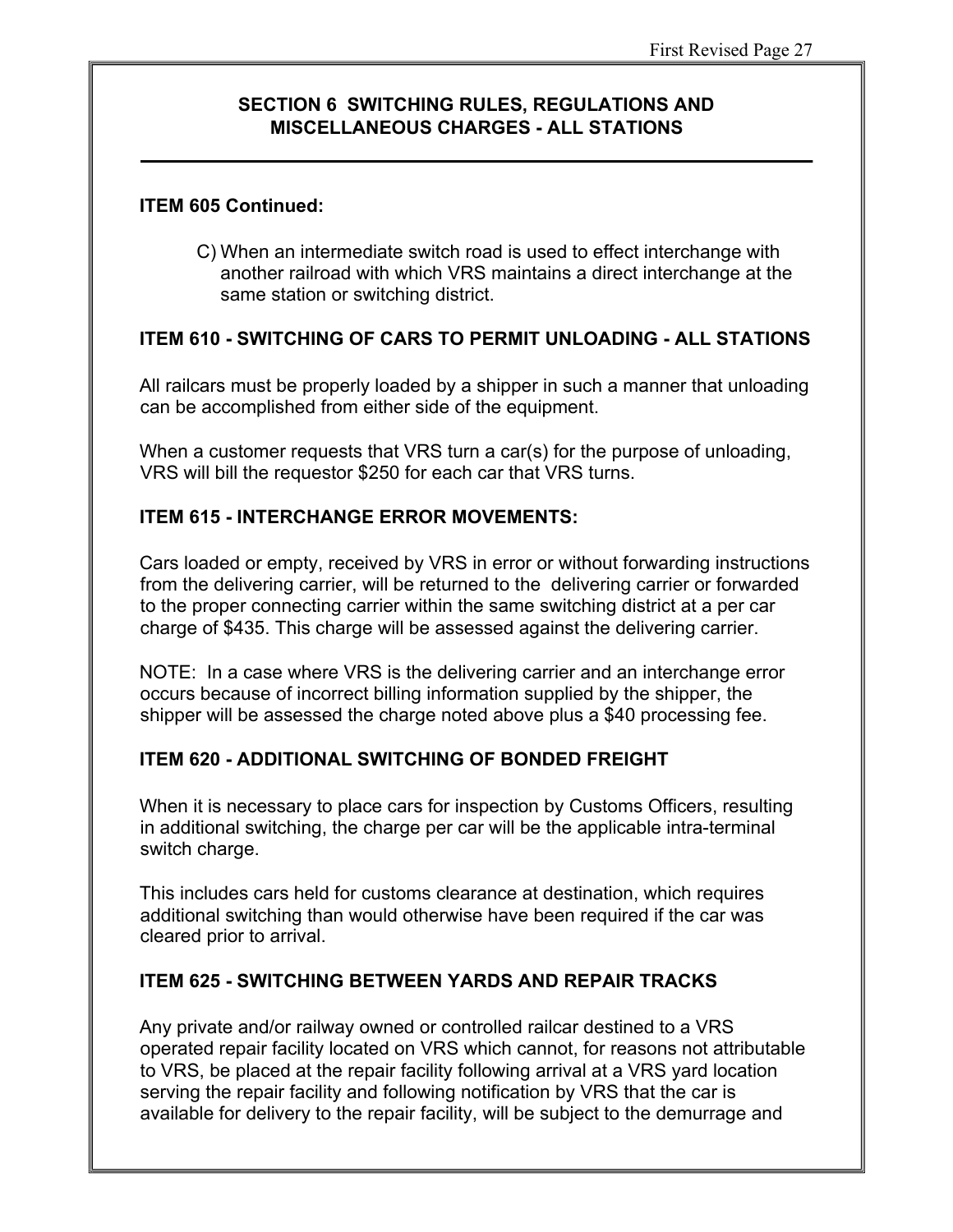#### **ITEM 625 Continued:**

storage tariff provisions including the daily storage rates as detailed in Tariff VRS 6000. A privately owned railcar which has been found to require repairs after VRS has placed the car on a customer's siding and the customer has informed the VRS Agent in writing that they now require VRS to move the car to a private track within that customer's facility, will be assessed an intra-plant switch charge of \$250.00 on the movement for both directions from and to the customer's loading and/or unloading track.

#### **ITEM 630 - ASSESSMENT OF CHARGES TO SWITCH TANK CARS TO HEAT SERVICE FACILITIES OR CLEANING FACILITIES**

Carload freight in tank cars. When at the request of the consignor or consignee where facilities are available, car is placed at heating plant for heating service, or cleaning the charge will be \$250 per car. This charge will be in addition to any local freight rate which may apply depending on location.

#### **ITEM 635 - CHARGES TO SWITCH GONDOLA CARS FOR REMOVAL OF SECTIONAL ROOF COVERS**

When at the request of the consignor or consignee and where facilities are available, a car is moved to a location serviced by a crane for the removal of sectional roof covers, a charge of \$250 per car will be assessed.

#### **ITEM 640 - EMPTY CARS SWITCHED FROM INTERCHANGE FOR LOADING ON VRS LINES**

When at the request of a shipper, receiver, agent or a connecting carrier, VRS switches an empty car, received in interchange, to the customers facility for loading and the car order is subsequently canceled and the car released unloaded, VRS will assess a switching charge of \$250.00 on the empty movement in each direction from or to the customers loading facility. This will include cars rejected bad order to the connecting carrier. The charge will be assessed to the person, firm or corporation ordering the car, unless the car is not in proper condition to load. In this event, the charge will be assessed to the railroad furnishing the car. All applicable car hire or reclaim charges will also be assessed. VRS is not obligated and will not store these cars on its tracks for subsequent orders.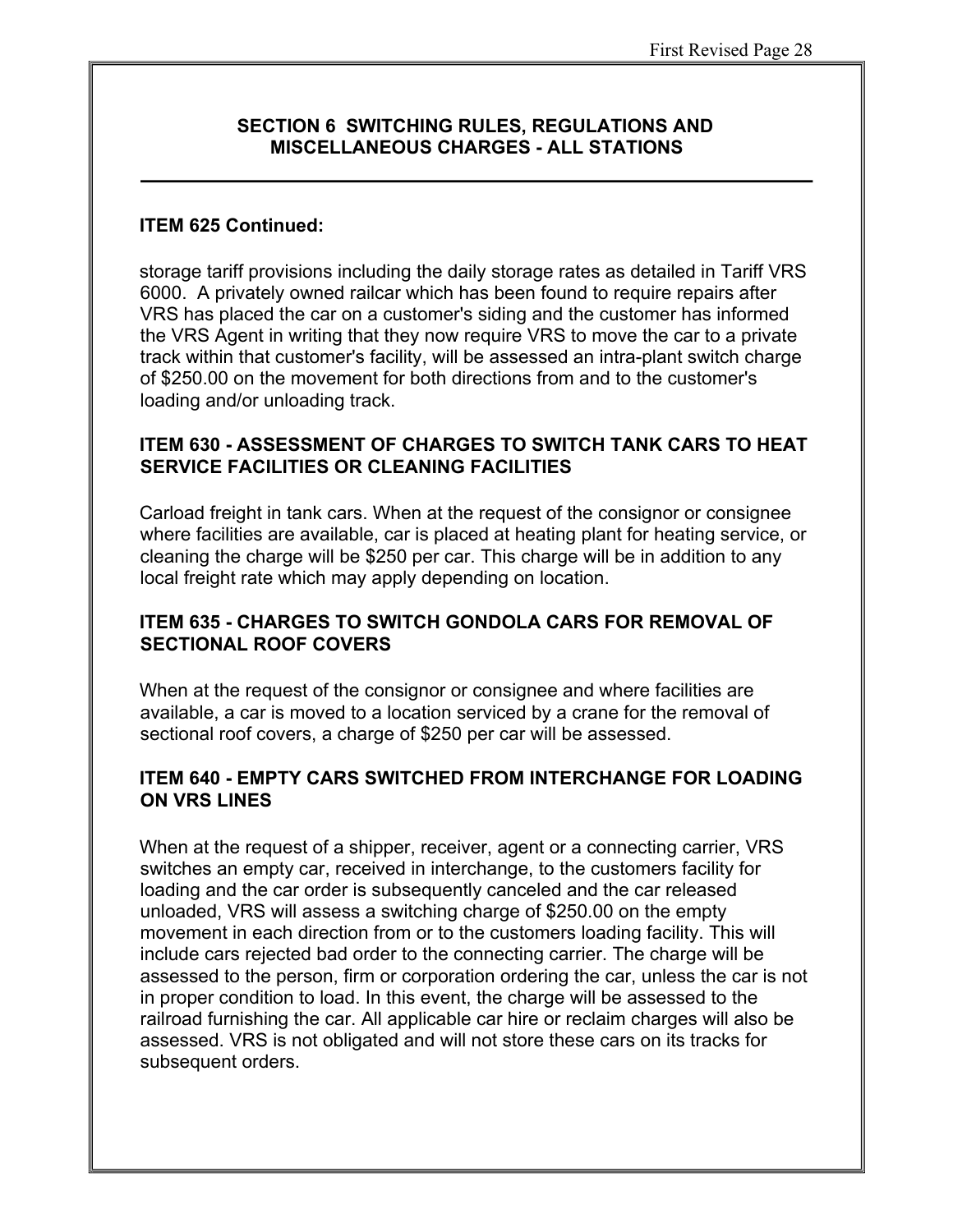#### **ITEM 645 - SWITCHING EMPTY ASSIGNED CARS TO HOLD TRACKS**

When shipper owned racks, crates, trays, bins, braces, brackets, spacers, spacer bars or protective shields are removed from an assigned car placed at a shipper's siding and at the request of the assignee, orders are received to move the empty car to hold or storage tracks of the VRS, a switching charge of \$150 per car will apply for the movement.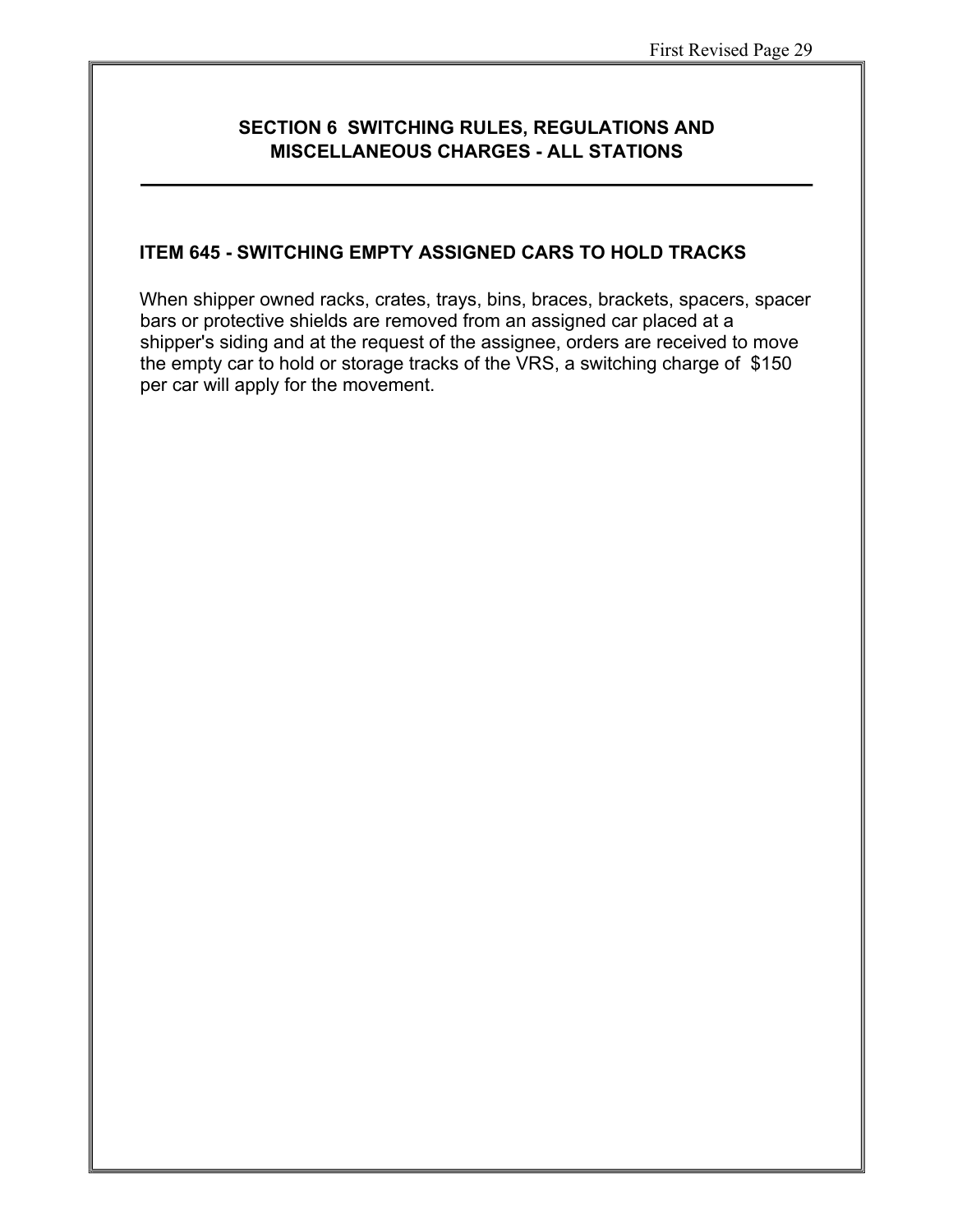#### **SECTION 7 - SWITCHING**

#### **ITEM 700 - INTERPLANT, INTERTERMINAL AND INTRAPLANT SWITCHING**

INTER-PLANT (INTRA-TERMINAL) SWITCHING: Is a movement, other than Intra-plant switching, from an industry, an assigned siding or a team track reached by VRS to an industry, an assigned siding or a team track reached by VRS but not to or from interchange with a connecting railroad.

INTER-TERMINAL SWITCHING: refers to a movement between a point located on VRS tracks and a point located on another railway within the switching limits of one station or industrial switching district.

INTRA-PLANT SWITCHING: Is the movement of railcars from one track to another track or from one spot to another spot on the same track within the same plant or industry.

#### CHARGES IN DOLLARS PER CAR

| <b>STATION</b>      | INTERPLANT/          | INTRAPLANT/          | <b>EXCEPTIONS</b>                                                                                  |
|---------------------|----------------------|----------------------|----------------------------------------------------------------------------------------------------|
|                     | <b>INTERTERMINAL</b> | <b>INTRATERMINAL</b> |                                                                                                    |
| <b>All Stations</b> | \$400                | \$350                | Applies at all VRS<br>stations unless<br>special agreements<br>are in effect prior to<br>movement. |

#### **ITEM 705 - INTERSWITCHING - GLOSARY OF TERMS**

- 1. INTERSWITCHING means to transfer traffic:
	- A) requiring a road haul; from the siding of the terminal carrier within an Interswitching distance zone to an interchange point with a line haul carrier
	- B) that has completed a road haul; from an interchange point between the line haul carrier and the terminal carrier to a siding on the terminal carrier's line within an inter-switching distance zone.
- 2. CAR BLOCK where referred to in connection with this section shall mean 40 or more cars that, as a block remain coupled and are interswitched at an interchange and are destined to or originate from a single shipper at a single siding at one time. Any block of cars requiring more than one hook and haul railway operation are excluded.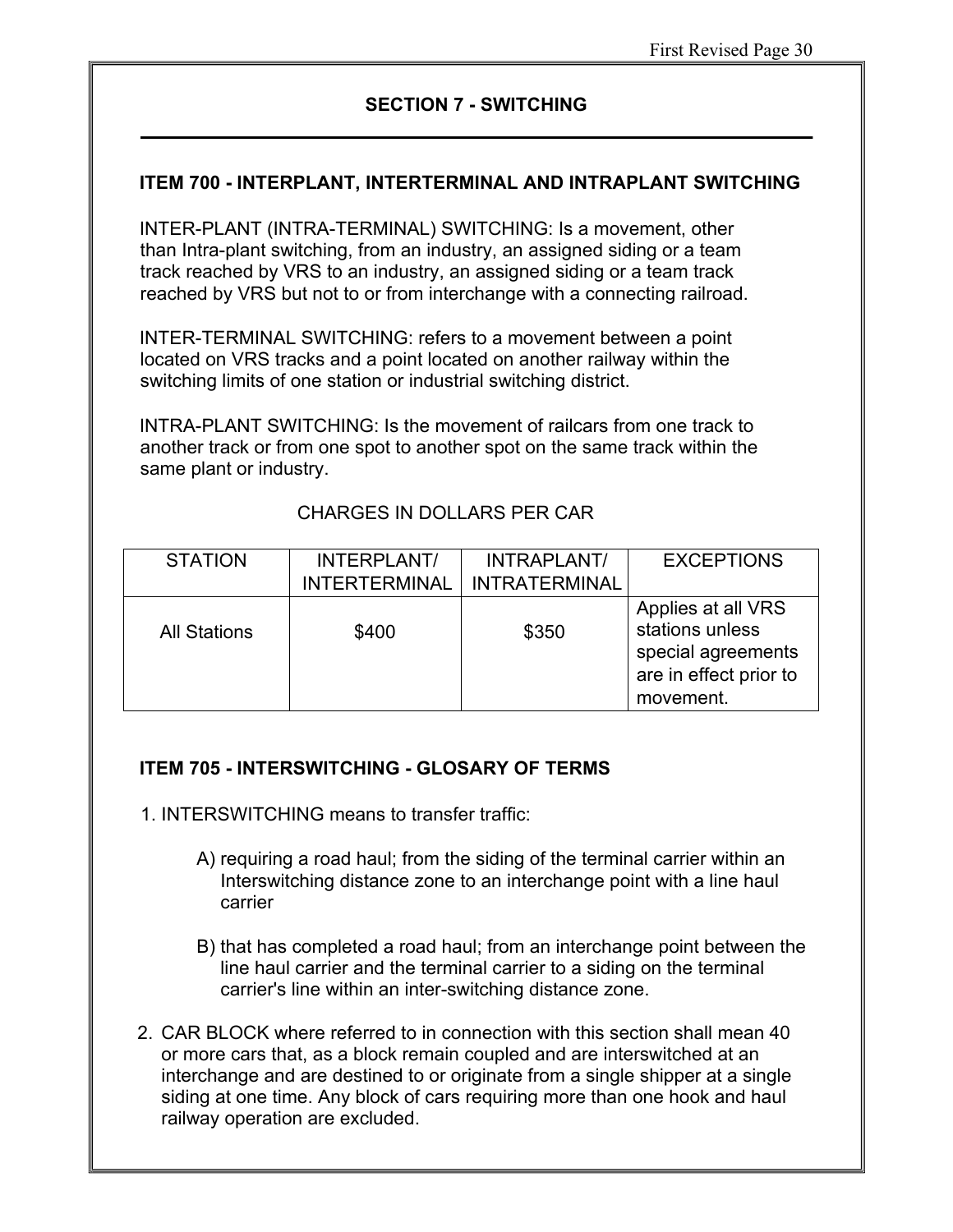## **SECTION 7 - SWITCHING**

#### **ITEM 705 Continued:**

- 3. SIDING where referred to in connection with this section shall mean:
	- A) A private siding connecting with a line of railway of a terminal carrier
	- B) A team track of a terminal carrier
	- C) A track where traffic may be loaded or unloaded directly from or into a shipper's facility abutting a terminal carrier's tracks.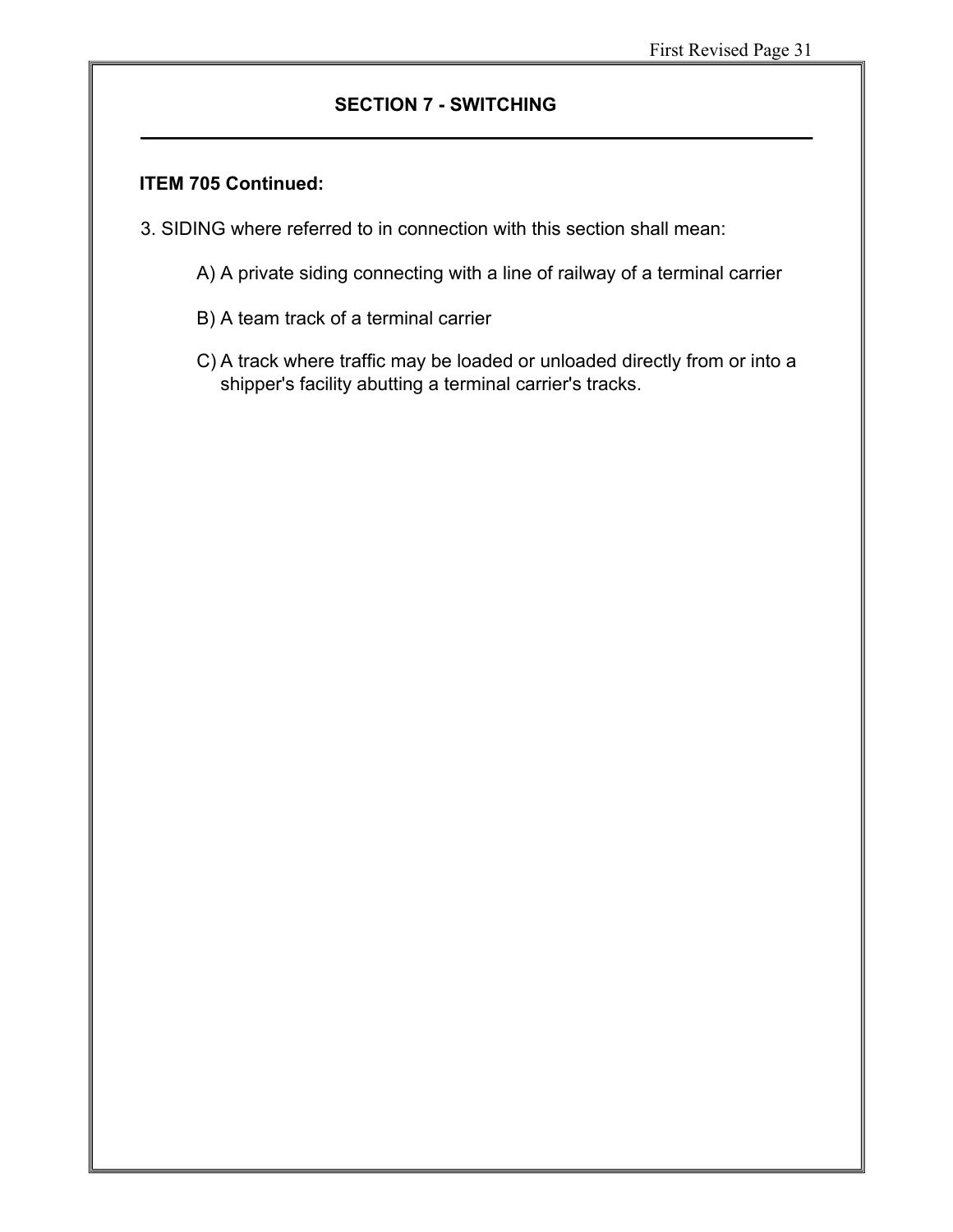## **SECTION 8 - SPECIAL TRAIN AND SWITCH ASSIGNMENTS**

## **ITEM 800 - DEFINITIONS OF SPECIAL TRAINS AND SWITCHES**

A) Special Train: A special train is a train that is operated under special service or transportation conditions or assembled according to the instructions of the consignor or consignee. This excludes solid trains or unit trains handled in normal train service.

B) Special Switch: A special switch is a switch assignment, beyond VRS's regularly scheduled service to, from, or within the confines of a customer's plant, siding or serving yard.

## **ITEM 805 - SPECIAL TRAIN ASSIGNMENT - APPLICATION**

VRS is not obliged to provide service beyond normal train service, but will accommodate such requests wherever possible subject to the following:

1. ALL requests must be confirmed in writing and contain all necessary information to effect movement.

2. Movements will only be arranged upon reasonable notice and when special motive power and crews are available without detriment to other services.

3. VRS reserves the right to fill out trains with additional cars.

4. Charges contained herein are in addition to all regular freight, switch or other charges.

5. Charges will be assessed in U.S. currency

## **ITEM 810 - SPECIAL TRAIN ASSIGNMENT - CHARGES**

These charges apply in addition to all freight charges, switch charges or other charges which would apply in normal train service.

SPECIAL TRAIN: A) \$125 per mile with a minimum of 50 miles or \$6250 per train

B) Cancellation Fee \$1000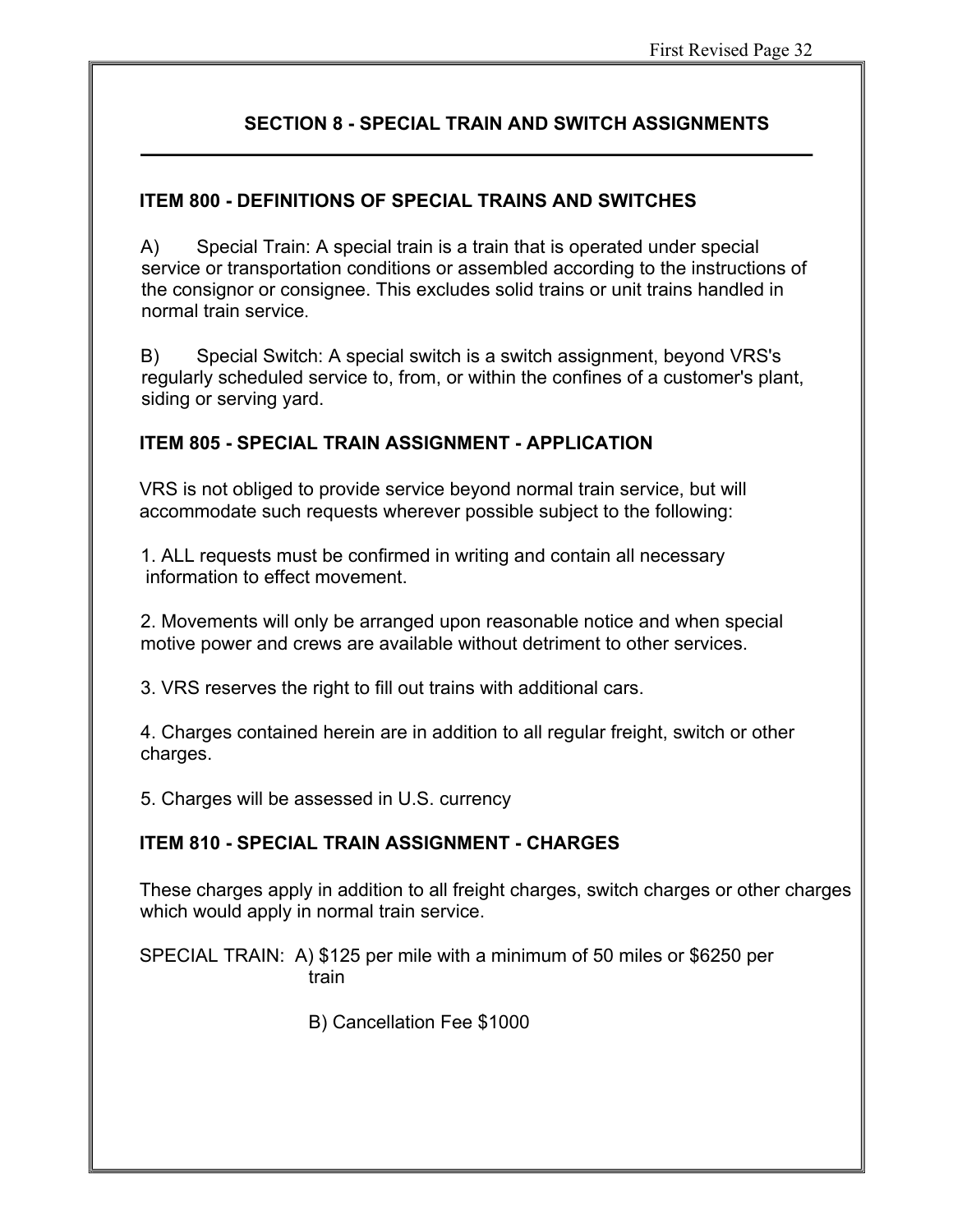## **SECTION 8 - SPECIAL TRAIN AND SWITCH ASSIGNMENTS**

#### **ITEM 810 Continued:**

NOTE 1: Requests for cancellation of Special Train Assignments must be received in writing upon a minimum twenty-four {24} hours notice prior to the scheduled service. Failure to comply with this notice and procedure will result in a cancellation fee as shown above.

## **ITEM 815 - SPECIAL SWITCH CHARGE APPLICABLE WHEN CREW AND ENGINE ARE ALREADY ON DUTY**

- A) \$100 per hour or fraction thereof with a minimum of \$500 per switch
- B) Cancellation Fee \$200

## **ITEM 820 - SPECIAL SWITCH CHARGE APPLICABLE WHEN EXTRA CREW AND ENGINE NOT ON DUTY ARE ASSIGNED**

A) When a special switch movement is requested requiring the assignment of an extra engine and crew, there will be a minimum charge of \$3500 for up to 8 hours service. After 8 hours a charge of \$700 per hour or part thereof will be assessed. Requests for special switch must be made in writing at least 48 hours in advance. The service will be provided if crew and equipment are available.

B) Cancellation Fee with at least 24 hour notice in writing: \$500

C) Cancellation Fee without 24 Hour notice in writing: \$1750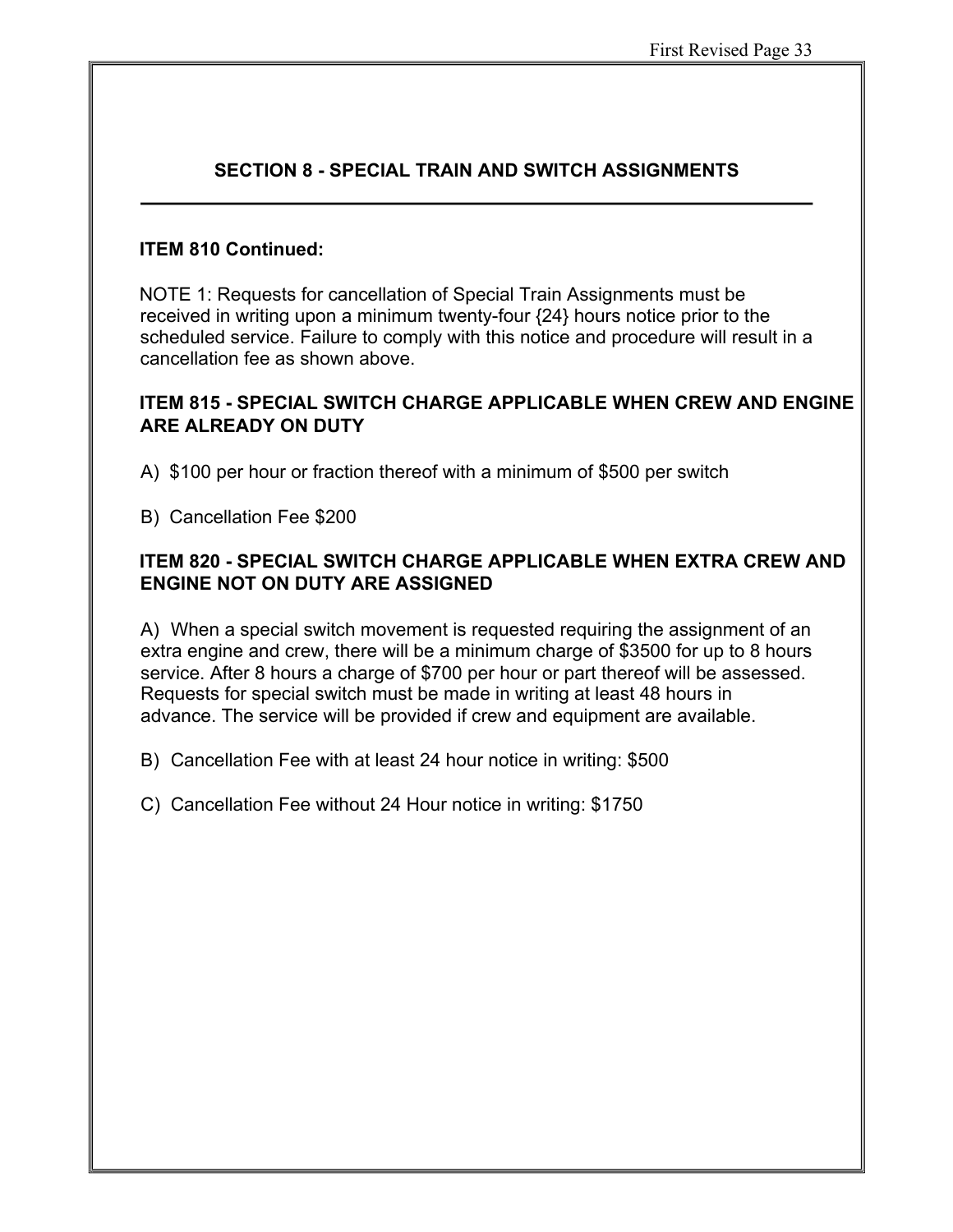## **SECTION 9 - OUT OF LINE HAUL**

#### **ITEM 900 - OUT OF LINE HAUL MILEAGE CHARGES**

- A) When, for any reason attributable to the customer, VRS moves a shipment to a point out of the direct line of route or between any two points not otherwise covered by a freight or switch rate, the following charges will apply.
- B) These charges only apply when specific reference is made to this item.
- C) When a lower published rate exists between the originating and terminating points, the lower rate will apply.

| TOTAL DISTANCE IN MILES | ORIGIN IN THE U.S.<br><b>CHARGE PER CAR</b> |
|-------------------------|---------------------------------------------|
| $0 - 50$                | \$1100                                      |
| $50 - 100$              | \$1660                                      |
| $100+$                  | \$5510                                      |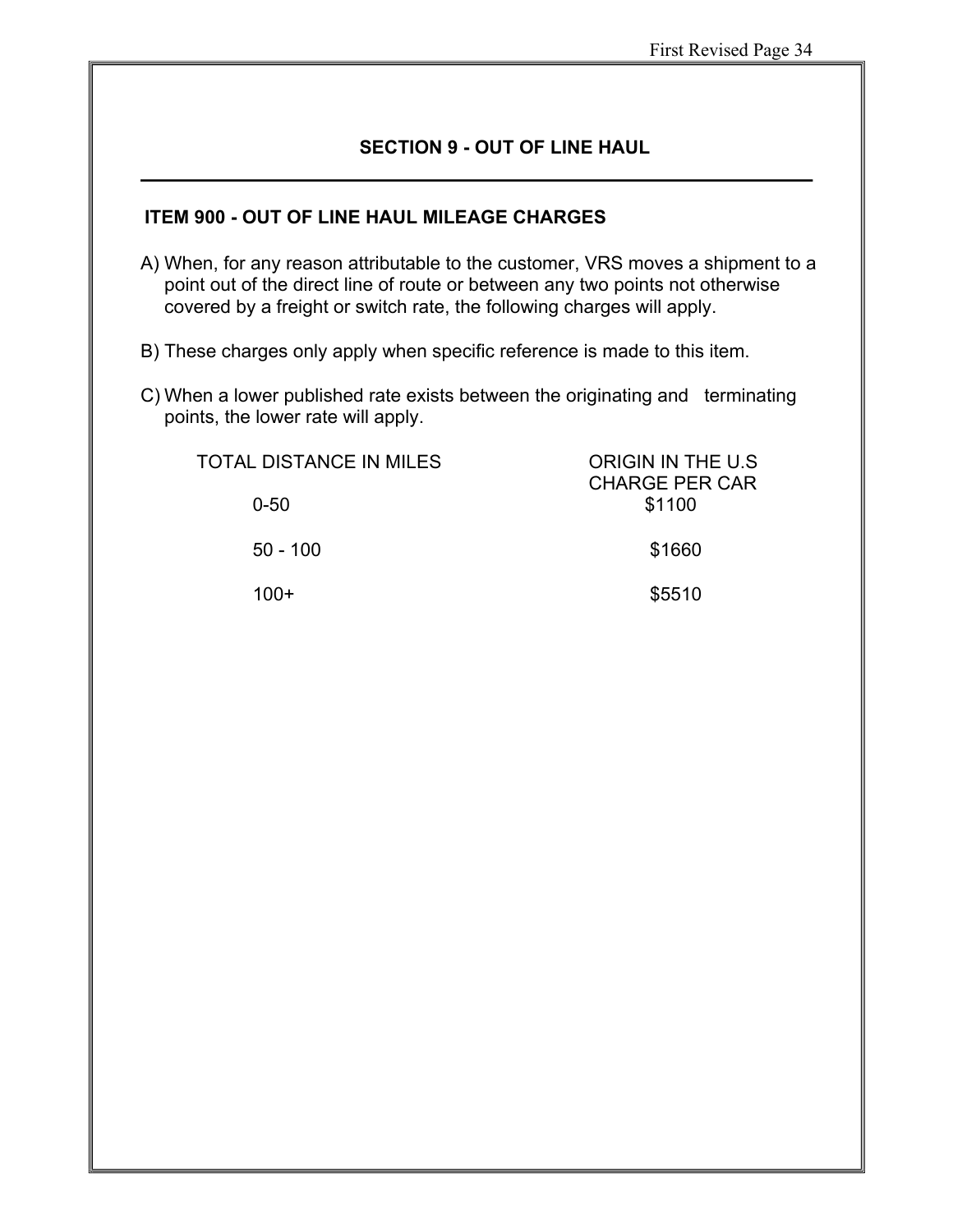#### **ITEM 1000 - GLOSSARY OF TERMS:**

The term **Diversion/Reconsignment** means any order received by VRS that requires any change in the original shipping document involving;

A change in the name of consignor; A change in the name of consignee; A change in destination; A change in the route; A request to stop a car for the purpose of delivery or re-forwarding.

**Destination** for the purpose of this section means the destination on the bill of lading, or if such destination is served by a terminal yard, the terminal yard will be considered the destination.

#### **ITEM 1005 - APPLICATION**

Provisions of this tariff will apply only to rail cars which are in VRS's account as a linehaul carrier.

Orders for diversion will only be accepted from the party paying the freight charges or the authorized representative of the party paying the freight charges affected under these provisions.

Diversion charges will only apply if the diversion is accomplished.

In order to effect a diversion, instructions must be received in time to permit the change to be accomplished before the railcar reaches the destination or is interchanged with another carrier participating in the linehaul movement.

VRS reserves the right to refuse the diversion request if the charges accruing against the consignment are not guaranteed to the satisfaction of VRS.

#### **ITEM 1010 - NON-APPLICATION**

Diversions will not be permitted under the following conditions:

1) After the car has been interchanged to a participating carrier for linehaul movement or switching to the consignee.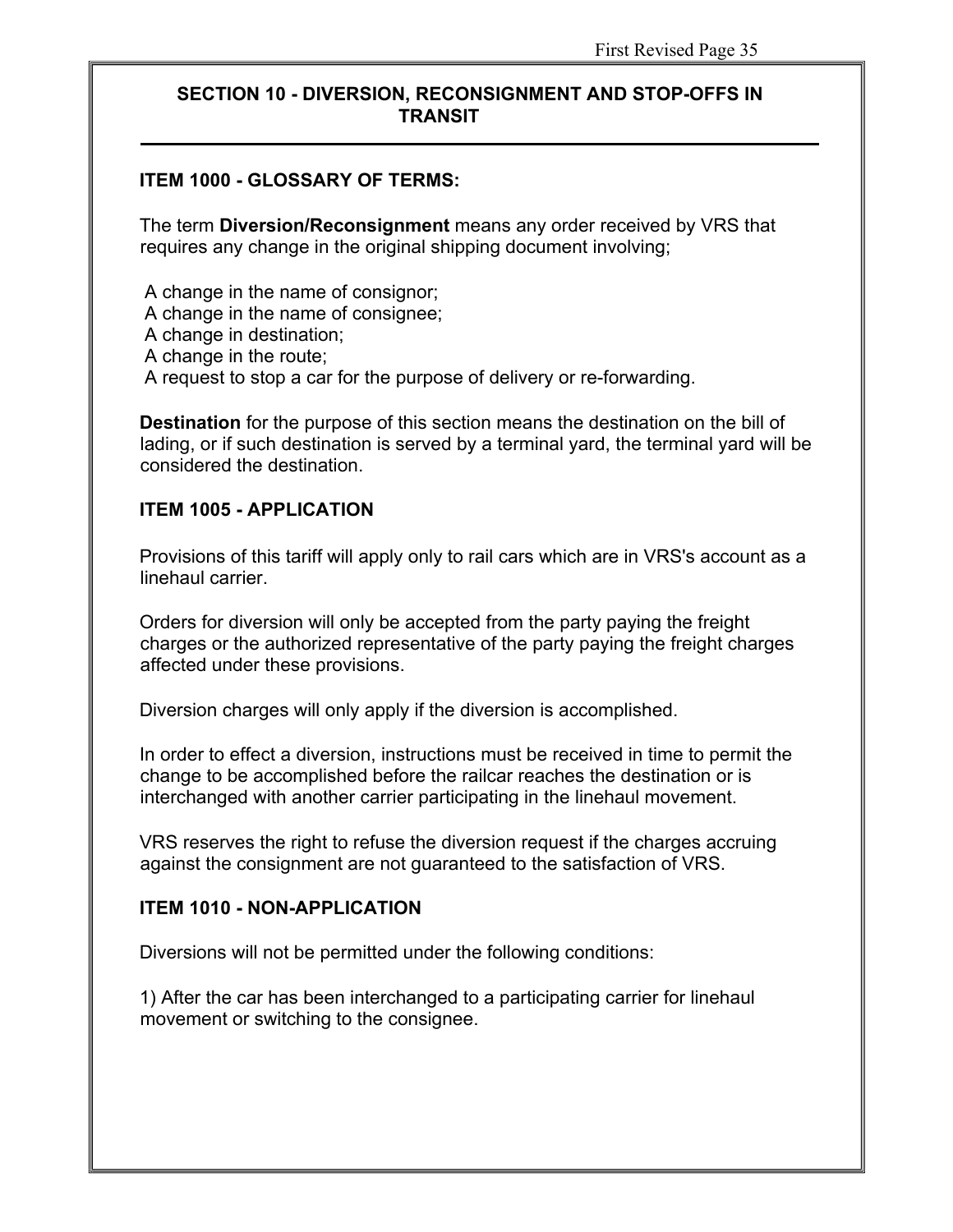## **ITEM 1010 Continued:**

- 2) After the car has been placed at destination on VRS. Any instructions effecting the movement of the car after placement at destination will constitute a new movement, subject to switching or linehaul charges as the case may be.
- 3) On traffic moving under confidential contract unless specifically permitted under the provisions of the governing contract.
- 4) On movements such as destination or route change that require VRS to perform an out of line haul. These shipments will be executed as shipments terminating and originating at the diverted station and will be subject to all applicable freight charges.
- 5) To a station or a point of delivery against which an embargo is in force.
- 6) For requests to change the name of the freight payer.
- 7) This tariff will NOT supersede the provisions of any governing contract or tariff that may prevent the car from being diverted.

## **ITEM 1015 - CHANGING A DIVERSION ORDER**

- A) Requests to cancel a previous order effecting destination or route will be accepted when provided by authorized parties provided the car has not reached the billed destination or been interchanged to another carrier participating in the line haul movement. Cancellations will be subject to a charge of \$95 per car or per bill of lading.
- B) Only one (1) change in destination or route will be permitted.

#### **ITEM 1020 - NOTIFICATION OF A DIVERSION REQUEST**

Diversion requests will ONLY be processed when requests are received by VRS in writing, by FAX, electronically, or via EDI.

## **ITEM 1025 - VRS RESPONSIBILITY TO EFFECT A DIVERSION**

1. VRS will make every effort to effect a diversion when the railcar is in VRS's possession and written instructions are provided.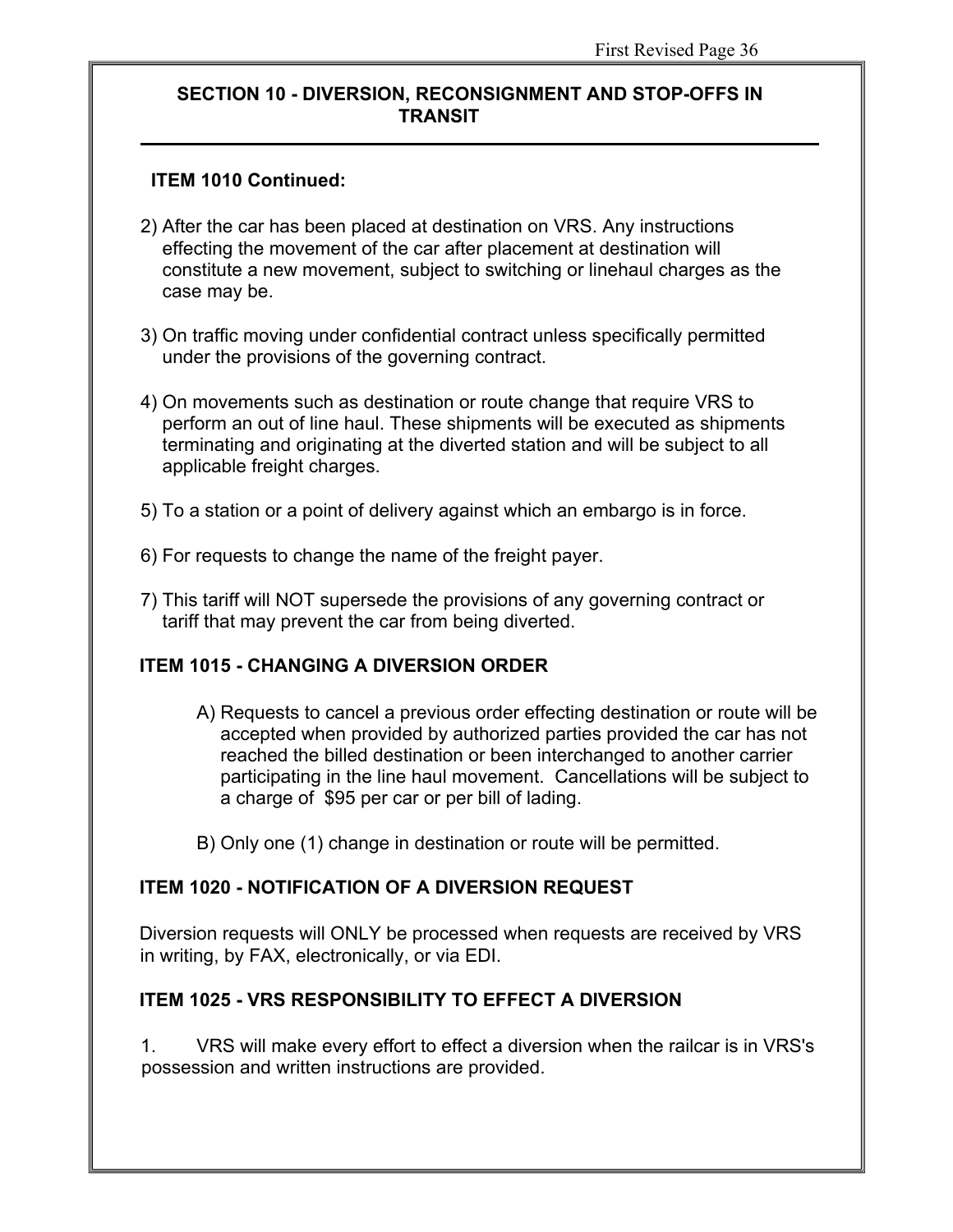#### **ITEM 1025 Continued:**

2. VRS will NOT be responsible for failure to effect a diversion after the railcar has been interchanged to a connecting carrier.

3. VRS will NOT be responsible for executing a diversion on a specific day or at a specific time of day.

4. VRS will NOT be responsible for additional charges incurred when the diversion cannot be accomplished at the desired location.

5. VRS will NOT be responsible for any charges accruing on cars delivered to connecting carriers, other than the absorption of reciprocal switching charges that are authorized by VRS switching absorption provisions.

## **ITEM 1030 - ASSESSMENT OF DIVERSION CHARGES**

Applies after a shipment has been billed by shipper or after a shipment has been interchanged to VRS from a connecting railroad.

- A) While on tracks of VRS, shipments are entitled to one diversion or reconsignment subject to rules as provided elsewhere in this tariff.
- B) Diversion charges do not include the cost of any additional switching, demurrage, linehaul or other applicable charges that may accrue as a result of the diversion. These charges will be in addition to and governed by the applicable price publications.

## C) Charges:

a) \$130 per car for single car shipments or multiple car shipments consisting of 2 to 24 contiguous cars. If all cars of a multiple car shipment consisting of 2 to 24 contiguous cars are diverted to a single consignee at a single destination then the charge shall be a maximum \$390 for the entire shipment diversion.

b) \$520 per block for all multiple car shipments consisting of 25 to 49 contiguous cars, provided the block of cars is diverted to a single consignee at a single destination.

#### **ITEM 1030 Continued:**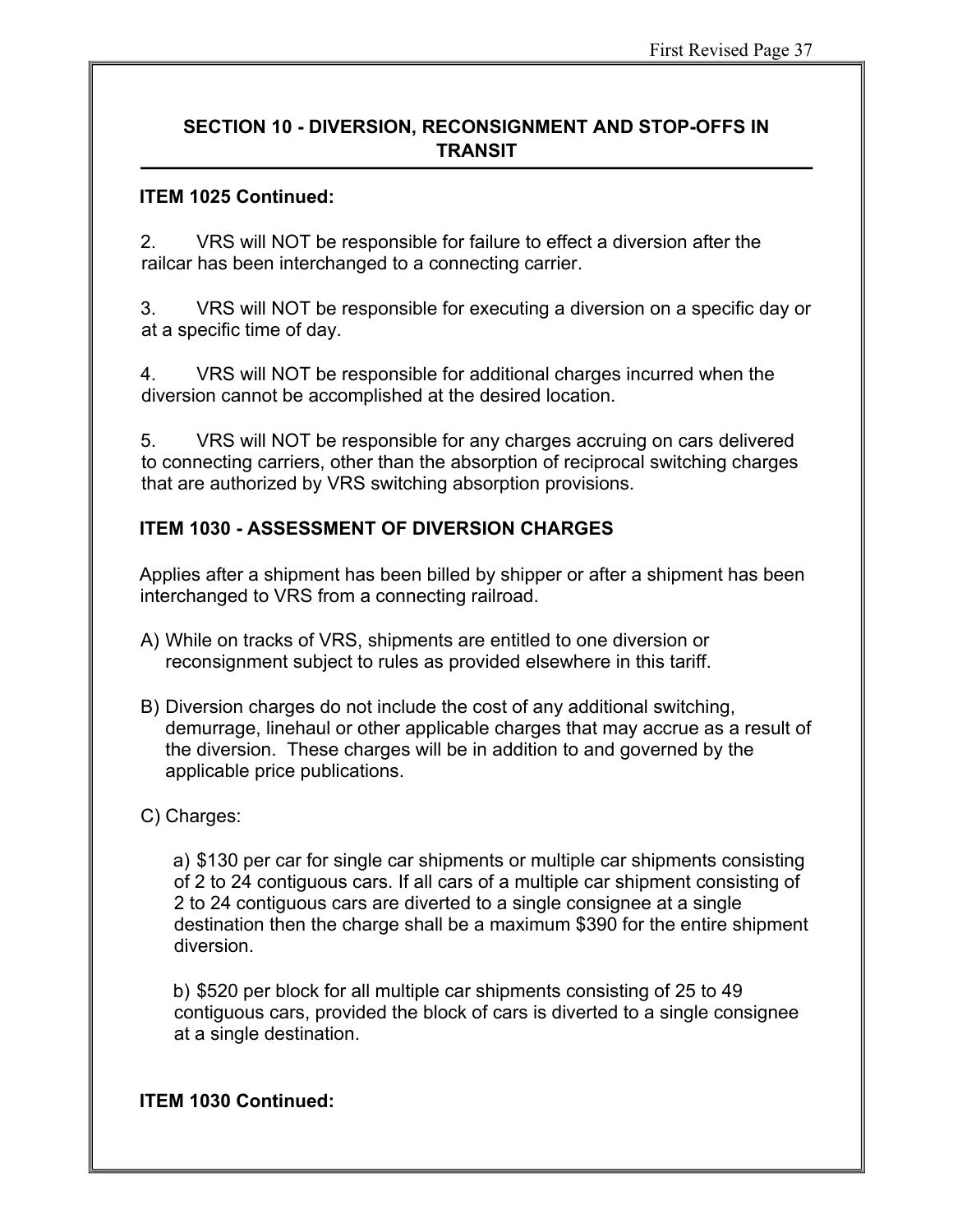c) \$650 per block for all multiple car shipments consisting of 50 or greater contiguous cars, provided the block of cars is diverted to a single consignee at a single destination.

## **ITEM 1035 - DIVERSIONS TO ORIGINS OR DESTINATIONS NOT SPECIFIED IN VRS PRICE PUBLICATIONS**

Applicable in connection with lumber or lumber products, unless otherwise specified, a charge of \$1340 will be assessed to the party requesting the rebill or diversion of a rail car, originating on VRS,to a destination not specified in an applicable VRS price publication. This charge will be assessed in accordance with the following:

1. If a rail car is billed under the provisions of AAR Accounting Rule 11 to a destination not specified in the applicable VRS price publication.

2. If a rail car is rebilled subsequent to it reaching final destination as specified in shipper's Bill of Lading or diversion request.

## **ITEM 1040 - STOP-OFF OF CARLOAD FREIGHT**

VRS is not obligated to permit stop-offs in transit but will allow this service where possible. In addition, VRS is not obliged to permit stop-offs at the particular station requested by the shipper. Availability and locations of stop-offs will be at VRS's sole discretion.

Carload shipments originating at and/or destined to stations on connecting lines partied to this tariff may be stopped to partially unload in transit and/or to complete loading in transit, subject to the regulations in this tariff.

Stop-off to, partially unload will not be permitted on freight from the United States moving under executed Section 7 of the Uniform Bill of Lading, release of consignor from liability for payment of freight charges.

#### **ITEM 1045 - EXCEPTED TRAFFIC**

Stop-off privilege will not be permitted:

1) On Import freight **ITEM 1045 Continued:**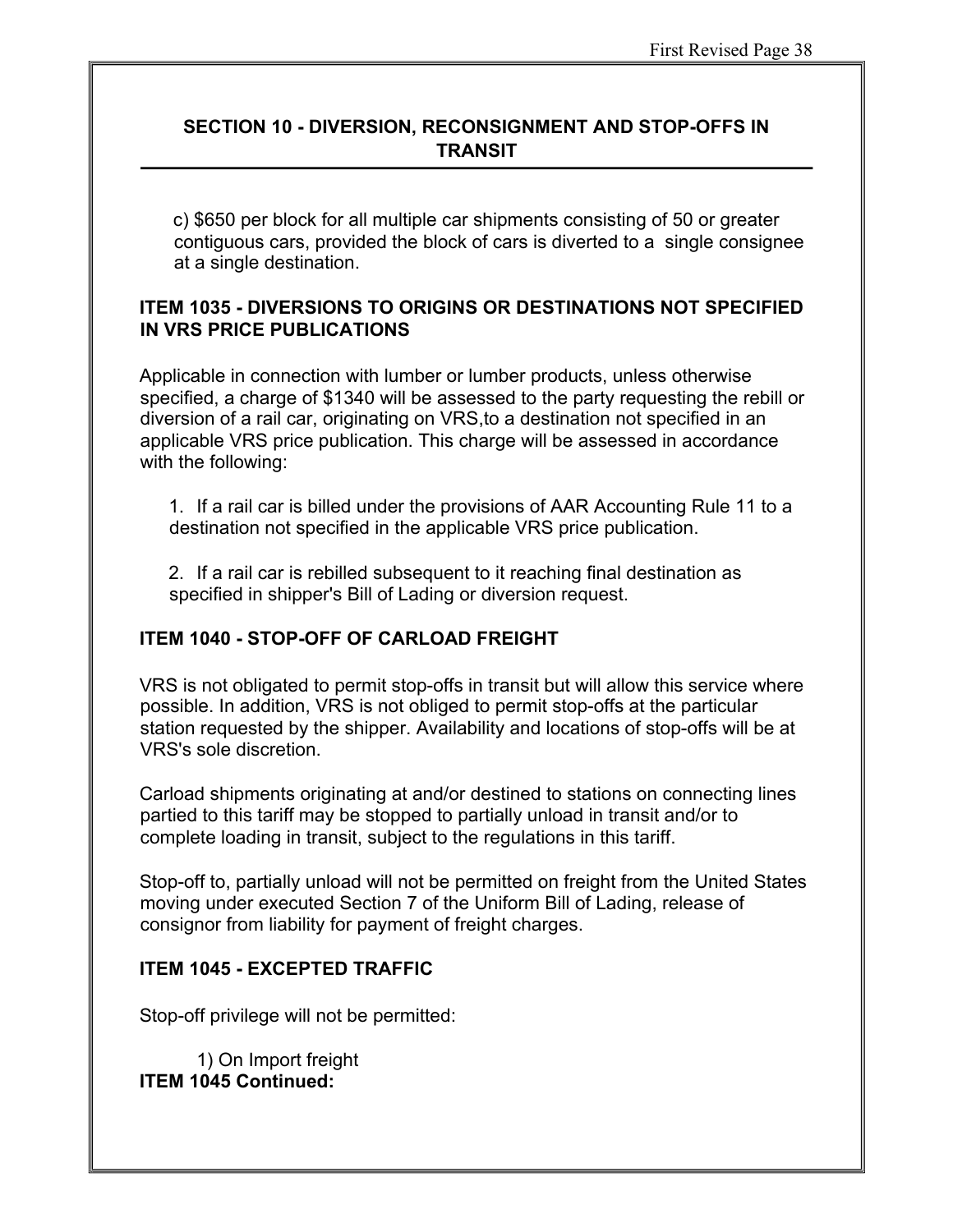- 2) On freight in bulk
- 3) On freight in tank cars
- 4) On explosives or hazardous materials
- 5) Where origin and destination are within the same switching limits
- 6) When more than one stop-off is within the same switching limits
- 7) At prepay only or non-agency stations
- 8) On traffic which has been accorded in whole or in part, a previous transit privilege
- 9) On traffic handled in containers, trailers or semi-trailers
- 10)On automotive freight

## **ITEM 1050 - CARLOAD WEIGHT TO APPLY**

Where stop-offs are permitted to complete loading, freight charges will be computed on the weight after loading is complete and applied from point of origin, subject to minimum carload weight. Where shipments are stopped to partially unload, freight charges will be computed on the weight before unloading and applied to final destination, subject to minimum carload weight.

#### **ITEM 1055 - COLLECTION OF CHARGES**

Freight charges on cars billed to stop-off in transit to partly unload must be paid in full at point of origin or at the first stop-off point.

#### **ITEM 1060 - DEMURRAGE ON CARS STOPPED-OFF**

Cars stopped-off under these arrangements will be subject to the provisions of tariff VRS Tariff 6000.

#### **ITEM 1065 - NOTATION ON SHIPPING ORDER AND BILL OF LADING**

Shippers at point of origin must designate on shipping orders and Bill of Lading:

- 1) Stop-off privilege desired, i.e. whether to complete loading and/or to partially unload
- 2) Point or points at which the car is to be stopped
- 3) Name and address of the party who will load or unload at stop-off point (See NOTE).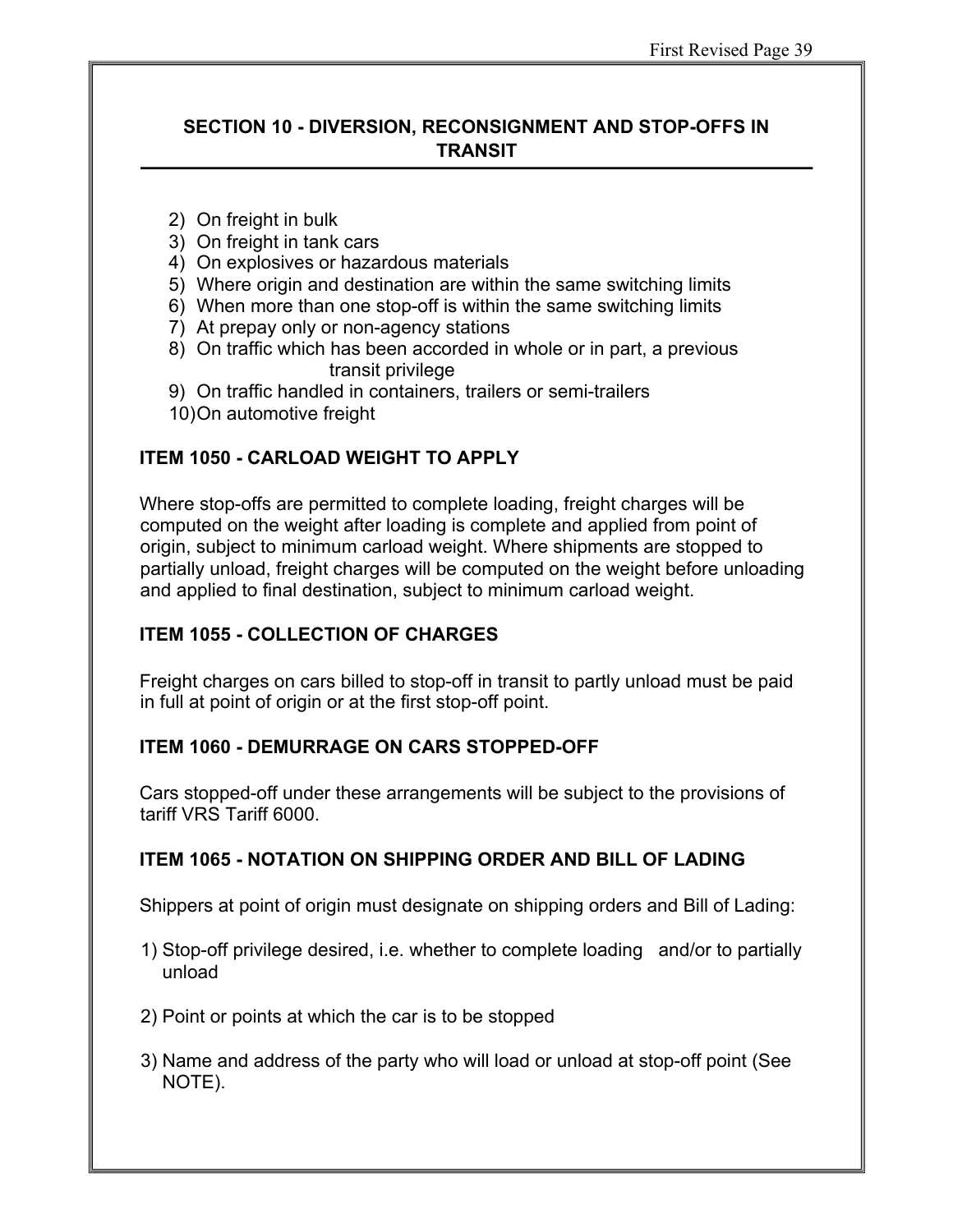#### **ITEM 1065 Continued:**

NOTE: Only one party will be permitted to load or unload at stop-off point.

## **ITEM 1070 - NUMBER OF STOP-OFFS PERMITTED**

The maximum number of stop-offs which will be permitted under the provisions of this tariff will be 2 for completion of load and/or for partial unloading exclusive of original point of shipment and final destination.

## **ITEM 1075 - RATES AND MINIMUM WEIGHTS**

Rate to apply will be the applicable carload rate in effect from the original shipping point to final destination, plus stop-off charge and all other demurrage or ancillary charges that may accrue as a result of the car being stopped off.

1) When the rate from any stop-off point to the final destination on cars stopped to complete loading is higher than the rate from the original point of shipment to such destination, the rate from the stop-off point taking the highest rate to final destination, subject to carload minimum specified in paragraph 3, will govern the through movement from original point of shipment to final destination.

2) When the rate from the original point of shipment to any stop-off point on cars stopped to partially unload is higher than the rate to final destination, the rate from the original point of shipment to the stop-off point taking the highest rate, subject to carload minimum specified in paragraph 4, will govern the through movement from original point of shipment to the final destination.

3) Where the minimum from any stop-off point to final destination on cars stopped to complete loading is higher than the minimum from the original point of shipment to such destination, the minimum from the stop-off point taking the highest minimum to final destination will govern the through movement from original point of shipment to final destination, plus stop-off charge and out of line haul, if any.

4) Where the minimum from the original point of shipment to any stop-off point on cars stopped to partially unload is higher than the minimum to final destination, the minimum from the original point of shipment to the stop-off point taking the highest minimum will govern the through movement from the original point of shipment to the final destination, plus stop-off charge and out of line haul, if any.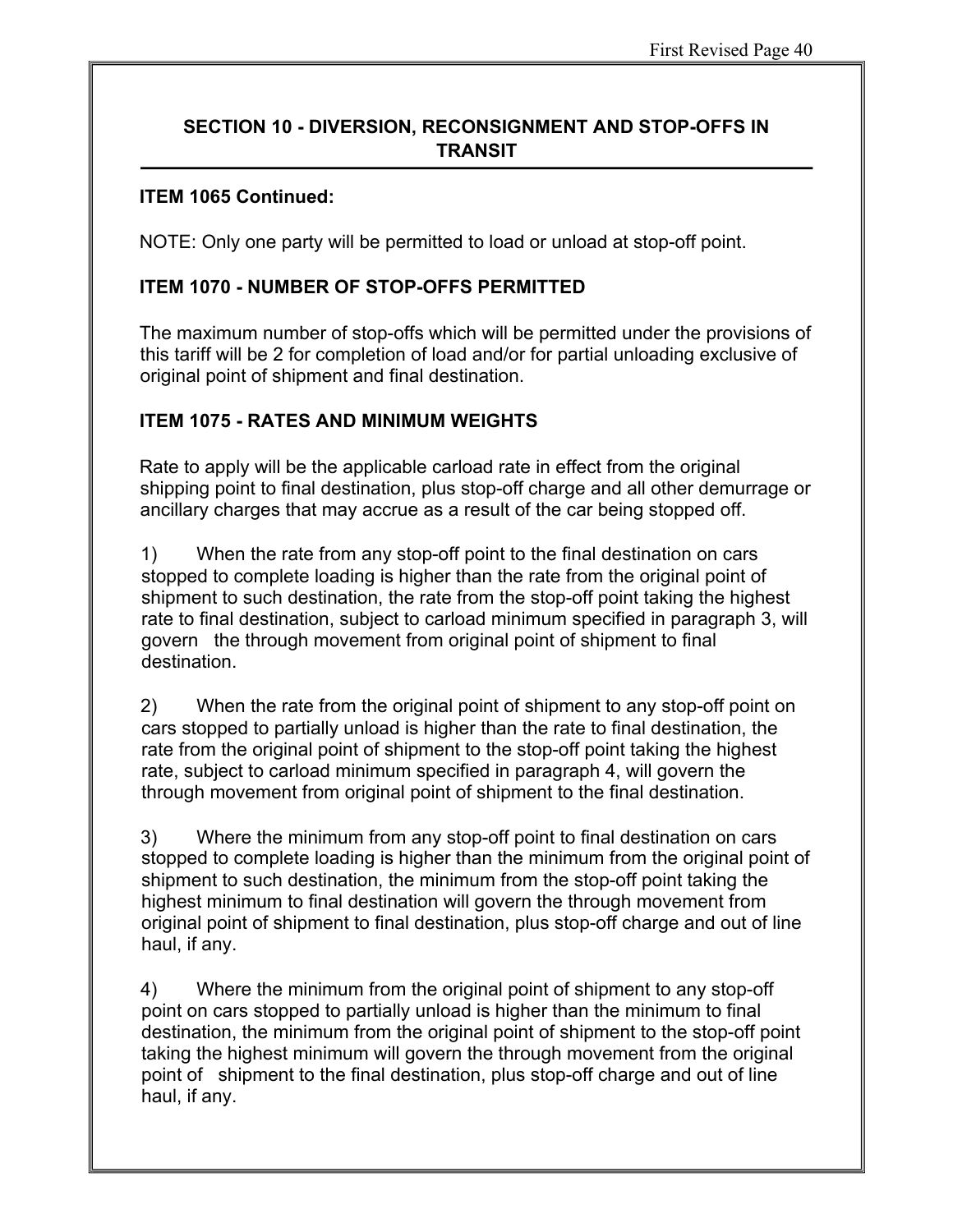## **ITEM 1080 - REGULATIONS AT STOP-OFF POINTS**

- 1) When cars are stopped to partially unload no freight may be loaded at stop-off point.
- 2) No substitution of load will be permitted at stop-off point.
- 3) When request is made for stop-off to complete loading or to partially unload cars that are already in transit, diversion charges as published herein will be assessed in addition to the stop-off charge. Note: VRS is not responsible for failure to allow stop-off on cars already in transit. The charges will apply only if the stop-off is accomplished.
- 4) On cars stopped for completion of load, shippers at stop-off point(s) must advise VRS of the additional freight loaded, for the purpose of determining the freight charges to be assessed. In the event shipper fails to provide this information, VRS will assess a rate predicated on the maximum weight capacity of the car.

## **ITEM 1085 - STOP-OFF CHARGES**

1) The charge for each stop-off will be \$325 per car per stop-off. The charge will apply whether the car is set off the train or freight is permitted to be taken from or put into the car while standing on the train.

2) Where shipments are forwarded in two cars (overflow or follow lot shipments and both cars are stopped in transit), the charge for stop-off service will be applied to each of the cars in the shipment. Where two cars are used in one shipment and but one car is stopped in transit the charge for stop-off service will be applied only to the car which is stopped at the intermediate point.

3) Charges for demurrage, diversion, or any other ancillary service that accrue as a result of the stop-off will be in addition to the stop-off charges named herein.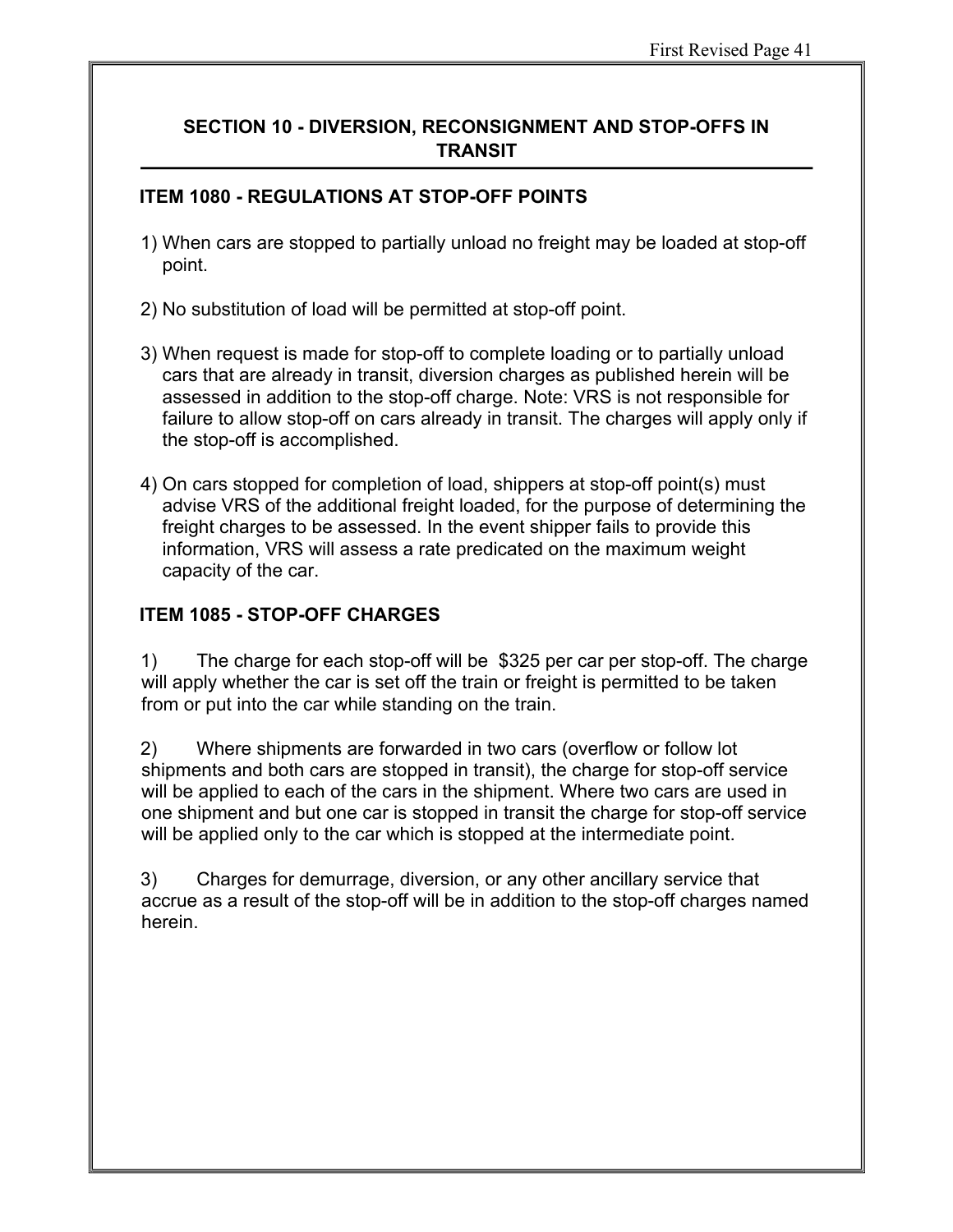#### **ITEM 1100 - TRANSPORTATION OF DANGEROUS GOODS**

Cars containing dangerous goods, as defined by The Department of Transportation in their transportation of Dangerous Goods Act and Regulations and subject to requirements of special permit 3255, must be placed on consignee's private siding or other designated unloading point immediately upon arrival. Any such carload which cannot be so placed, for any reason, within 120 consecutive hours (five days) after arrival will be moved without notice by VRS to the nearest Transport Canada permit approved Dangerous Goods holding track on VRS, where space is available, to be held until final delivery instructions are received from the consignee. In addition to applicable Tariff VRS 6000 demurrage charges, a charge of \$800.00 per car will be assessed against the consignee for the movement between destination and holding track and return. In these circumstances, no change in consignee or destination will be permitted.

## **ITEM 1105 - SEALING REQUIREMENTS FOR RAIL SHIPMENTS**

Requirements for the sealing of rail shipments on Vermont Rail System are as follows:

A) GENERAL REQUIREMENTS FOR SHIPMENTS THAT MOVE ON VRS:

- 1) All closed cars, containers and trailers containing freight should be sealed at all side and end doors and other openings through which freight might be removed.
- 2) Shippers must supply and apply seals.
- 3) Seals must be applied to doors, hatches, gates, and outlet fastenings so that they cannot be opened without breaking the seals.
- 4) Shippers must note seal numbers on the bill of lading and any manifest used for Canadian and United States Customs purposes
- 5) If a Shipper elects not to seal shipments or does not apply seals to a shipment, VRS will assume no liability for claims resulting from possible vandalism, tampering, contamination and the subsequent and the loss and mitigation thereof.
- 6) Consignees are responsible for the removal of all seals.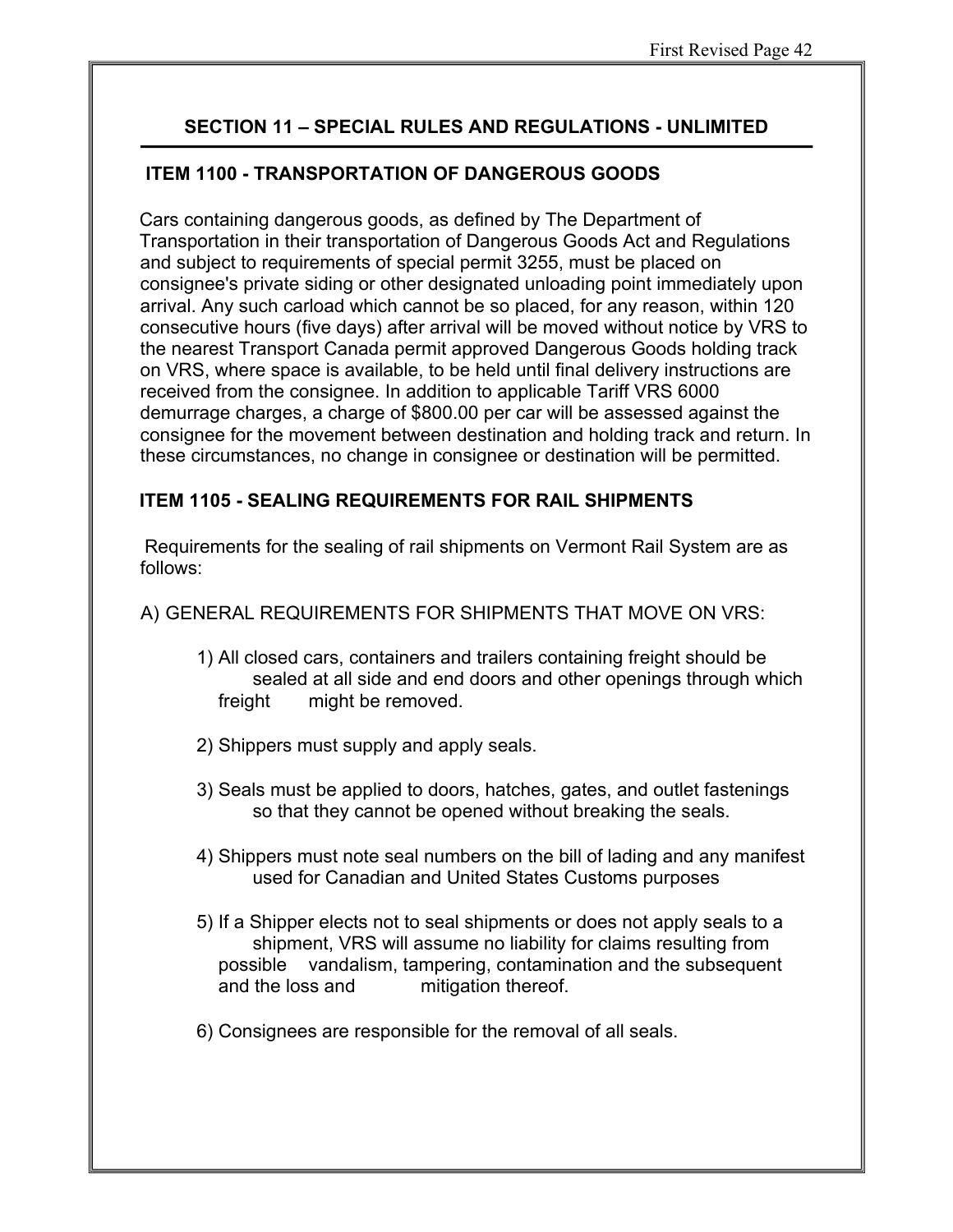#### **ITEM 1105 Continued:**

B) REQUIREMENTS TO PROTECT THE INTEGRITY AND SAFETY OF THE LADING:

Shippers have the responsibility to protect the integrity and safety of the lading of their shipments. These requirements are established by but not limited to the policies of the shipper, consignee, railway, and government or other agencies. In meeting these requirements, VRS acknowledges its common carrier or contract carrier obligations to maintain the integrity of the lading. For the purpose of ITEM B, VRS requires that shippers must supply and apply seals to these shipments and comply with the following:

- 1) Such seals are to provide both security and tamper resistance such as a cinch type cable, bolt or other security-type seal.
- 2) Prior to release at origin, application of seals to doors, hatches, gates, and outlet fastenings must be done in a manner so that they cannot be opened without breaking the seals and so that such seals and supporting documentary evidence can provide verification of the shipment's protection and integrity.
- 3) When appropriate seals are missing or are broken, VRS will not acknowledge responsibility for alleged or suspected contamination
	- or adulteration unless there is evidence to support same.
- 4) Consignees are responsible for the removal of all security type seals before releasing the shipments as being empty from their facility. Unless such empty car is to return empty with seals attached at all locations as listed in ITEM  $B - 2$ ).
- C) SPECIAL PROVISIONS AND CONSIDERATIONS:
	- 1) If railcars are set off or held in any way due to lack of seal information or documentation, for lack of proper seals or failure to apply seals, charges will be assessed by the railway to the shipper in accordance with switching, handling and demurrage charges expressed in this Tariff, Tariff VRS 6000 - series.
	- 2) If on a bonded or transborder shipment, an issue with a seal results in a fine or penalty being assessed to the carrier by United States Customs or Canada Customs, this fine or penalty will be charged back to the shipper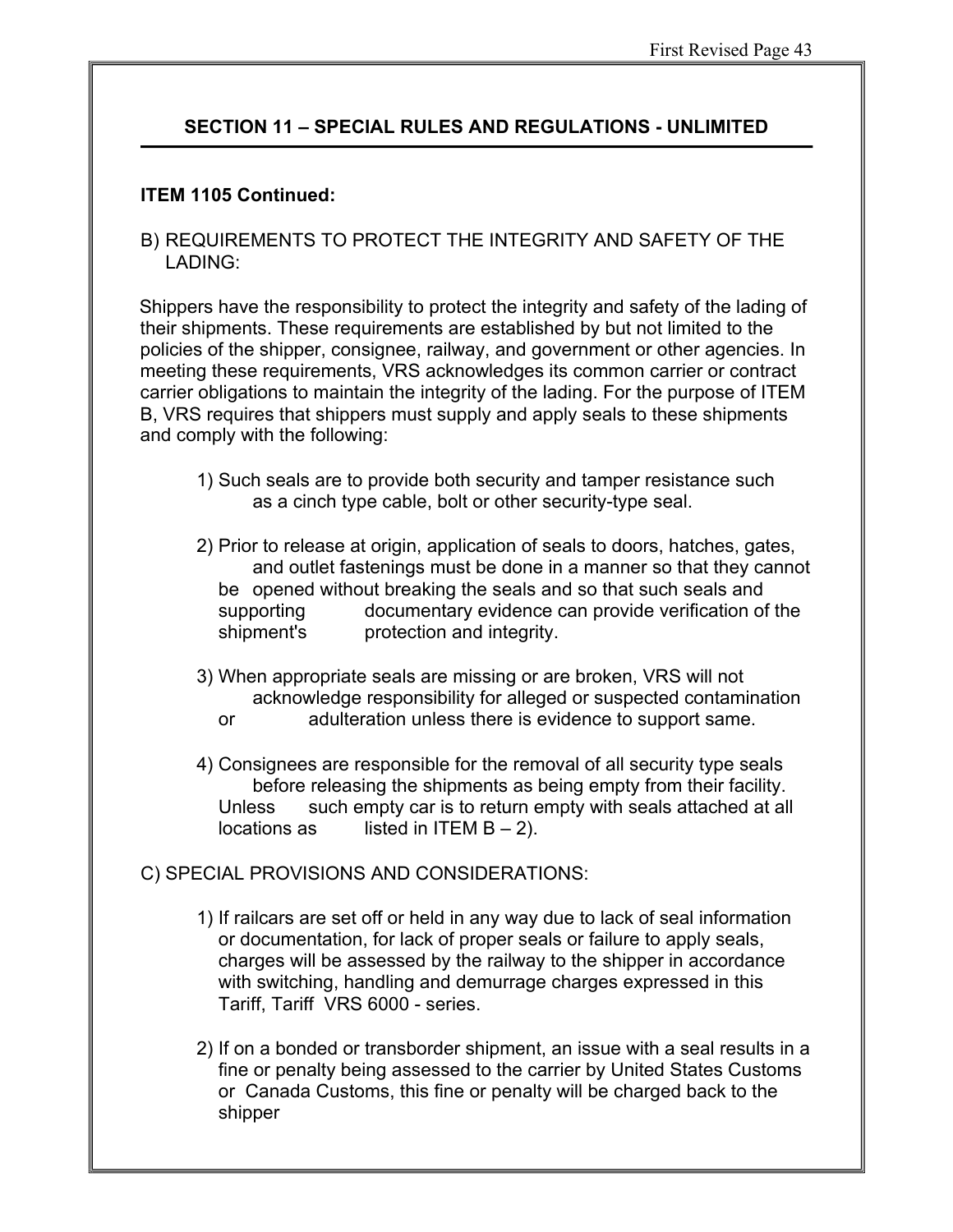#### **ITEM 1105 Continued:**

- 3) All intermodal shipments are required to be sealed and if a shipment arrives at a VRS terminal on an in-bound movement without seals, VRS may apply such seals. In the event VRS does supply and apply seals to an intermodal shipment, shippers will be assessed a fee of \$95.00.
- 4) If you have questions concerning these rules or their application, please contact VERMONT RAIL SYSTEM

| <b>RELOAD</b><br><b>FACILITY</b> | <b>ADDRESS</b>             | <b>VRS</b><br><b>STATION</b><br><b>NAME</b> | <b>VRS</b><br><b>STATION</b><br><b>NUMBER</b> |
|----------------------------------|----------------------------|---------------------------------------------|-----------------------------------------------|
| <b>Riverside Reload</b>          | 46 Steamtown Rd            | Riverside                                   | 1415                                          |
| Center                           | Riverside, VT 05101        |                                             |                                               |
| Seaway Bulk                      | Bldg 3, Port of Ogdensburg | Ogdensburg                                  | 20                                            |
| <b>Services</b>                  | Ogdensburg, NY 13669       |                                             |                                               |

#### **ITEM 1110 - VRS TRANSLOAD FACILITIES**

#### **ITEM 1115 - BILLING INSTRUCTIONS**

When the billing party wishes to move an Inclusive Shipment (see Item 1130) from a VRS-owned Transload Facility which will provide truck pick-up services and/or transfer from truck to rail car at origins, the actual shipper of the goods shall be shown as the consignor on the bill of lading. The appropriate operator of the VRS owned Transload Facility shall be noted as the "Care-of Party" and the billing must contain the relevant location, station name, and number from the table shown in Item 1110. These conditions apply to all shipments.

When the billing party wishes to move an Exclusive Shipment (see Item 1130) from a VRS-owned Transload Facility where there will be additional charges for truck pick-up and transfer from truck to rail at origin, the appropriate operator of the VRS-owned Transload Facility shall be shown as the consignor on the bill of lading. The billing must contain the relevant location, station name, and number from the table shown in Item 1110. These conditions apply to all shipments.

When the billing party wishes to move an Inclusive Shipment (see Item 1130) to a VRS-owned Transload Facility which will provide transfer from rail car to truck and/or truck delivery at destination, the actual receiver of the goods shall be shown as the consignee on the bill of lading. The appropriate operator of the VRS-owned Transload Facility shall be noted as the "Care-of-Party" and the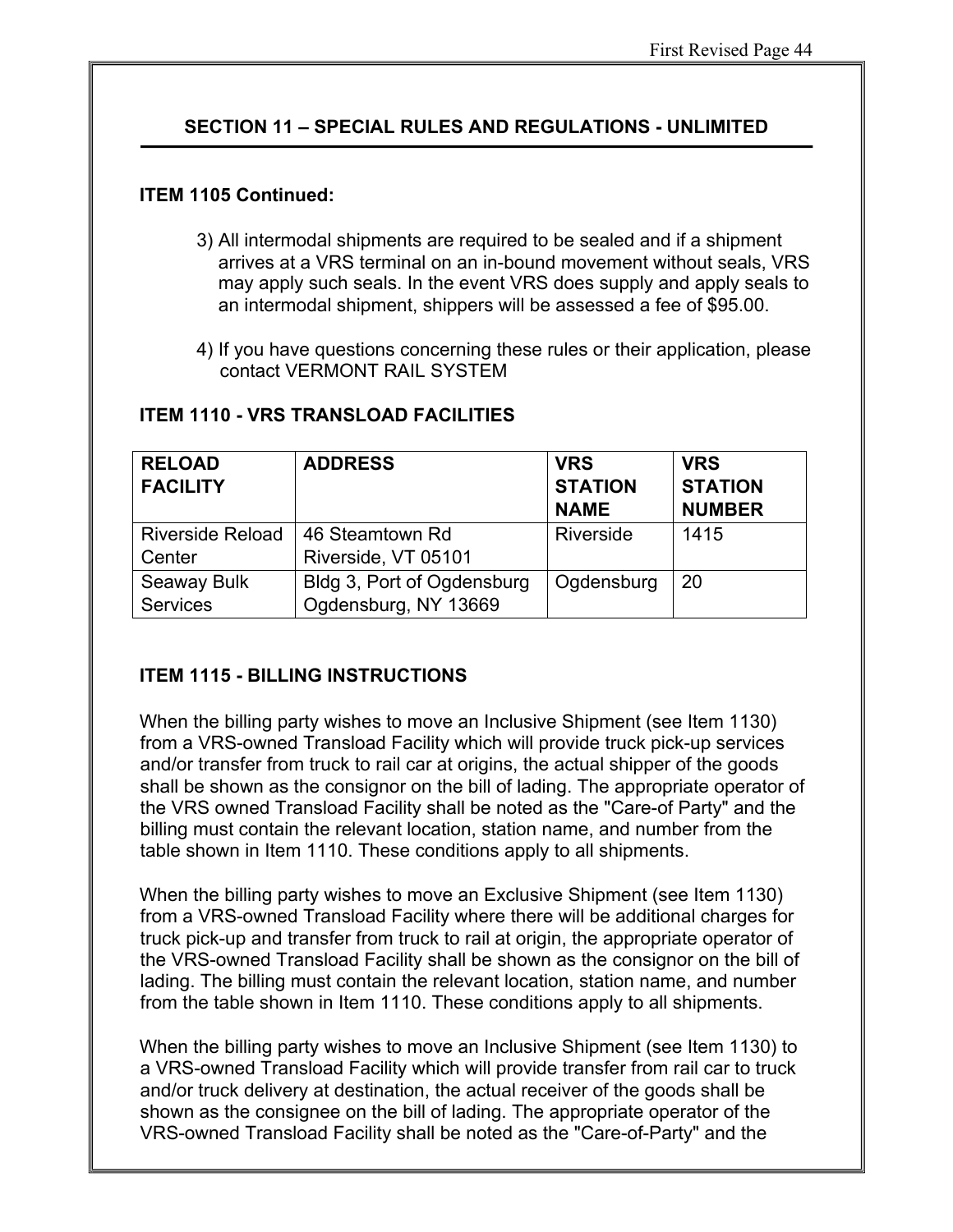#### **ITEM 1115 Continued:**

billing must contain the relevant location, station name, and number from the table shown in Item 1110. These conditions apply to all shipments.

When the billing party wishes to move Exclusive Shipment (see Item 1130) to a VRS-owned Transload Facility where there will be additional charges for transfer from truck to rail car and for truck delivery at destination, the appropriate operator of the VRS-owned Transload Facility shall be shown as the consignee on the bill of lading. The billing must contain the relevant location, station name, and number from the table shown in Item 1110. These conditions apply to all shipments

#### **ITEM 1120 - ADVANCE CLEARANCE FOR TERMINAL SERVICE AND TRUCK DELIVERY SERVICE**

Prior to shipment, clearances must be received by the shipper from the VRSowned transload Facility that the commodities being shipped can be handled by the transload facility and that truck pick-up and delivery services can be provided. Cars arriving at the transload facility without clearance and where transfer cannot be performed shall be held at shipper's expense without any freetime subject to demurrage rules and regulations contained herein. Any additional expenses incurred by the transload facility operator will be assessed to the shipper.

#### **ITEM 1125 - DEFINITION OF INCLUSIVE SHIPMENT & EXCLUSIVE SHIPMENT**

INCLUSIVE SHIPMENT:

Refers to traffic for which the published rail rate provides a through Service with VRS providing rail haul and the VRS-owned Transload facility providing and/or arranging for transfer, truck pick-up and/or delivery, and other services as specified in rate publication.

**EXCLUSIVE SHIPMENT:** 

Refers to traffic for which the published rail rate provides a through Service with VRS providing rail haul only. Shipper or Consignee must arrange to provide transfer, truck pick-up and/or delivery, and any other required services direct with the VRS-owned Transload Facility.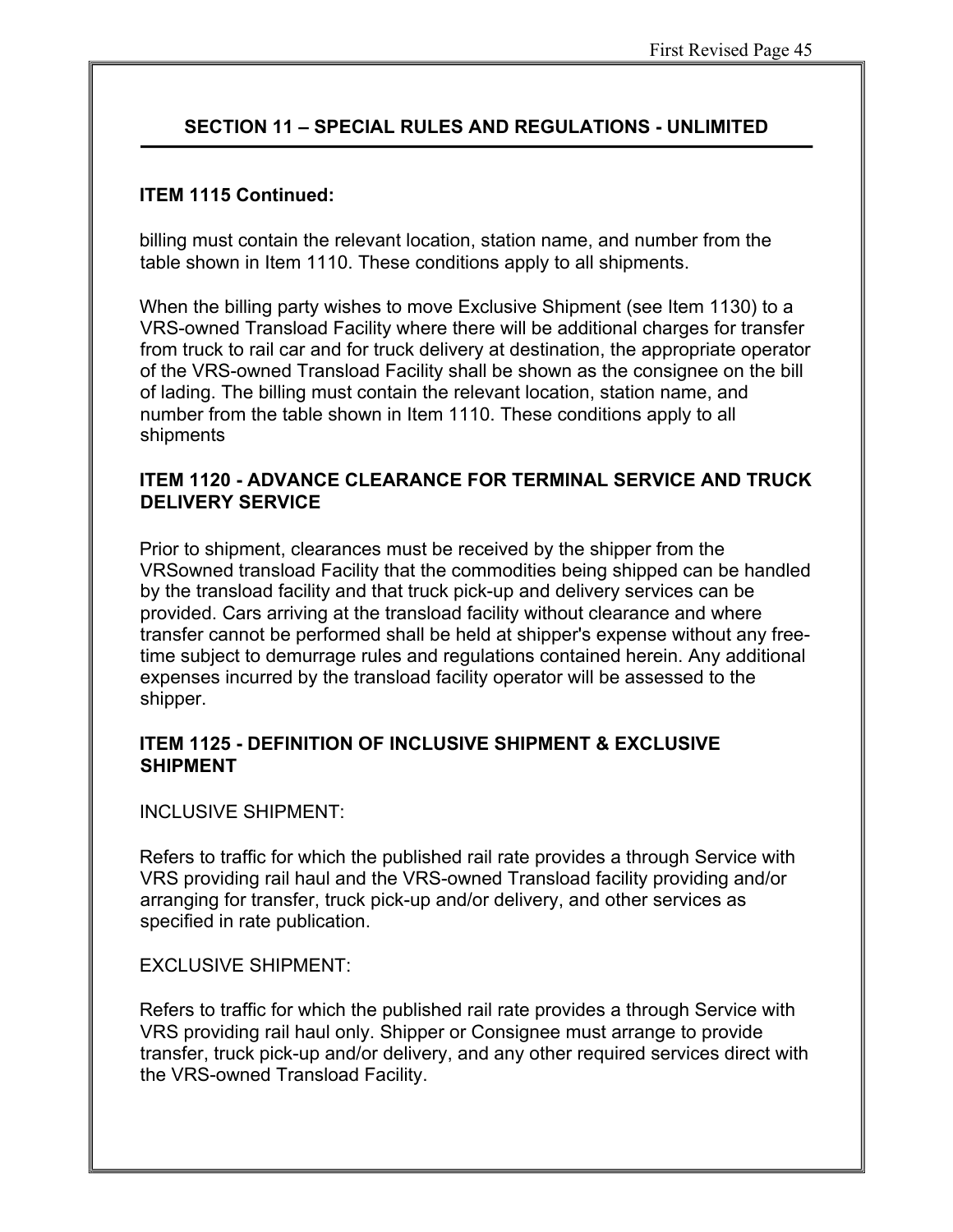## **ITEM 1130 - APPLICATION OF RAIL RATE PUBLICATIONS ON INCLUSIVE SHIPMENTS AT VRS STATIONS**

VRS will publish rates that cover inclusive shipments as defined in Item 1130 herein. In these cases, rate publications shall specifically provide for the inclusion of transfer, truck pick-up and/or delivery, and other services as specified therein at points served by VRS. A rail rate publication will be interpreted as covering exclusive shipments only, as defined in Item 1130 herein, when there are no specified notes or provisions in such rate publication out-lining its application to inclusive shipments.

#### **ITEM 1135 - RAIL CAR DEMURRAGE – TRANSLOAD FACILITIES**

The provisions of the 1100-series Items of this tariff will be subject to demurrage rules, provisions and rates as detailed in Tariff VRS 6000. VRS Demurrage rules per tariff VRS 6000 will apply while cars are located at a VRS-owned Transload Facilities except as provided in Item 1140 herein.

#### **ITEM 1140 - RAIL CAR DEMURRAGE – VRS TRANSLOAD FACILITIES (PLASTICS)**

For Plastic shipments, as defined herein, all demurrage charges will be calculated and assessed on a per car basis. Demurrage days will be the number of 24-hour periods or fraction thereof computed from the time of the notification of actual or constructive placement of a loaded car on orders from the consignee for unloading (tender) until the release of the car. Demurrage days will start to accrue at 00:01 hours after tender.

Charges will be calculated by multiplying the charge per day found in the table below by the number of demurrage days as determined above.

 DEMURRAGE DAYSCHARGE PER CAR PER DAY 0 - 30 DAYS \$ 0.00 PER DAY OVER 30 DAYS \$35.00 PER DAY